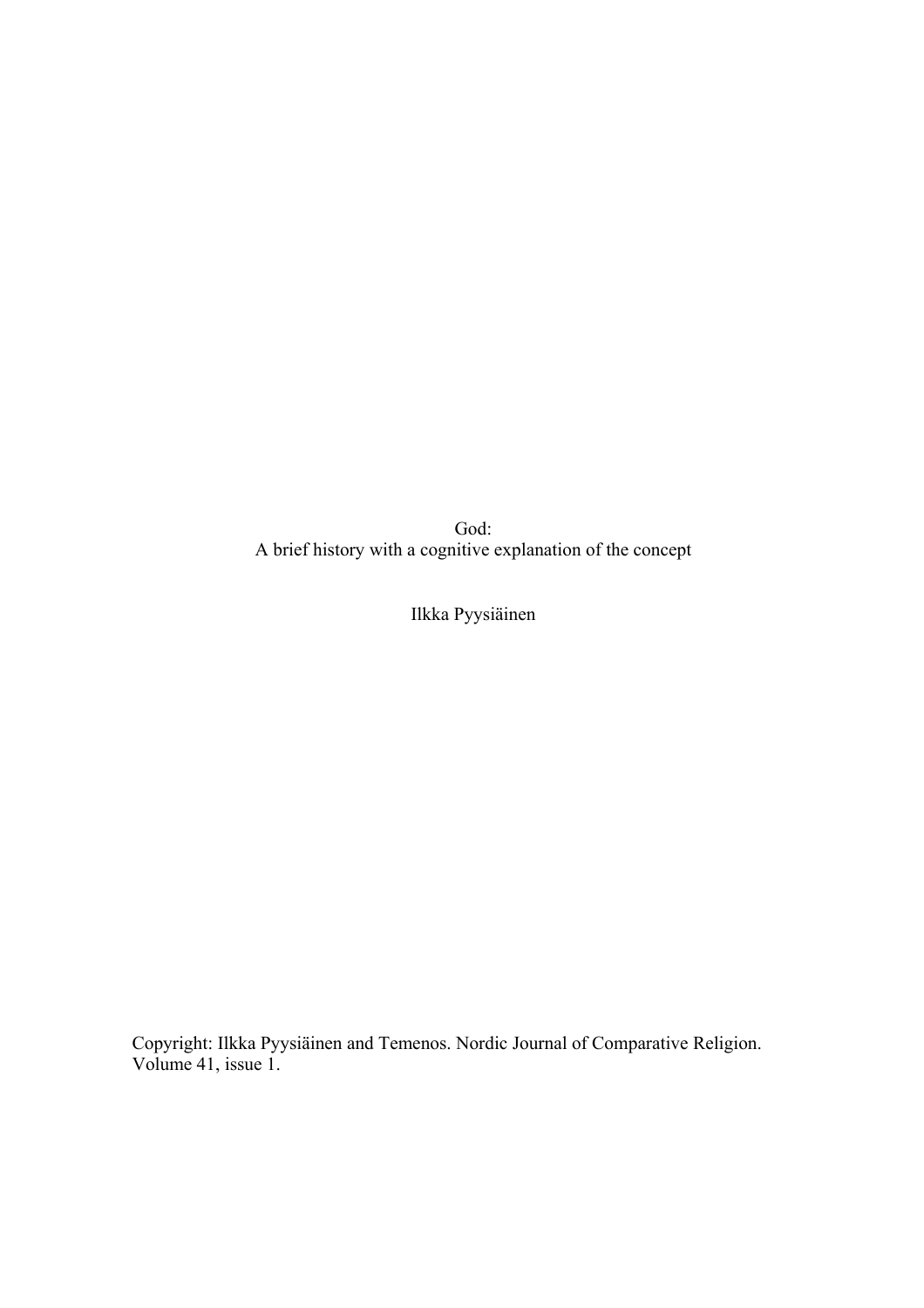# Abstract

The Christian concept of 'God' names a category with surprisingly heterogeneous contents. In the Old Testament traditions God is an anthropomorphic agent; in Christian theology God often appears as a personalized metaphysical principle; philosophers of religion try to find the inherent rationality of this concept; finally, some natural scientists regard God as the "intelligent designer" of the world. What is common in all these ideas, covering a time span of about 2,500 years, is that representations of God are triggered by the perception of order and control in the world.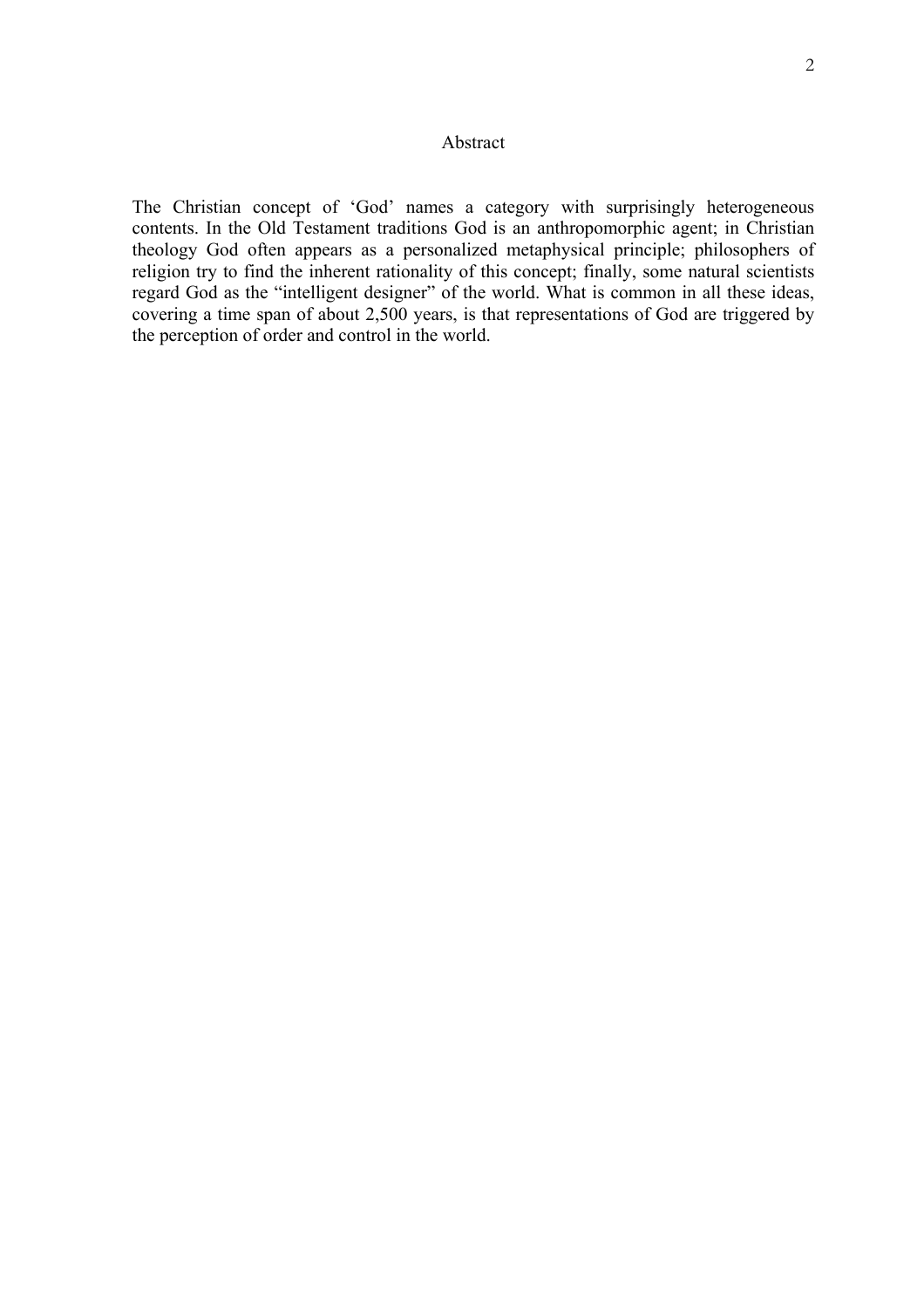### GOD DESCRIBED

We find the idea of God equally in ancient Israelite folk religion, Christian theology, modern philosophy of religion, and in the recent debates about the "intelligent design" that the world supposedly manifests. In what follows, I first present an overview of these four types of discourses. I then try to explain what holds them together as manifestations of the same basic idea. The theoretical background of this study is in the cognitive science of religion (Barrett 2000; Pyysiäinen 2004b; Pyysiäinen and Anttonen 2002) and cognitive history (Martin 2004; in press; Whitehouse and Martin 2004).

### Yahweh as god

The fact that 'God' is at once the name of the god of Christianity and of the general category of gods has caused some confusion in the study of religion. What is it, in fact, that makes an entity a god? (see Pyysiäinen 1997; 2003a; Pyysiäinen and Ketola 1999). Mark Smith (2001, 6-7) has recently taken up this question in connection with Semitic traditions, asking what is an *ilu* (Akkadian for 'god')? If we look for the answer by listing the various figures called "divine" in the Semitic languages (Akkadian *ilu*, Ugaritic '*il*, Hebrew '*ēl*), not only major deities come up but also such phenomena as monstrous cosmic enemies, demons, some living kings and dead kings, the dead in general, images of deities, and so forth. In addition, in Akkadian cuneiform writing special signs are used to indicate a determinative; one of these signs (transcribed as '*dingir*') has the meaning that the word that follows is the name of a god (see Di Vito 1993, 74-120). This sign applies not only to names of deities proper but also to many other phenomena such as stars, images of monstrous creatures, heroes of old, and so forth. What is common in all divine beings is the fact that they are considered to be somehow greater than humans and yet also somehow resembling the humans.

Another strategy is to study the appellations of gods etymologically. *Ilu*, for example, is derived from \*'*y/wl*, 'to be pre-eminent, strong.' (The English 'God' derives from the Indo-European *ghu*-, 'to call, invoke.') Yet the relationship between etymology and meaning often is a complex one and can easily be used to support conclusions that are not really warranted. A third approach is to compare Ugaritic and West Semitic sources in order to better understand the specific nature of the god of the Israelites (as in Smith 2002). As a fourth alternative Smith lists attempts to create typologies of gods on various grounds. In a recent volume he tries to combine all these approaches (Smith 2001, 6-8).

The Yahweh of the Israelites has often been regarded as somehow unique in being the god of an ethical and exclusive monotheism, in contrast to the polytheism and "nature religion" of the "Canaanites." This view does not receive much support from the historical evidence and the new analyzes that have accumulated during the 1990's, as recognized by Smith (2002, xii-xli) in his preface to the second edition of his *The early history of God*. First, the origins of Yahweh are partly obscure; second, in any case, historical sources do not point towards any "original monotheism" (as once argued by Albright [1968]). Egyptian, Assyrian, and Babylonian inscriptions from the  $9<sup>th</sup>$  and  $8<sup>th</sup>$  centuries speak of the Yahweh of Samaria, The Yahweh of Teman, and the Yahweh who is the god of Jerusalem and of the whole country and to whom belong the mountains of Judah (Lauha 1997; see Smith 2001, 9-14). The figure of Yahweh may have originated at the southern sites of Seir/Edom/Teman/Sinai, located in the northwestern Arabian peninsula east of the Red Sea, with the cult of Yahweh then being transplanted in highland sites such as Shiloh. However, these southern sites do not seem like a probable home for a god of storm and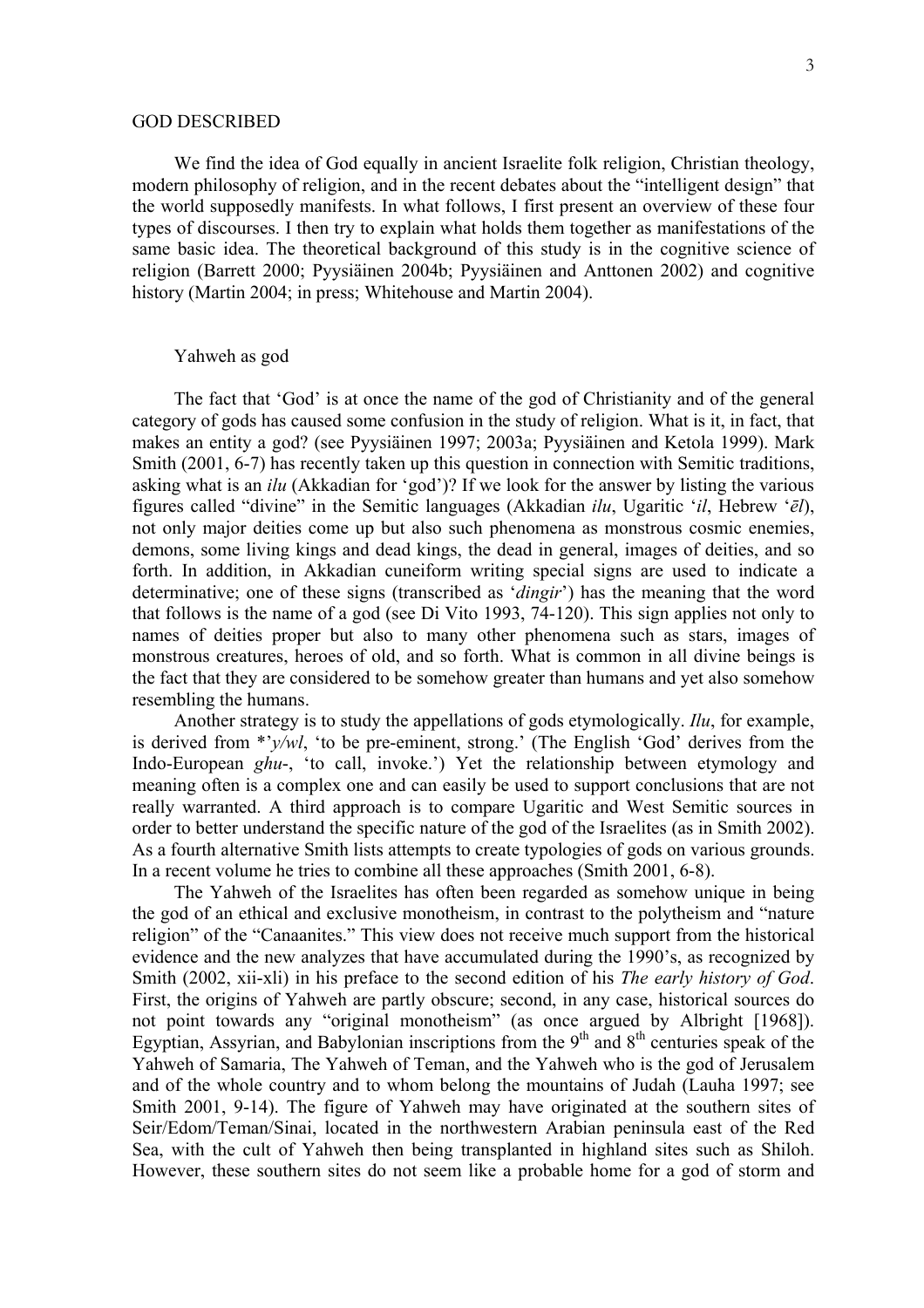war, such as Yahweh. Evidence from Ugaritic texts, in fact, suggests that the figure of Yahweh may also derive from those of El and Baal; again, we do not know this with any certainty. All we can safely say is that Yahweh has a complex and partly unknown relationship with El (Smith 2001, 145-146; 2002, 19-31, 43-47).

It seems very probable that El was the original god of the Israelites. First, the name of this people contains the element \*'*ēl* (Isra-el); if Yahweh had been the original God, then the name might have been \**yiśrâ-yāh*. When the name of Israel began to refer to the historical phenomenon of a people in the Iron I highlands (1100-950 BC), it, perhaps, no longer referred to the god to whom it was devoted. Second, Biblical texts (e.g. Genesis 49:24-25) attest to Yahweh and El as different gods sanctioned by early Israel. In the Septuagint, Deuteronomy 32:8-9, for instance, presents El (Elyon) as the chief god and Yahweh as one of his five sons (also 4QDeut<sup>j</sup> in the Dead Sea Scrolls). Third, in Exodus 6:2-3 Yahweh says to Moses that he had previously appeared to the ancestors as El Shadday (Smith 2001, 142-143; 2002, 32-43).

The earliest gods in the world's religious traditions tend to be local in the sense that their identity is based either on a specific cultic practice, or on a specific inhabited place, from loosely bounded territories to towns (see Pyysiäinen 1997). Archaelogical and historical evidence, as well as cognitive theorizing, point to the conclusion that the earliest forms of religion cannot have been based on authorized doctrines about counterintuitive realities; it is rather a question of ritual practices without any standardized interpretation (Mithen 2004; Whitehouse 2000; 2004).

Goody (2000, 105-106) suggests that saints, ancestors and the like belong to oral religions, whereas god-beliefs of the monotheistic type belong to literate religions. This is because monotheism presupposes generalization and abstraction beyond specific contexts and concerns, aiming at universalistic claims. These, in turn, are made easier with the help of writing which decouples words and ideas from a particular context, creating the idea of fixed dictionary-meanings (see Pyysiäinen 2004b, 147-171; Person 1998; Smith 2002, xxiv, 191-193). Writing enables guilds of religious specialists to develop general truths that are meant for all (Boyer 2001, 278).

Monotheism appears as a theme in biblical texts dating to the sixth century BC, representing an inner-Israelite development over hundreds of years (Smith 2002, 182-199; Gnuse 2000, 19-25). It is not a separate stage of religion in ancient Israel, but rather a form of rhetoric underscoring and reinforcing Israel's exclusive relationship with its deity. (Smith 2001, 9-14). The monotheistic discourse can be hypothesized to have developed in a process guided by reflective thinking, supported by the cultural institution of scribalism, as suggested by Smith (2001, 176-177, 295 n. 49). He argues that the remarkable absence of mythical elements in the later texts of the Old Testament, compared to West Semitic traditions, might be explained by the fact that the scribes responsible for the now extant biblical traditions either consciously censored older descriptions of Yahweh, or that the deletion was more like a secondary consequence of the literary processing of the traditions. Especially the Wisdom literature reflects the transformation of mythic imagery into narrative form. The legal and prophetic criticisms of the monolatrous (but not monotheistic) cult owes much to writing (Smith 2002, 191-193).

 Writing, indeed, has been generally assumed to be an important aid of memory that greatly contributes to the emergence of systematic bodies of knowledge, such as theologies (Sperber [1](#page-34-0)996, 56-76; Pyysiäinen 2004b, 160-171; Goody 2000)<sup>1</sup>. We need not think of the scribes as mere copyists; they may have actively helped create a fixed version of the varying oral traditions (see Niditch 1996; Person 1998). This also means the transformation of an "imagistic," cult-based religion into a "doctrinal," idea-based one (see Whitehouse 2000; 2004). The idea of God was removed from its cultic context and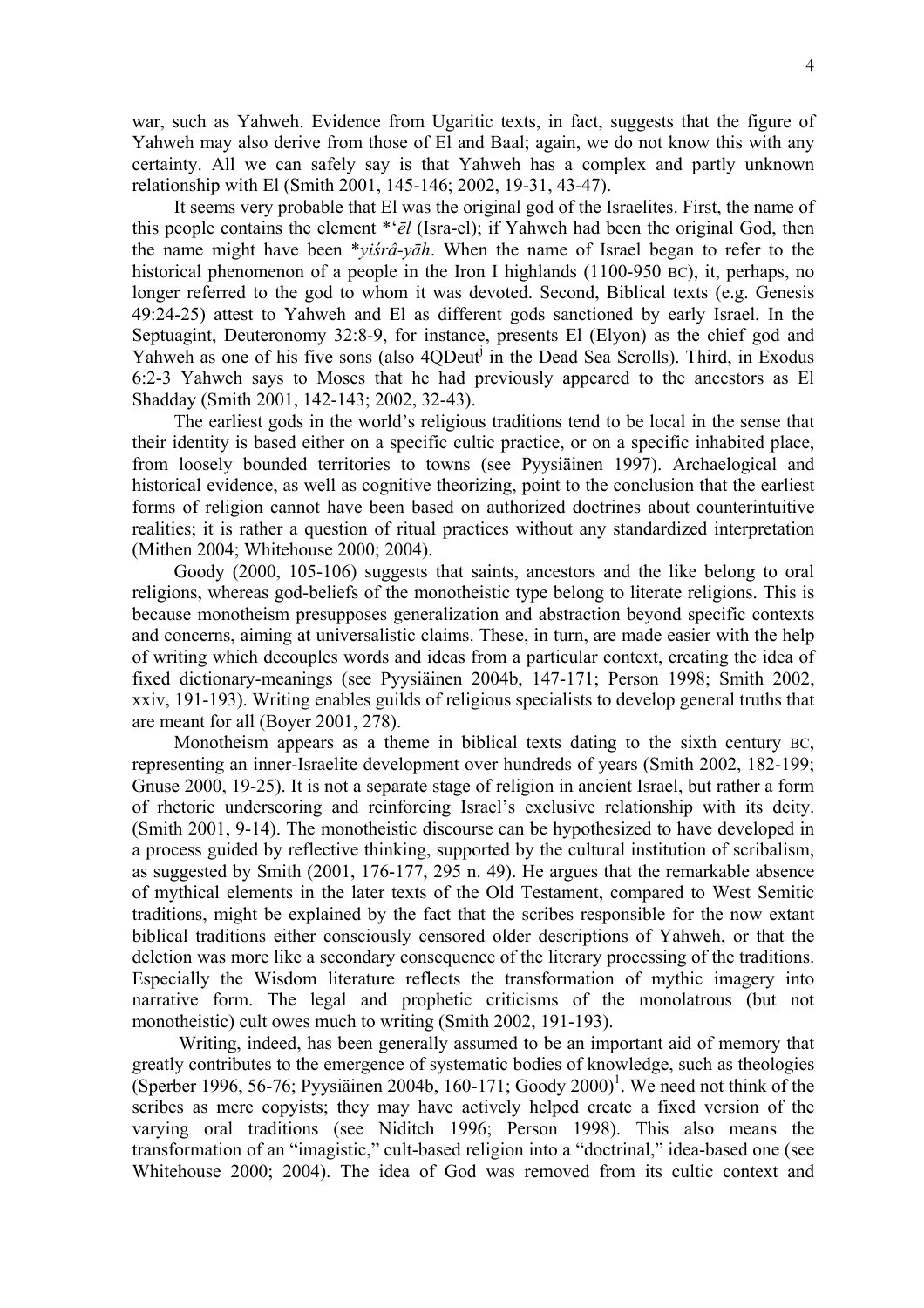developed as an idea important *qua* idea. Yahweh no longer was tied to specific places or a single social function.

Smith (2001, 143-145) suggests that Yahweh became the sole god of Israel in three overlapping stages of development. First, El was the original chief god. Then he became the head of an early Israelite pantheon, with Yahweh as its warrior-god. In the third phase, El and Yahweh were identified as a single god. The merger probably took place at different rates in differing parts of Israel. Then El as a separate god gradually disappeared, with Yahweh incorporating his characteristics. The peculiar Israelite monotheism then emerged when it was declared that people should worship Yahweh alone and that other gods were really nothing. The period of late monarchy (ending in 539 BC) and exile seem to represent the period when this form of monotheism emerged (Smith 2001, 149-166). The present practice of Western believers and scholars of religion of speaking of a single 'God' would have been incomprehensible for the ancient Israelites (and possibly even to early Christians). They were not dealing with a universal category with only one member in it but rather with different kinds of beings with differing names (such as El and Yahweh).

The earliest strata in the Old Testament texts contain many similarities with conceptions of god in Ugaritic literature describing the storm-god in his meteorological procession; yet Yahweh is not personified to the same extent. In later texts, the absence of anthropomorphisms is even more salient, the emerging tradition of scribalism having put emphasis on other than mythical themes (Smith 2001, 175-178). We may, however, differentiate between anthropomorphisms in the literal sense and more abstract personalistic features that are normally attributed to personal agents (see Boyer 1996). To the first belong such features as, for example, God walking in the garden in the cool of the day and Adam hearing him (literally: "the sound of [him] walking;" Genesis 3:8-10). The narrative about God calling Moses from a bush that was on fire but did not burn up, and Moses hiding his face "because he was afraid to look at God" (Exodus 3:3-6), may be more difficult to classify in this sense. The first example derives from the so-called "Yahwist" source traditionally dated from the tenth to the sixth centuries BC. Maybe Yahweh was generally regarded in anthropomorphic terms in that time (Smith 2001, 88)? As to the second example, it has been hypothesized that El might have been the god connected with the exodus from Egypt (Smith 2001, 146-148); so, this narrative would be about El, not Yahweh.

The more abstract humanlike features appear also in the later strata in the traditions of the Old Testament. I am here thinking of such things as the fact that god is implicitly (or even explicitly) thought to see, hear, make promises, have emotions, and so forth (see Gnuse 2000, 4-6). In other words, he has similar cognitive capacities as humans; he thus is a personal *agent*. Being an agent and at the same time having some nonstandard properties, such as being without a physical body, is what unites the category of gods. As humans are prototypical agents, gods are often attributed also humanlike physical features (Boyer 1996; cf. Guthrie 1993). As the special powers of gods seem to be based on their nonhuman characteristics, an increase in power tends to go hand in hand with diminished anthropomorphism in representations of god (see Pyysiäinen 1997). So also the transcendence of Yahweh seems to have increased together with his elevation as the only true god; this, in turn, seems to relate to an increased awareness among the Israelites of themselves as a distinct nation (cf. Smith 2001, 175-178; Gnuse 2000, 13-25). Many generations of Christian theologians then have elaborated this representation of a powerful agent-God into a metaphysical principle quite alien to everyday religious thought.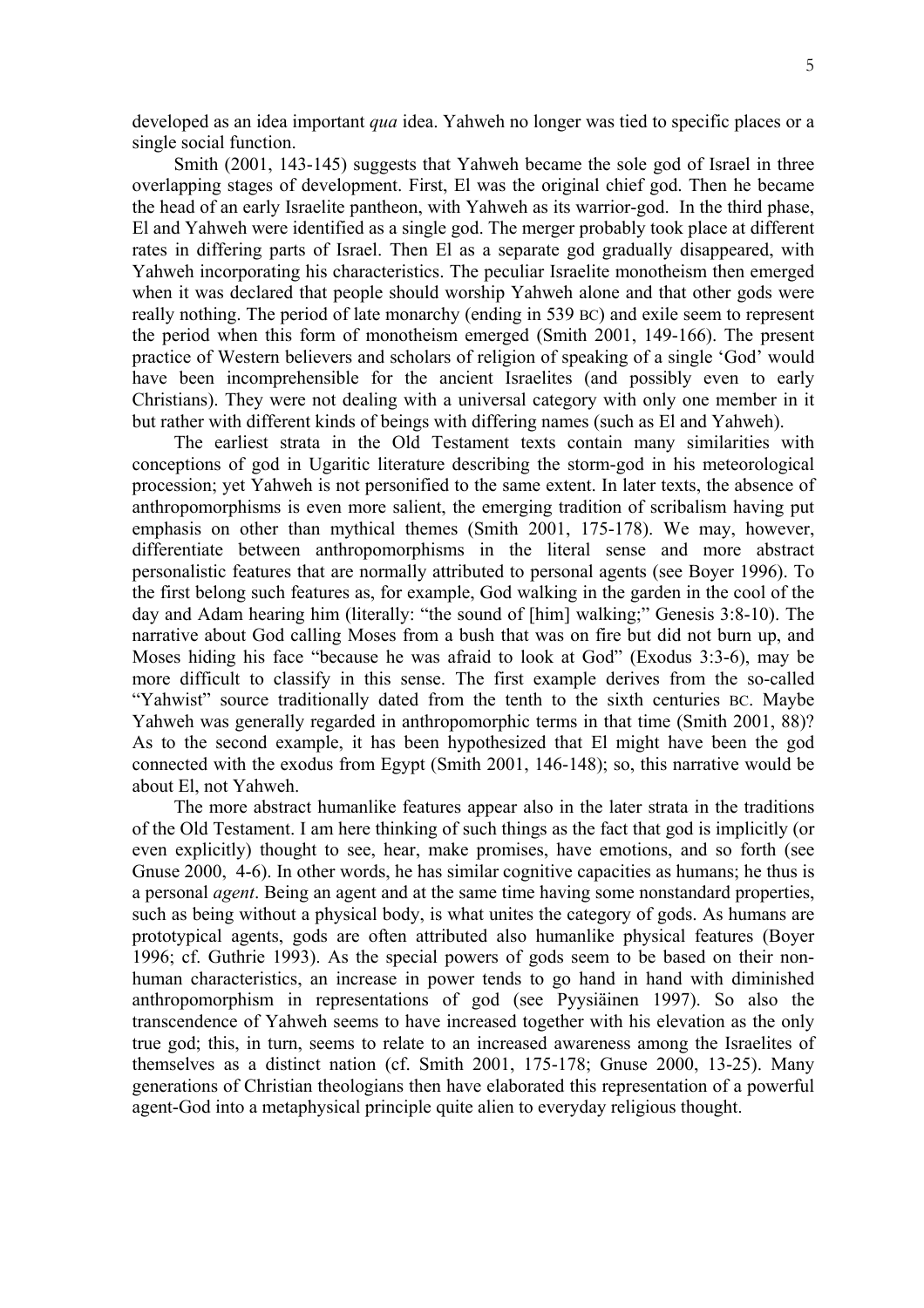#### Theology and philosophy

When Western Christians have adopted a reflective attitude to their faith, the result has been either skepticism or some kind of positive philosophical understanding of religious beliefs. Thus, when a believer wants to take rational argumentation seriously, (s)he will need to reinterpret her or his religious beliefs in some such way that both belief and rationality are maintained. Such combining of the mythical agent-God with the latest achievements of reflective thought of the time is found as early as in Hellenistic Judaism, particularly in Philo (c. 15 BC to 50 CE). Wolfson (1948, 3-9, 56-57) points out that the Alexandrian Jews, who learned Greek philosophy, were the only Hellenistic people who made a radically new contribution to it by remaking it according to the pattern of heir own belief tradition. In this, they developed what came to be known as the allegorical method of the interpretation of Scripture. Those unaffected by philosophy were satisfied with the traditional, literal interpretation; others, such as Philo, then tried to combine the traditional with a new kind of method, arguing that the literalists sometimes came to conclusions that contradicted their own beliefs. Thus, an allegorical interpretation was needed.

Philo (*Legum allegoriae*) assumed that the Scripture had a twofold meaning: a literal or obvious meaning and an underlying meaning only understood by the wise. For him, everything in the Scripture was subject to allegorical interpretation. One of his general rules was that all anthropomorphic descriptions of God, in particular, had to be understood allegorically. The essence of the Scriptural religion was that God existed and was one, and that also the Platonic ideas and the Mosaic Law existed. Only this last idea was exclusively Jewish (see Wolfson, 1948, 115-116, 164-177).

Philo (*De opificio mundi*) also reinterpreted Plato's view of the creation of the world as presented in the *Timaeus*. He understood Plato to have argued that there was an unlimited void which was the abode of the ideas, and that within it there was a limited void. This limited void was called a 'receptacle' and 'space' by Plato. In the limited void, there were copies or shapes of the ideal four elements. It was from these copies of the four ideal elements that Plato thought the world was created. The Demiurge ('the artisan') transformed these copies into the four elements, creating the world from these elements. Both the limited void and the copies of the four elements then have come to be regarded as preexisting matter (see Wolfson 1948, 304-305).

Three problems remain here. First, Plato is inconsistent with regard to the origin of the ideas and does not say whether the unlimited void was created. Second, he does not make it clear whether the limited void was created by God or had existed from eternity. Third, he does not make it clear whether the copies of the four ideal elements within the limited void were created by God or whether they had existed from eternity. Philo removed the first ambiguity by abolishing the unlimited void and by declaring that the ideas were created by God. In like manner, he solved the second and third problems by saying that both the matter in which the world was created (the limited void) and the matter from which the world was created (copies of the four ideal elements) were themselves created by God. In Philo's opinion, the creation of the world of ideas is described in the Biblical account of the creation of the things created on first day of creation (see Wolfson 1948, 305-306). As there could be no eternal beings besides God and as in God there could not be anything else than God, Philo thought that the Platonic ideas were integrated into an intelligible world of ideas (Plato's "intelligible animal") contained in a bodiless *Nous* ('mind') or *Logos* ('reason'). It had existed from eternity as God's thought; prior to the creation of the world, it was then created as a real incorporeal being (see Wolfson 1961, 32-38).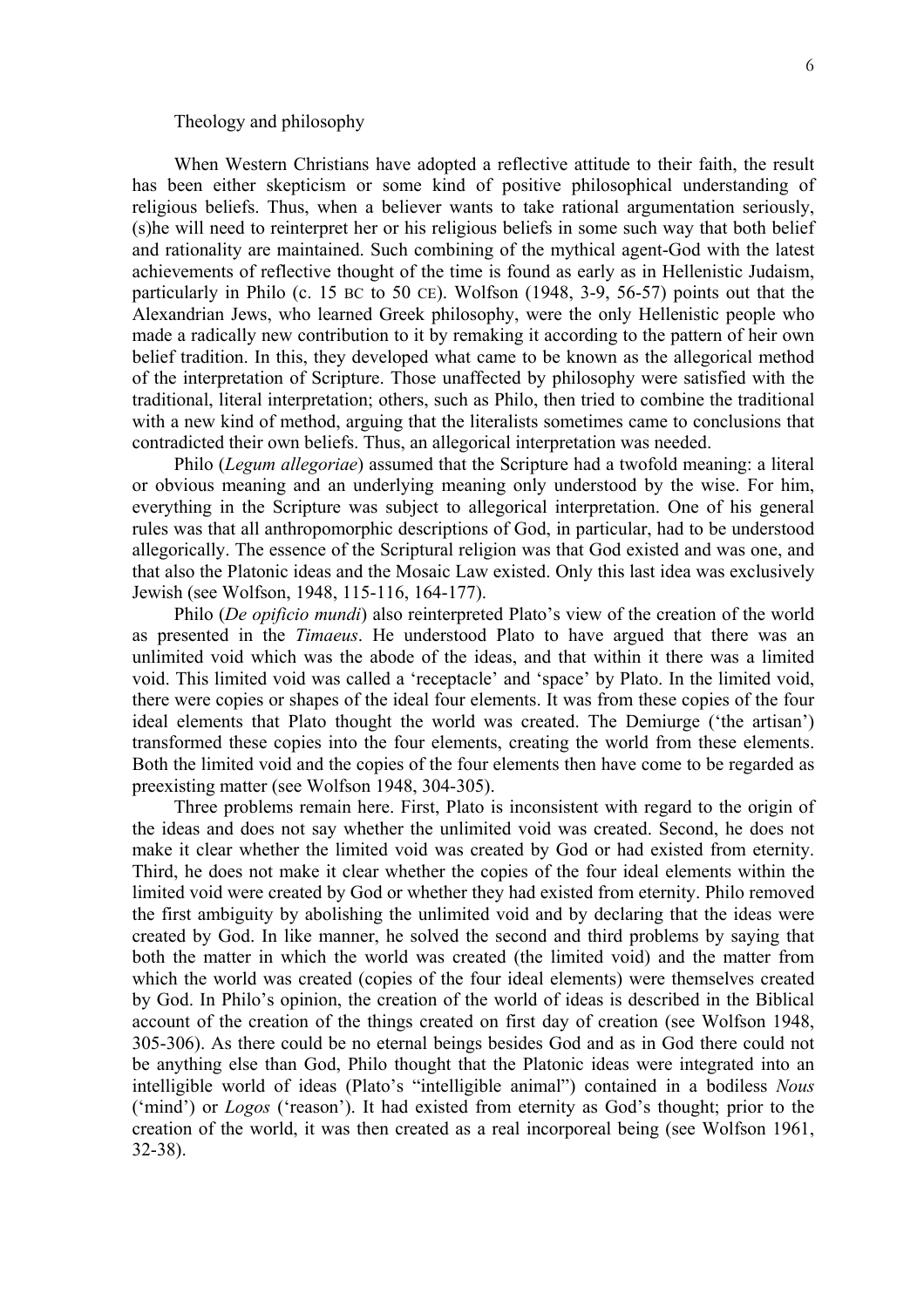In this way, Philo gave a fine example of how to elaborate Old Testament mythological themes into metaphysical doctrines. The Apologists (c. 140-180) and later fathers of the Church then presented the Christian doctrine as a philosophy, restoring the original meaning of the few philosophical terms of the New Testament and providing a philosophical interpretation for many of the terms or concepts in the Scripture. This is how Christianity became philosophized: mythological themes and ideas presented in narratives and quite mundane everyday prose were elaborated into a grand philosophical system (see Wolfson 1961, 1, 39, 105).

In the "mystical" tradition of Christianity, beginning with Pseudo-Dionysius, neo-Platonic ideas were applied to argue that God was an uncaused cause of everything, beyond all perception and intellection (see Chadwick 1966, 14-15, 21, 68; Kenney 1991). Apart from mysticism, Philo's idea of the twofold meaning of the Scripture has been widely elaborated and applied in theology and philosophy more generally. Origen, for example, distinguished in the  $3<sup>rd</sup>$  century between simple and higher religious thinking, arguing that there was a difference in the mental capacity of persons even before the adoption of faith. The majority of believers could not follow rational argumentation and therefore leaned on a literal interpretation of the scripture, while the wise understood it allegorically (af Hällström 1984).

Origen's view was a precursor of the Islamic theory of two truths. At the turn of the  $9<sup>th</sup>$  and  $10<sup>th</sup>$  centuries, Al Farabi tried to combine Islam and Platonism-Aristotelianism, arguing that religion presented in a symbolic form what philosophy presented more adequately on a more general level (Charlesworth 1972, 24-26). Averroës produced a more detailed version of this view in the  $12<sup>th</sup>$  century by distinguishing between philosophy (Aristotelianism), theology, and religion. All had the same object: an understanding of God and life; the difference was only in the method applied (philosophical reasoning, rhetoric, and dialectics) (Gauthier 1948, [2](#page-34-1)1-40; Charlesworth 1972, 25-26)<sup>2</sup>.

The Platonic tradition dominated Christian theology until the  $12<sup>th</sup>$  century. The Aristotelian tradition then made its breakthrough in the  $13<sup>th</sup>$  century, after the Arabic translations of Aristotle's writings had been translated in Latin, accompanied by the commentaries by Avicenna and Averroës. Aquinas (c. 1225-1274) already had the whole Aristotelian corpus available, although translations from the original Greek became common only in the 15<sup>th</sup> century. In his *Summa theologiae* (I Q III art. 1–8), Aquinas applied Aristotelian ideas in trying to explain how God should be understood (see also Wolfson 1959; 1961, 59-63). He argued, for example, that:

- 1. God does not have a body (*Deum non esse corpus*).
- 2. God is not a composition of matter (*materiam*) and form (*forma*).
- 3. God is one with his essence (*essentia*) and nature (*natura*).
- 4. God is not only his essence but also his existence.

5. God is not in any genus as a species (*Deus non est in genere sicut species*) or as a cause (*sicut principium*).

- 6. There can be no "accidents" (*accidens*), in God
- 7. God is totally one (*Deum omnino esse simplicem*).
- 8. God cannot be combined with anything.

This can still be considered to be representative of the way the Catholic Church teaches about God. Yet, beginning from the  $14<sup>th</sup>$  century at the latest, the Aristotelian ideal of merely describing the already known order of things and thus rearranging extant knowledge was gradually replaced by the novel ideal of *empirical* science that aimed at *discovering new* things. This development was made possible partly by the new kind of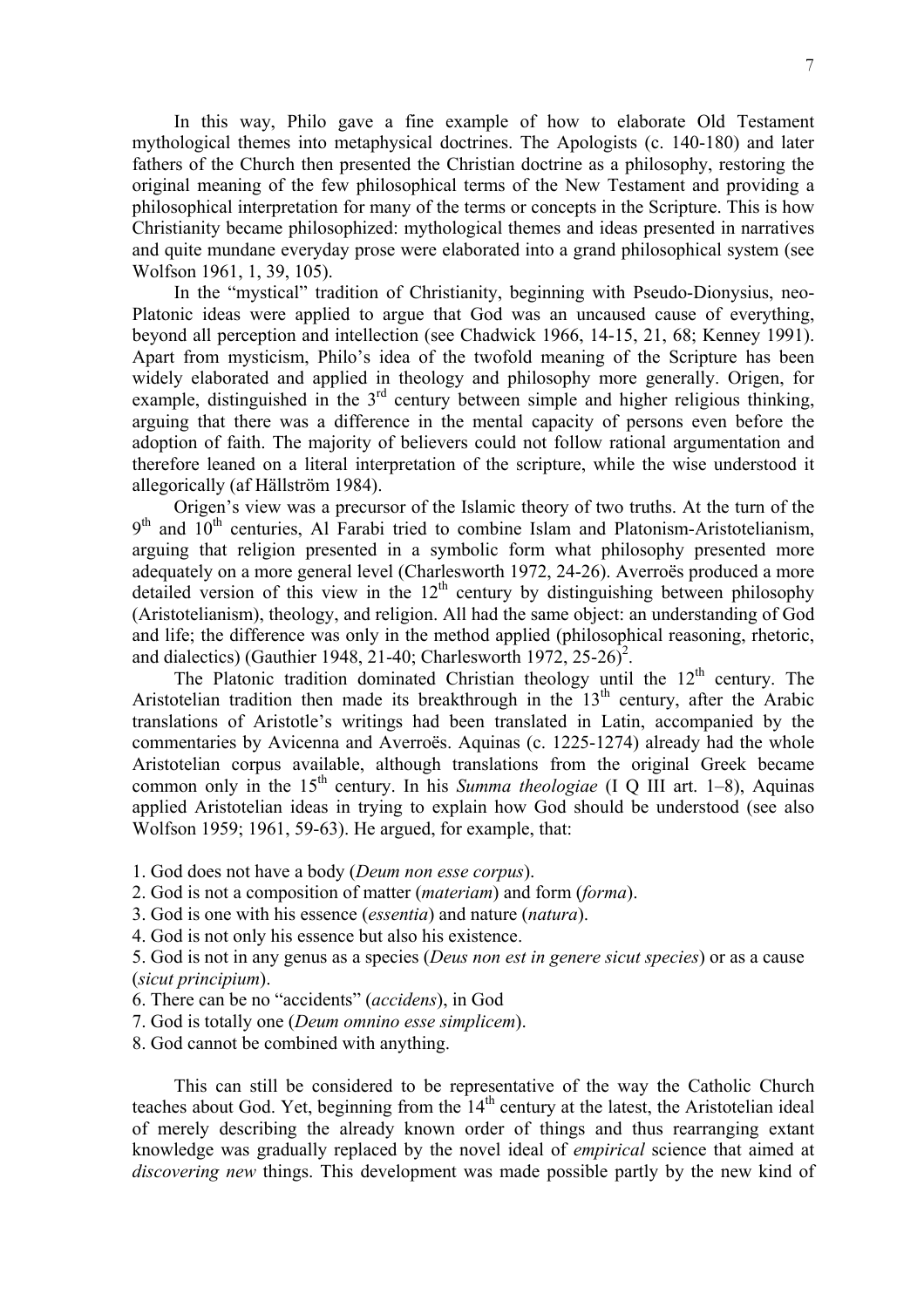modal logic called "Nominalism" (Knuuttila 1993a). To the extent that everything now seemed to happen because of contingent, natural reasons, not because of a pre-established divine harmony, the concept of 'God' seemed to have become useless in the Enlightenment picture of the world. The world could still be conceived of as a divine creation, but 'God' was not needed to explain how the world *functioned* (see Pyysiäinen 2004b, 190-192).

Notwithstanding the appeal the "literal interpretation" of the Bible still has in many circles in our millennium, new versions of the allegorical method also continue to be popular and acquire ever new forms (cf. Malley 2004). In biblical studies, a liberal attitude was best exemplified in the *Religionsgeschichtliche Schule* that prospered from 1897 until World War I which then put an end to the dominion of liberal theology and any wider interest in the history of religions within biblical studies (Räisänen 2000, 21-41). New trends soon emerged, however, and the liberalization of theology had come to stay. As it is not possible to analyze these trends in any detail within the present confines, I shall only briefly describe one theologian's, Paul Tillich's, view of God.

When Tillich (1967, I, 163, 235) says God to be "the answer to the question implied in being," or that the being of God is "being-itself," this must sound somewhat mysterious for anyone not familiar with Heidegger and existentialist philosophy. The statement is a characterization in which 'God' serves as a more or less empty placeholder that the author then fills up with his favorite kind of philosophy (see Gnuse 2000, 1). Tillich (1967, I, 211) goes on to explain: "'God' is the answer to the question implied in man's finitude; he is the name for that which concerns man ultimately. … It means that whatever concerns a man ultimately becomes god for him, and, conversely, it means that a man can be concerned ultimately only about that which is god for him."

In the background figures Tillich's (1967, I, 18-28, 230) distinction between philosophical and religious attitudes. While philosophy deals theoretically with the structure of being, religion deals existentially with the meaning of being. Yet religion can only express itself through the ontological elements and categories of philosophy, and philosophy can discover the structure of being only on the condition that being-itself has become manifest in an existential experience expressed in the idea of God. Theology, for its part, can deal with assertions about the nature of being either philosophically, evaluating their truth, or existentially, struggling with them as expressions of ultimate concern on religious grounds.

Tillich (1967, I, 223) claims that man is "radically concerned only about that which can encounter him on equal terms," that is, on a person to person level. This is constitutive of religious experience. In every religion a struggle for a personal God resists all philosophical criticism. Thus, stones and stars, as well as plants and animals, and also angels and spirits are attributed personal characteristics, when they appear as symbols of human ultimate concern.

This means also a struggle between polytheism and monotheism. There are three types of monotheism: monarchic, mystical, and exclusive. In the first, God represents the power and value of the hierarchy of polytheistic gods. Mystical monotheism is an attempt to suppress the quest for concreteness in representations of God (i.e. personal features) but does not completely succeed in it. Only exclusive monotheism is able to resist polytheism; in it an abstract transcendence develops, as the concrete god is elevated to ultimacy and universality. God is not a being, not even the highest being, but rather being-itself. Yet this development is supposed to take place without the loss of the concreteness of a personal God. (Tillich 1967, I, 225-229, 235-237).

This, however, seems to contradict what Tillich says about encountering God as a person. He therefore hastens to admit that the God of exclusive monotheism "is in danger of losing the concrete element;" the ultimacy and universality of God tend to swallow his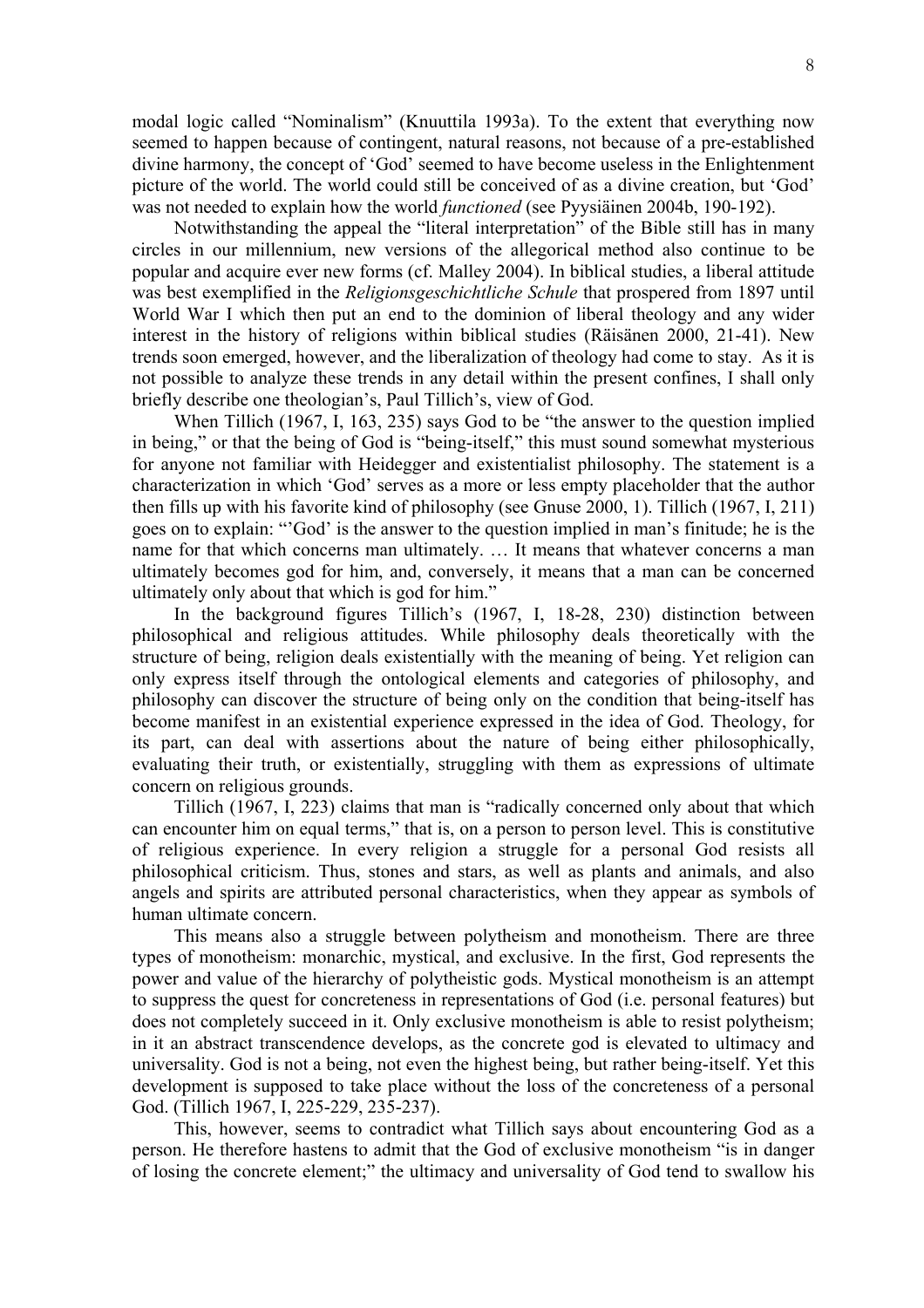concrete character as a living God. When personal features and anthropomorphisms are removed, God seems to be reduced to the philosophical absolute. (Tillich 1967, I, 227-228; see also Ferré 1984). Tillich (1967, I, 229) then explains that God's transcendence is not the infinite abyss of mysticism; it is rather the transcendence of "the absolute command which empties all concrete manifestations of the divine." But, as the concrete element cannot be simply rejected, certain mediating powers must be assumed. These are the historical person of Jesus Christ, angels, and hypostasized divine qualities such as Wisdom, Word, and Glory.

In the  $13<sup>th</sup>$  century, Aquinas and Albert the Great had referred to the divine qualities as God's "attributes" (*attributio*); as Ockham (Quodlibet III.2) observesin the beginning of the 14th century that "the ancient Saints did not use the word 'attributes', but instead used the name 'names'", this must be a new development. *Attributio* had most probably been adopted as a substitute for the more conventional *nominatio* from Maimonides' *Guide of the perplexed* written in Arabic. The Latin translation of its Hebrew translation was published in 1235 at the latest. In that book, Maimonides described the Islamic debate on the attributes of God, with the Arabic word *sifah* then being translated in Latin as *attribution*. In the debate, the Mu'tazilites had in the 9<sup>th</sup> and 11<sup>th</sup> centuries argued that the attributes of God were identical with God, not separate beings in him, thus denying all anthropomorphic descriptions of God. Also Aquinas now thought that the attributes were actually only one idea that was identical with God himself (Wolfson 1959; 1961, 49-52).

Tillich (1967, I, 229-230, 239-240) argues that it is in the mediating powers that the absolutely transcendent God becomes concrete and present in time and space. As the distance between humans and God increases, the significance of these mediating powers grows, ultimately resulting in the paradox of the simultaneous humanity and divinity of Jesus. Yet all concrete assertions about God "must be symbolic." In a symbolic description of God, a segment of finite experience is both affirmed and negated at the same time. As also Aquinas had argued, the *via negativa* does not mean that God lacks some attributes but that he exceeds them.

It is difficult not to agree with Nielsen when he writes that with Tillich's talk about Being-itself, just as with Thomistic jargon, "it becomes utterly unclear what, if anything intelligible, is being affirmed that a skeptic could not affirm as well." Protestant thinkers, such as Tillich, claim that they "believe in something mysterious and profound and crucial to the human condition" of which the nonbeliever has no real understanding. Yet they seem incapable of articulating what this something is (Nielsen 1985, 37.)

To the extent that theologians are willing neither to deny the validity of scientific inquiry nor to substitute scientific explanations for religious ones, they are left with the option of claiming that religion serves some autonomous function and that scientific progress is irrelevant from the religious point of view (cf. Ruse 2003, 330-336). As it is possible to argue, for example, that "Jesus Christ is our redeemer' is true," without any specification of the meaning of 'Jesus Christ is our redeemer' (see Sperber 1995; 1996, 56- 150), the theologian makes her best of this opportunity. The task is simply to provide statements that seem to somehow fit with the target claim. As Nielsen (1985, 25) again observes, Protestant thinkers are well aware of the problematic nature of religious concepts and beliefs, and yet they seek to make sense of these beliefs, trying to "bring to the fore their vital human import in the teeth of their paradoxical nature and their apparent incoherence." In the Conclusion, we shall return to the question of why this is so.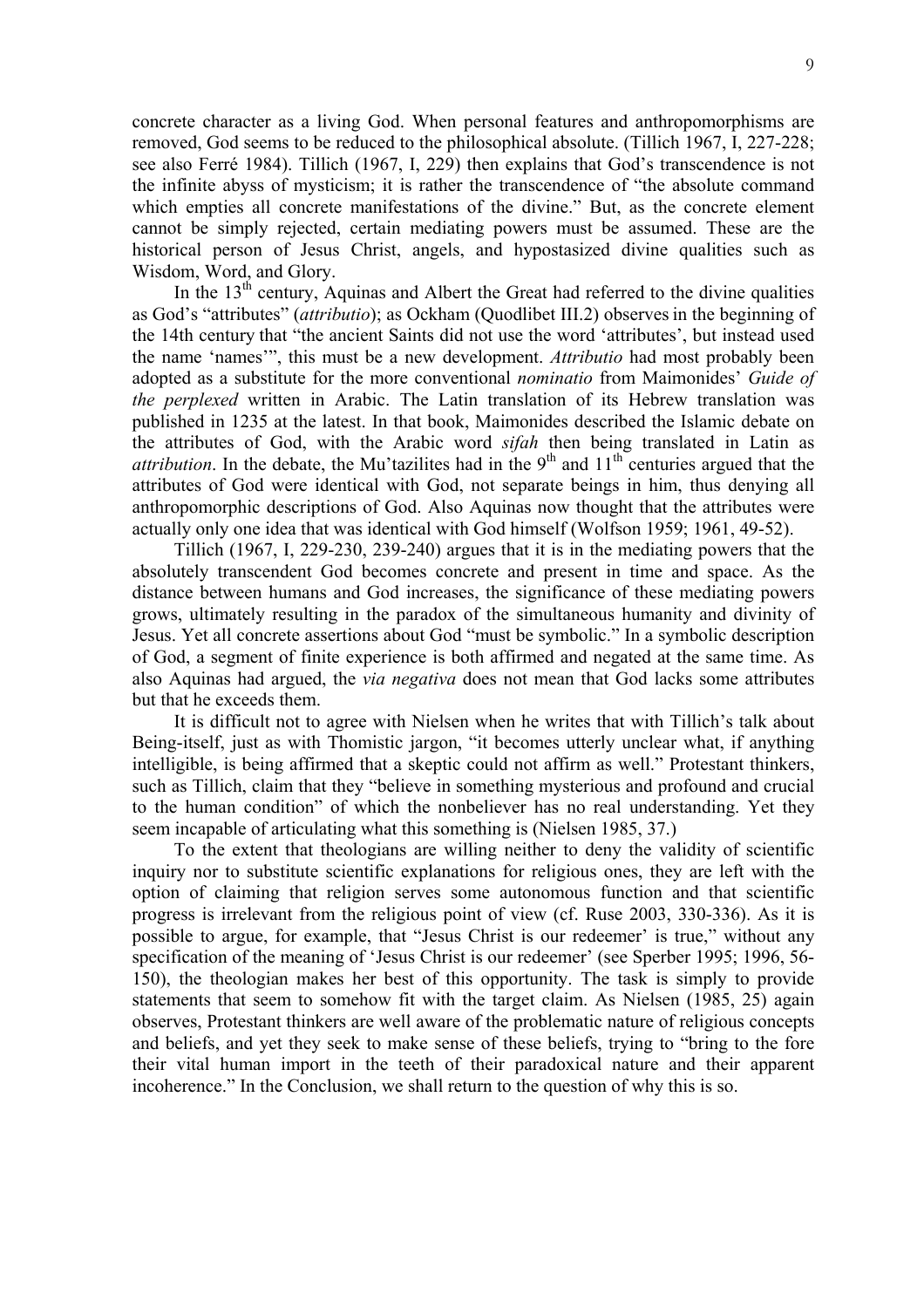### God of the philosophers

The concept of God also continues to be one of the great philosophical problems. It can be approached either as a technical problem (e.g. Kenny 1979), or as a specifically religious problem, although the difference between these two is by no means clear (see Dalferth 1981). In the first case, 'God' is often regarded as a more mythical-allegorical concept the true meaning of which is better understood through philosophical analysis, as Leibniz, Spinoza, Hegel, and many others have argued (see Charlesworth 1972, 27-32); Schopenhauer (1947, 344), for example, describes religion as allegorical "folkmetaphysics."

The latter option of approaching 'God' as a specifically religious concept is represented by much of the philosophy of religion that emerged after the Enlightenment; it has often had the aim of making religious belief comprehensible in the age of science, much as in philosophical theology<sup>[3](#page-34-2)</sup>. In other words, it is not studied *whether* belief is rational but rather *in what sense* it is rational.

In the Anglo-Saxon discussions, a central strategy has been to argue that religious beliefs are not hypotheses about empirical phenomena. How exactly their cognitive status should be understood, has been a matter of debate (see, Flew and MacIntyre 1972; Hare 1963; Ferré 1967; Phillips 1976; 1988; 2000; Alston 1991; 1994). After Ayer (1936) had argued that it was impossible to verify religious claims, a number of reactionary responses were developed. Wisdom (1944) agreed that the existence of God was no longer an experimental issue in the way it used to be, because people now had better knowledge of why things happen as they do. Whereas questions such as "Do dogs think?" are partly metaphysical (conceptual) and partly scientific (empirical), questions about God have gradually become wholly metaphysical. This Wisdom illustrates by the following story (Wisdom 1944, 188, 191-193):

Two people return to their long neglected garden. One then opines that a gardener obviously has been doing something about the plants. It turns out, however, that no neighbor has seen anyone at work in the garden. The other person begins to think that there is no gardener, but the first one points out that there is such an order and such beauty in the garden that a gardener must be taking care of it. The second person replies that a gardener would have kept down the weeds in the garden, trying to argue that it is extremely unlikely that the gardener really could have worked without being noticed. The first person still insists that an invisible and elusive gardener tends the place, while the other one is ever more skeptical. After all rational arguments and empirical evidence has been considered, the persons are still left with the simple fact that one believes in the gardener and the other one does not.

At this stage, the gardener hypothesis has ceased to be experimental, says Wisdom. In the simile, one person is not expecting something the other does not expect. Consequently, it seems that we cannot say which one is right and which one wrong in his or her belief. And yet the difference is not merely in the exclamations with which each party faces life. The disputants speak as if they are concerned with trans-sensual and transscientific facts. The point, however, is that the dispute involves feelings and thus is more like a dispute over the alleged beauty of an object (Wisdom 1944, 192, 196).

Antony Flew (1972) argued in 1955 that if this is the case, then religious beliefs are nonsensical; they cannot be falsified by any evidence and thus are compatible with all possible empirical states of affairs. Therefore, they cannot have any meaning. Among the many replies Flew got, was Hare's (1963) argument that there can be different kinds of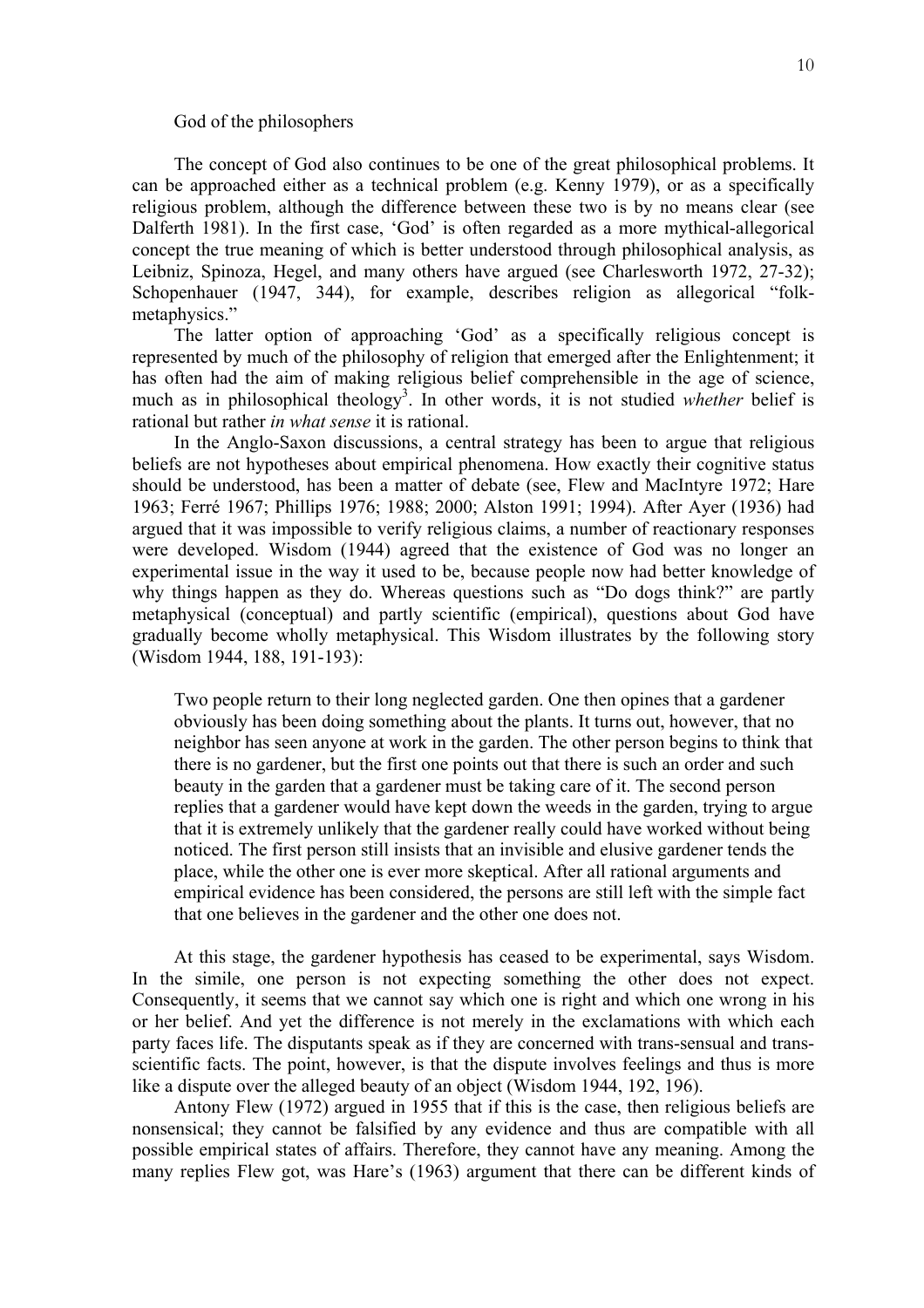unfalsifiable claims or beliefs, and that it is not irrelevant to which ones one holds to. The claim that everything happens by pure chance, for example, is compatible with every possible kind of evidence; yet it, when adopted, clearly has some important consequences for people's lives – and rather disastrous ones. Thus, also Christian beliefs are consequential, even if they are unfalsifiable. Later the idea that all empirical claims are quite irrelevant from the religious point of view has been elaborated in what has come to be known as "Wittgensteinian" philosophy of religion (e.g., Munz 1959; Phillips 1976; 1988; 2000; Pihlström 2002; see Martin 1990, 256-261; 1991; cf. Wittgenstein 1966).

More recently, philosophers such as Alvin Plantinga, William Alston, and others, following Calvin, have argued that philosophers of religion should not try to convince skeptics but rather explicate the inherent rationality of Christian beliefs that emerges once one accepts such "basic beliefs" as for example that God exists. Plantinga (1990), for instance, regards the belief that God exists as a similar kind of foundational conviction as the one that other minds exist; it is based neither on empirical evidence nor on deductive reasoning (cf. Barrett 2004, 97-105). Arguments for the existence of God thus are not needed for rational belief (see Martin 1990, 266-277).

However, this view leads to absurdities as soon as one generalizes the basic principle. Practitioners of voodoo, or Satanists, could equally claim that their belief systems are rationally justified once one accepts the "basic beliefs" of their system (Martin 1990, 272- 276). Much of continental philosophy of religion, for its part, differs both from the Anglo-Saxon analytic tradition and the reformed epistemology. Dalferth (1981), for instance, interestingly argues that belief in God cannot be analyzed as separated from the Christian practice<sup>4</sup>.

What comes to the more technical discussions of religious concepts and beliefs, they are well exemplified by the traditional ontological, teleological, and cosmological arguments for the existence of God (see Martin 1990, 79-153). Of these, the ontological argument is a purely *a priori* argument. Anselm of Canterbury (Proslogion 2, see Plantinga 1968, 3-30) originally presented this argument as follows: the fool thinks that God is (by definition) a being such that no greater being can be conceived; in addition, he thinks that God does not exist. But this involves a contradiction, as the fool believes himself to be thinking of the greatest possible being, and yet a great being that exists is greater than the one the fool is thinking of (which does not have the property of existence). Thus, denying that the greatest possible being exists, involves a contradiction; it is therefore necessary (to think that) that God exists.

There are various modern versions of this argument (Plantinga 1968, 123-172; Martin 1990, 85-95) all of which ultimately boil down to the claim that God must exist because he is defined to exist (Edis 2002, 23-27). It has been shown that this kind of argument cannot establish God's existence as a fact (Martin 1990, 80-95). It is, for example, possible to evoke the same argument to prove the existence of an absolutely evil being; as God and an absolutely evil being (i.e. one not subordinate to God) cannot both exist without contradiction, there must be something wrong with the argument. The crux of the matter is that the "fool" need not include nonexistence within the *concept* of God; she or he merely thinks that, although existence is one of the properties of a being such that no greater being can be conceived, this concept has no reference in the real world (Martin 1990, 81-95). An empirical scientist, compared to a philosopher, is even more astonished at the attempts to bring entities into existence by mere definitions (Edis 2002). Yet the ontological proof continues to attract some philosophers of religion who seem to hope that some day a valid version of it can be developed.

The cosmological argument, known to Plato and Aristotle as well as Aquinas and later philosophers, says that as everything must have a cause and as there can be no infinite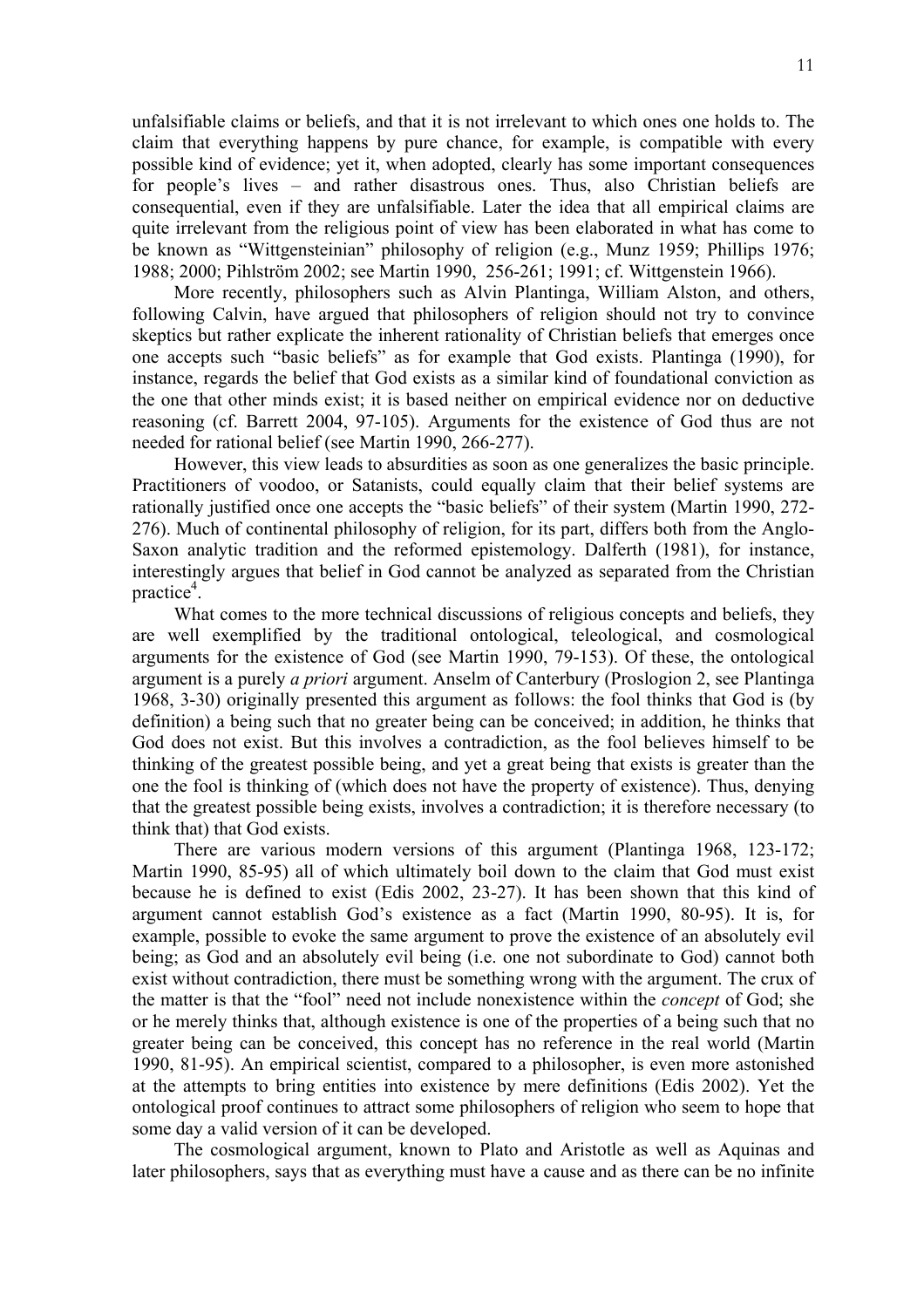regress of causes, there must be a first cause. This, then, is supposed to be God (e.g. Aquinas's *Summa Theologiæ* I, Q II art. 3; see Martin 1990, 96-124). Aquinas is here not thinking about a first cause in a historical sense; he rather means that there must be a logically first cause that maintains the universe here and now. In the light of modern science, the ideas of the impossibility of an infinite regress of causes and of the necessity of a first cause are unnecessary postulates, however (Edis 2002). Even more problematic is the claim that such first cause should be be identified with the Christian God (Martin 1990, 100).

A modern version of the argument has become known as the "Kalām cosmology," according to William Craig's argument that borrows from the Arabic Kalām movement (Craig 1979; Craig and Smith 1995). *Ilm al-Kalām* ('word, discourse, inference') is an Islamic branch of knowledge focusing on the being and attributes of God as well as creation, trying to provide discursive arguments in support of religious belief. The Kalāmists (*mutakallimūn*) may be related to the Mu'tazilites mentioned above (see (Wolfson 1961, 49-52).

Craig (1979, 20-34, 149-153) argues that the *beginning* of the universe must have a cause, because an actual infinity of events is impossible. The cause of the universe also must be a personal being. This is because, if the necessary and sufficient conditions for the production of the first event are present from eternity, then also the effect (the universe) will exist from eternity; if they are not, then the first event could never occur (because the necessary and sufficient conditions could never arise). Yet the universe began to exist when it did, instead of existing from eternity. Why this happened, is explained by the Islamic principle of determination: "When two different states of affairs are equally possible and one results, this realization of one rather than the other must be the result of the action of a personal agent who freely chooses one rather than the other" (Craig 1979, 150-151). While no mechanical cause existing from eternity could have created the universe, such a production of temporal effect from an eternal cause is possible if and only if the cause is a personal agent. Only a personal being can freely choose to create at any time.

Martin (1990, 103) complains that this aspect of Craig's argument "is very condensed and obscure." The point, however, can relatively safely be said to lie in the difference between mechanical causality and agent causality: an eternal mechanical cause cannot produce an effect at a point in time because then we would need a secondary cause to explain why the first cause produced the effect *at this particular point in time*. An agent, however, could exist from eternity and then, suddenly, create the universe at some point in time by a decision of free will.

Unfortunately Craig's argument fails for other reasons. The whole argument rests on two premises: that actual infinity is impossible (Craig and Smith 1995, 9-24, 83-85, 92- 99), and that beginnings must have causes. Craig opines that the premise, according to which everything that begins to exist has a cause, "is so intuitively obvious, especially when applied to the universe, that probably no one in his right mind *really* believes it to be false" (Craig and Smith 1995, 57). However, what is possible and what is impossible in the physical reality does not at all depend on what humans can or cannot believe. This should be obvious. As the physicist Taner Edis (2002, 95-97) puts it, physics does not respect people's intuitions; the principle that beginnings require a cause is just plain wrong. "(U)ncaused events are the rule in our universe." Likewise, there is nothing formally wrong with the idea of actual infinities, even if Craig is unable to imagining them. Humans have no natural preparedness to cognitively process the idea of infinity; we therefore employ spatial metaphors that, however, can often be mathematically misleading (Lakoff and Núñez 2000).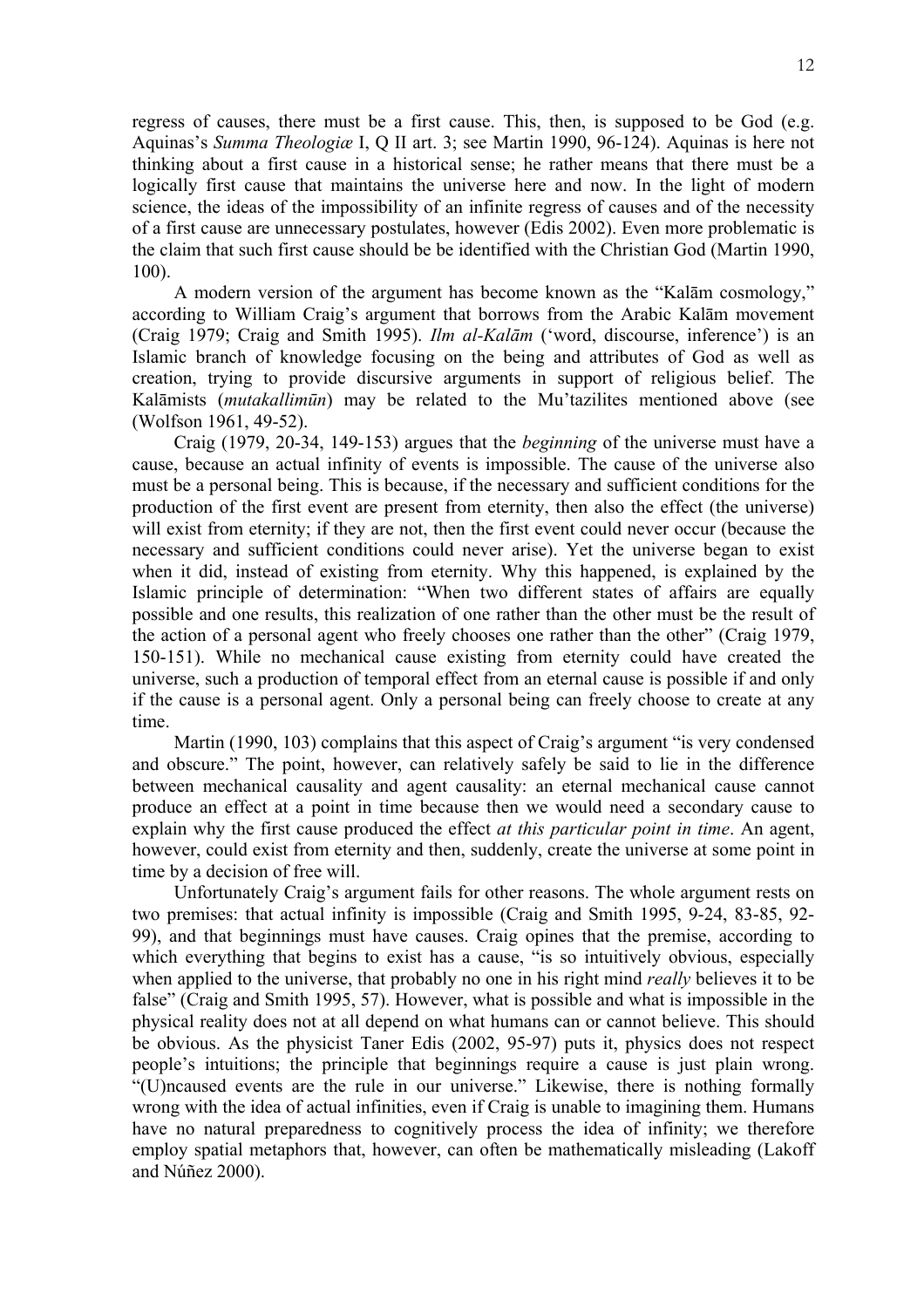Even if Craig's argument were sound, it would not prove that the creator of the universe is omnipotent, omniscient, and so forth. As Craig himself (1979, 172-173 n. 171) says, such things can only be known through revelation. Therefore, it is difficult to see why the argument would prove the existence of *God* and especially the one and only God of the Judeo-Christian-Islamic traditions.

The teleological argument, for its part, is usually interpreted to be an argument from design: as the universe seems to be complex, it must be intelligently designed. The classical formulation of this argument is from William Paley's book *Natural theology* from 1802 (see Martin 1990, 125-153); as the argument has recently been revived with great fanfare within the empirical sciences, I will deal with it separately in the next section.

# "Intelligent design"

The idea of nature as a "book" in which we can recognize the handwriting of God is age-old. St. Augustine, for example, thought that God authored both the Scripture (*liber scripturae*) and the "book of nature" (*liber naturae*) and that the Scripture contained all possible truths (Confessiones XII.42); in the  $14<sup>th</sup>$  century the divine intellect came to be regarded as a book containing everything that could be known (Knuuttila 1993b, 355). In the  $16<sup>th</sup>$  century, Richard Hooker argued that Nature and Scripture were the two sources we should study to get to know the Creator (see Ruse 2003, 36). Paley, for his part, considered revelation and the argument from design to be two distinct alternatives. The argument from design proved the existence of God beyond doubt; besides, it could also enrich the faith of the believer. The natural world simply manifested such a design that one could not but to reason to the designer (see Ruse 2003, 41-45). Later, Frederick Tennant (1968, II, 121) argued that, although the particular instances of apparent design might be explained by naturalistic theories, the "multitude of interwoven adaptations" had to be explained with reference to purposive intelligence (see Martin 1990, 128-135).

Modern versions of this argument have appeared starting in 1961 when Whitcomb and Morris's book *The genesis flood* was published. Their view came to be known as "creation science" or "scientific creationism." In a number of publications to follow, the earth was explained as a creation of God and to be roughly 6, 000 years old, according to biblical calculations (see Evans 2000, 306-310). In the 1990's a new group of evangelical Christians started a neo-creationist movement under the intellectual banner of "intelligent design" (ID) (see Ruse 2003, 315-328; Young and Edis 2004). Although the details of the biological arguments involved are alien to most scholars of religion, it is necessary to deal with them in order to show that it is not biological facts as such that force the scholar to reason from apparent design to the intelligent designer. We need to look for something else. As the ID arguments are based on criticizing evolutionary theory rather than on positive arguments, I shall proceed by criticizing the criticism. In this way it is possible to show how the argument from design actually comes into play.

In 1993, the Berkeley law professor Phillip Johnson published his book *Darwin on trial* in which the accused was, to quote Ruse (2003, 315), "tried, convicted, and led away in chains." However, soon the strategy was shifted to outlining a more positive alternative for evolution, with as little explicit theology as possible; the main goal was to show that the world had an intelligent designer, much as the "Kalām cosmology" had postulated. Yet it was no secret that this designer was ultimately thought to be the Christian God; such occasional slips of the tongue as "As Christians we know" confirm this (Ruse 2003, 316; Perakh and Young 2004). Behe (1996, 232-233), for instance, proclaims: "The result of these cumulative efforts to investigate the cell … is a loud, clear, piercing cry of 'design!'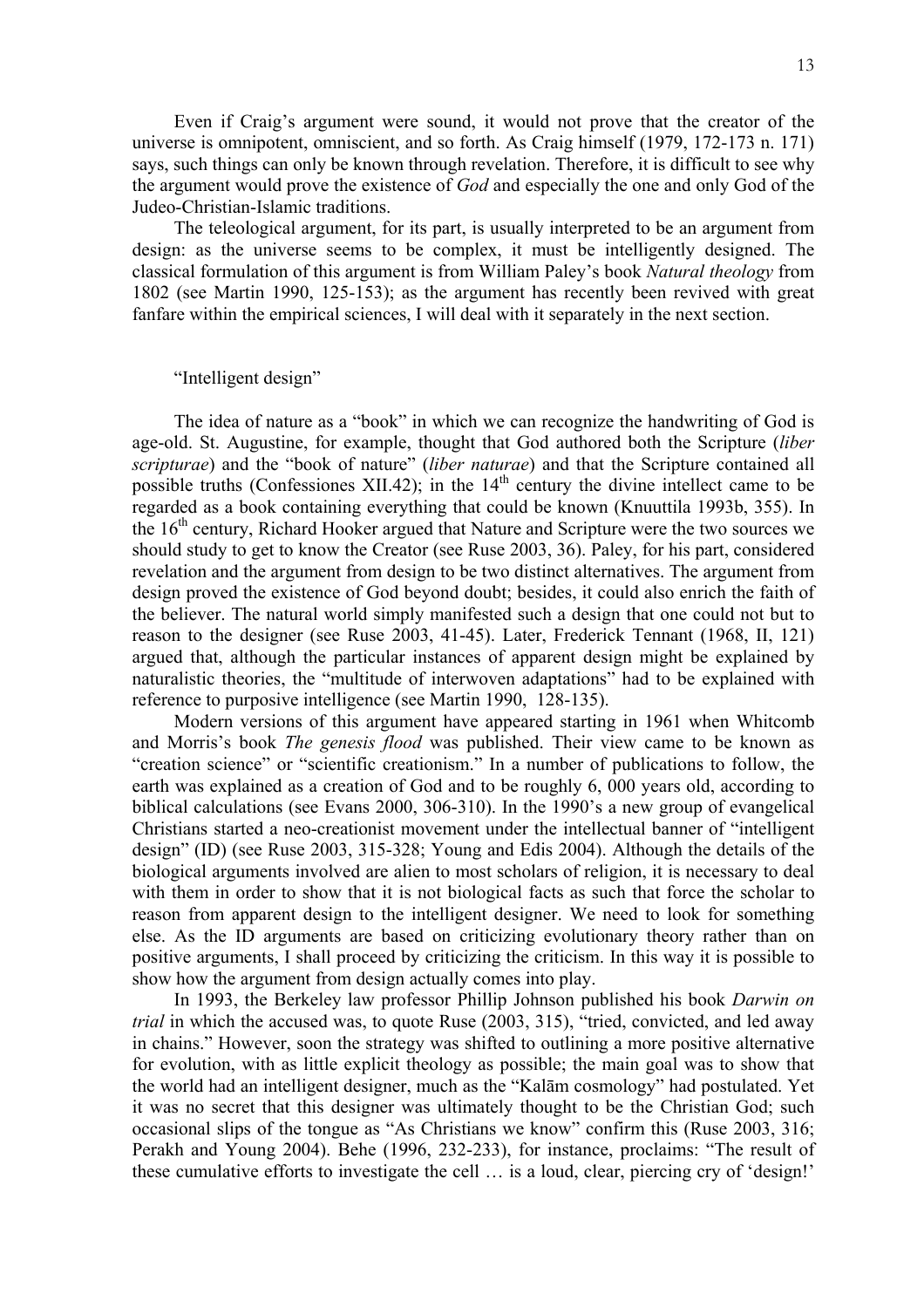The result is so unambiguous and so significant that it must be ranked as one of the greatest achievements in the history of science." Yet: "no bottles have been uncorked, no hands slapped. Instead, a curious, embarrassed silence surrounds the stark complexity of the cell" Why is this so? Behe's (p. 233) answer is that "while one side of the elephant is labeled intelligent design, the other side might be labeled God." There are various reasons for the reluctance of studying the God-part of the "elephant" but the most powerful one is that scientists "just don't *want* there to be anything beyond nature" (p. 243).

What is new in this movement, are the detailed scientific arguments presented to support the claims about intelligent design. As Ussery (2004, 56) puts it, "I have talked with people who advocate intelligent design, and they simply cannot understand why their manuscripts, which contain such weak and minuscule evidence, are not published in scientific journals." It should not go unnoticed, however, that some of these scholars, such as Michael Behe, have done and continue to do perfectly ordinary and good scientific work – that is, when they are not advocating ID.

Behe's (1996, 39-42, 70-73) basic claim is that biological organisms manifest "irreducible complexity" which cannot have evolved because natural selection can only choose systems that are already working. Such complex units as, for example, the bacterial flagellum cannot have evolved gradually; such a biological system "would have to arise as an integrated unit" (p. 39). Behe (1996, 42-45) first uses the common mousetrap as an analogy: it is irreducibly complex in the sense that it consists of at least five parts without which it cannot function. (This, however, is completely wrong: the trap can be reduced until only the spring remains, and it still works [see Young 2004, 21-22]). Behe's biological example, then, is the flagellum, a long, hair-like filament embedded in the cell membrane, which is a simplified version of the cilium and consists of about 40 proteins. Behe (1996, 69-73) cannot imagine how the three parts of the flagellum – the paddle, rotor, and motor – could have evolved together, because half a flagellum is no good, just as the creationists have (incorrectly) claimed about half an eye (see Young 2004, 20-25; Ussery 2004, 49-51).

The irreducibly complex structure of the flagellum is made of proteins. The *E. coli* strain K-12 has 44 flagellar proteins, whereas *Cambylobacter jejuni* has only 27, for example. Behe is unclear as to what is the minimum amount of proteins needed for an irreducibly complex structure, thus leaving it open where exactly lies the supposed boundary between irreducible complexity and reducible complexity. The paddle, for instance, consists of a set of proteins called flagellin; if one takes individual copies of the protein and mix them together, they will spontaneously polymerize to form the paddle. Furthermore, each of the three parts of the flagellum may have had other functions in the cell before coming together to form the flagellum. There seems to be only a loose coupling between the proton-driven motor and rotation of the flagellum, for example (Ussery 2004, 50-53; Musgrave 2004).

Moreover, proteins do not evolve. Natural selection operates on organisms and genes, with evolution taking place as changes in DNA sequences, which happens also in bacteria. Behe (1996, 227-228) argues that the intelligent designer might have put all the necessary genes into the first organism "long, long time ago." Here Behe completely ignores the problem with the immense period of time separating this supposed event from the point in time that the genes are finally expressed in given phenotypes. Every biologist knows that when genes are not expressed, natural selection cannot discard genetic mistakes and mutations will render these genes inoperative hundreds of millions of years before the time at which they will be needed in Behe's scheme. (Ussery 2004, 52-54; Ruse 2003, 321- 322).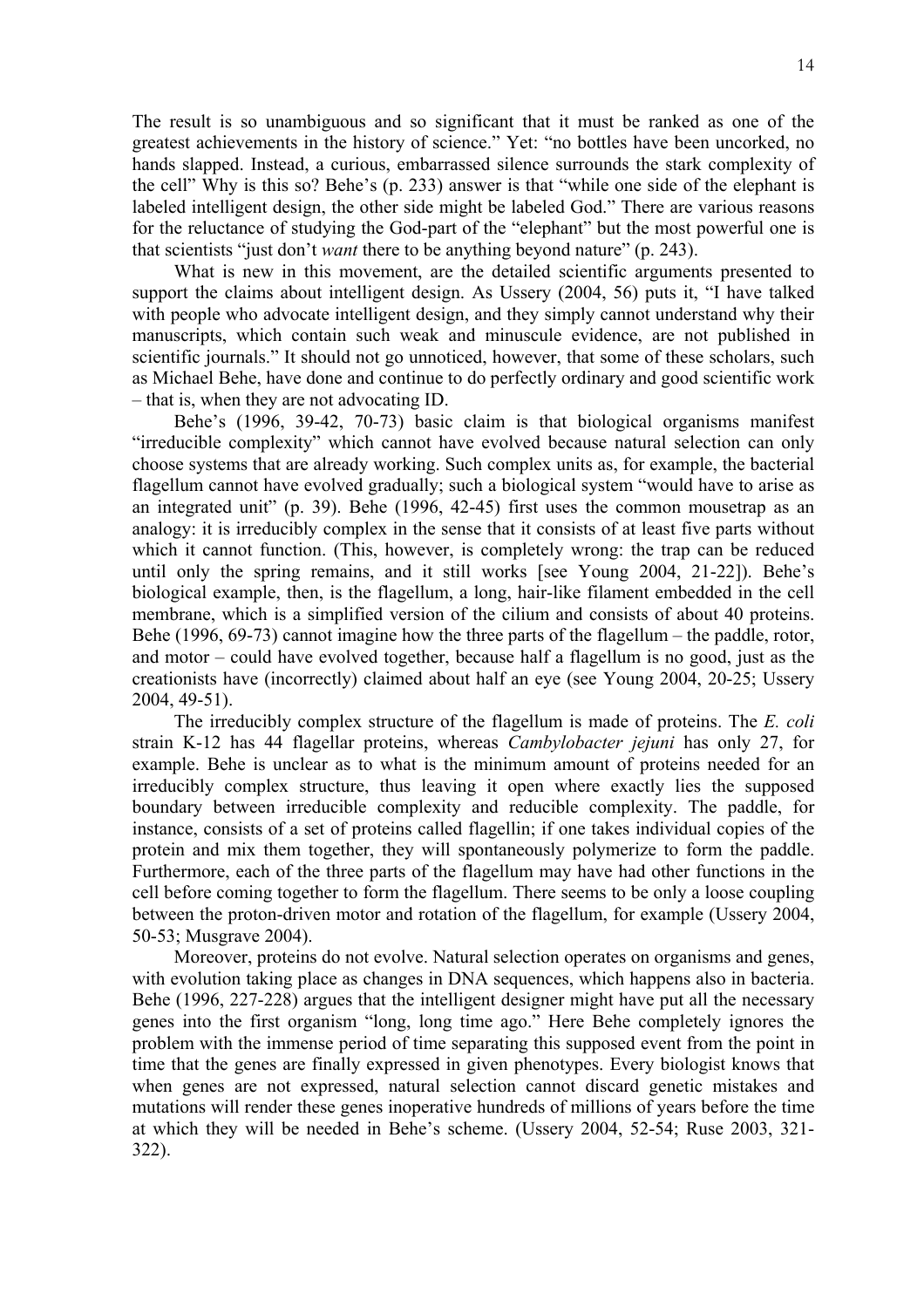So, not only is there nothing wrong with the idea of evolution: the proposed alternative is also a nonstarter. Behe and his colleagues have been hopelessly incapable of providing any sensible explanation of how, and by whom, the intelligent designing supposedly has been done, as shown in detail by Korthof (2004) and Edis (2002; 2004b, 144,152). Dembski (2002), however, backs Behe by arguing that pure chance could not have produced such complex and specified structures as found in living organisms. What he overlooks, however, is the combination of chance and necessity. Selective forces operating on randomness can create specified complexity, as many authors have shown (Ruse 2003, 322-328; Edis 2002; 2004b; Hurd 2004; Perakh 2004; Shallit and Elsberry 2004).

I have emphasized in some detail the fact that the arguments about ID do not have any scientific basis, in order to make it clear that their popularity must be explained by other, that is, religious factors. Its supporters have so far managed to publish only one peerreviewed paper in a scientific journal; this happened when the former editor of the lowimpact journal *Proceedings of the Biological Society of Washington*, Richard Sternberg, himself a supporter of intelligent design, accepted in 2004 for publication Stephen Meyer's (2004) paper arguing that the complexity of living organisms cannot be explained by Darwinian evolution (Giles 2004; Stokes 2004).

Although intelligent design is an extreme view, its basic tenet is implicitly shared by many theologians, albeit in a more metaphoric from. The theologian-physicist John Polkinghorne (1998), for example, speculates on how an intelligent guidance of evolution might be possible, given the indeterminism in modern physics. Yet he never develops a clear argument for information and quantum randomness as a space for divine action (Edis 2004a, 14). The Old Testament scholar Robert Gnuse (2000), for his part, has tried to combine the God of the Old Testament and Alfred Whitehead –type of process philosophy. Thus, while people like Polkinghorne are more interested in theology than in science, the advocates of intelligent design are more interested in science than in theology. Neither is capable of bridging the gap between religion and science.

### GOD EXPLAINED

### Intuitive and reflective thinking

The Old Testament narratives describing the deeds of Yahweh partly reflect people's spontaneous, intuitive way of thinking about gods and other counterintuitive agents (see below). Theology, philosophy, and science represent reflective thinking. I shall explain this difference with reference to the so-called dual-process theories (Pyysiäinen 2003b; 2004a). It has been argued in social psychology, neuropsychology and cognitive science that humans have two different types of cognitive processing systems. The processes, however, do not work independent of the kinds of external mnemonics that are available in culture (writing, social institutions, etc.) (see Pyysiäinen 2004a; Evans 2003). My point here is that the two types of cognitive processes seem to support two very different kinds of god concepts (see Barrett and Keil 1996; Barrett 2004).

Of these two systems, one is spontaneous, automatic, and intuitive, the other one being reflective, consciously controlled, and systematic. The two systems serve different functions, are applied to differing problem domains, have different rules of operation, correlate with different kinds of experiences, and are carried out by different brain systems. Briefly put, the automatic system produces fast intuitions of how things are, without that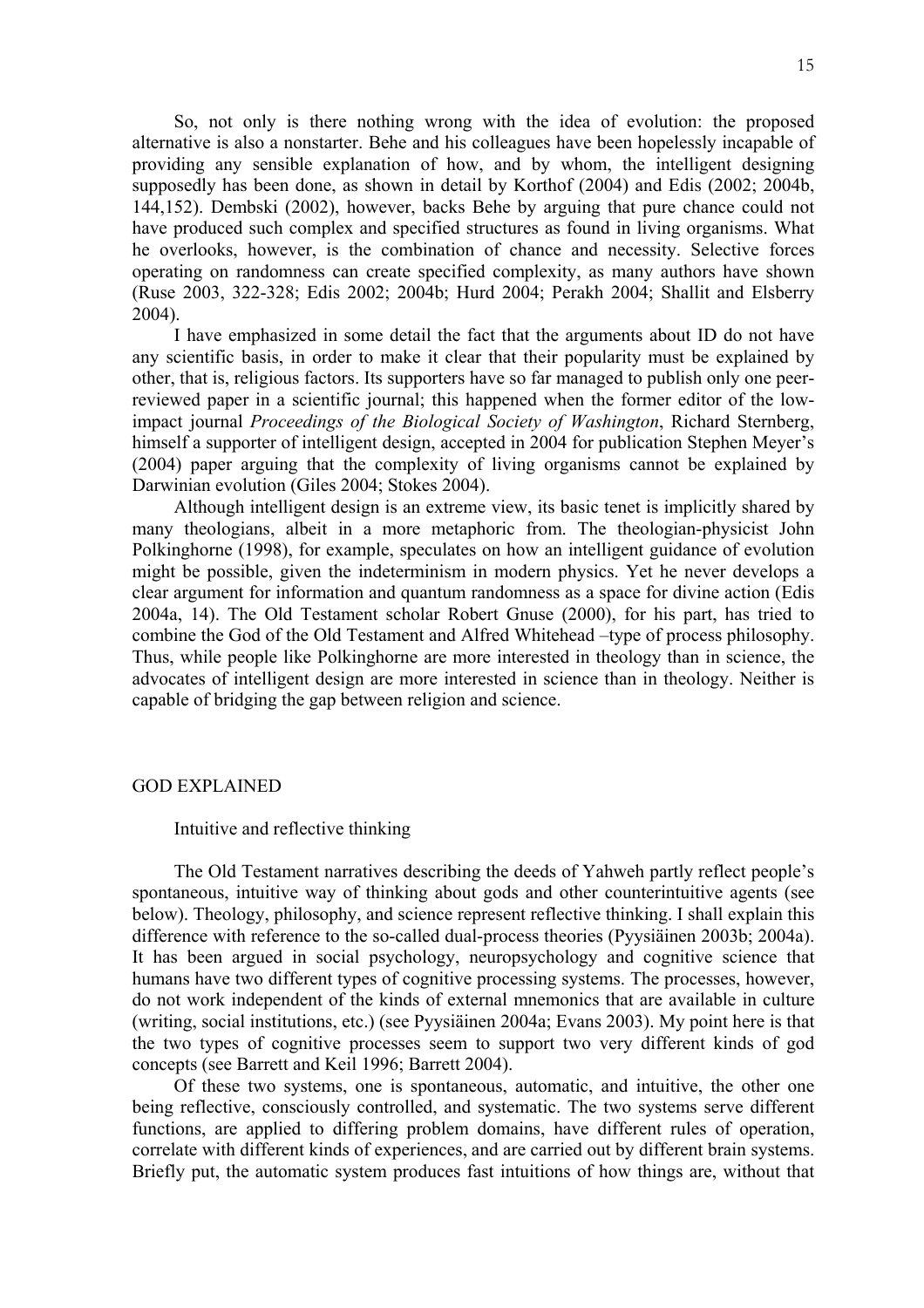we necessarily are consciously aware of this; it thus makes adaptive behavior possible. The system can be modeled by so-called "neural nets" with parallel distributed processing of information. The intuitive system operates reflexively and draws inferences and makes predictions on the basis of temporal relations and similarity. It employs knowledge derived from personal experience, concrete and generic concepts, images, stereotypes, feature sets, and associative relations. It uses similarity-based generalization, and automatic processing; it serves such cognitive functions as intuition, fantasy, creativity, imagination, visual recognition, and associative memory (Pyysiäinen 2003b; 2004a; Sloman 1996; Lieberman et al. 2002; Evans 2003).

The reflective system is a rule-based system that is able to encode any information that has a well-specified formal structure. Such a structure also allows the generation of new propositions on the basis of systematic inferences, as well as genuine explanations, in contrast to mere predictions. These inferences are carried out in a "language of thought" (Fodor 1975) that has a combinatorial syntax and semantics. It thus explicitly follows rules, seeks for logical, hierarchical, and causal-mechanical structure in its environment, and operates on symbol manipulation. It derives knowledge from language, culture, and formal systems; it employs concrete, generic, and abstract concepts, abstracted features, compositional symbols and causal, logical and hierarchical relations. It serves such cognitive functions as deliberation, explanation, formal analysis, verification, ascription of purpose, and strategic memory (Pyysiäinen 2003b; 2004a; Sloman 1996; Lieberman et al. 2002; Evans 2003).

The automatic or intuitive system supports god concepts that people use spontaneously, without much reflection, making inferences and predictions on the basis of temporal relations and similarity; the reflective system processes such highly elaborated god concepts as found in theology and philosophy, trying to improve the performance of the automatic system by generating new propositions on the basis of systematic inferences and explanations (Pyysiäinen 2004a, 134-136). Barrett (1999) calls people's reflective beliefs about their own beliefs "theologically correct" because they represent what is commonly regarded among believers as the "right" things to believe. Barrett's empirical studies, however, show that in fast "on-line" reasoning people make inferences from a much simpler and more concrete representation of god (Barrett and Keil 1996; Barrett 1998). Thus there is a difference in what people believe and what they believe they believe. The difference is based on the difference between the two kinds of cognitive processing (see also Bless, Fiedler, and Strack 2004, 26-29, 38-39, 60-66).

Wisdom's (1944) claims notwithstanding, there is no unilinear historical development from a quasi-experimental religious attitude towards a more metaphysical understanding of religious belief. It is rather that people apply both of the different reasoning systems to varying extents. In living religiosity, both systems are involved but their relative contributions differ. Spontaneous religious reasoning relies more heavily on the intuitive system, while theology relies more on rational processing and the related cultural institutions. In the intuitive system, God is usually not experienced as a problematic concept (Barrett 2004); it is only after the rational system begins to contribute that the inherent problems of the concept become apparent.

## Counterintuitive agent-representation

Yahweh belongs to the category of "counterintuitive agents" as it has been described by Pascal Boyer (1994; 1996; 2000; 2001), Justin Barrett (2004), E. Thomas Lawson (2001), Scott Atran (2002, 95-100), and myself (Pyysiäinen, 2001, 9-22, 2004, 39-52). By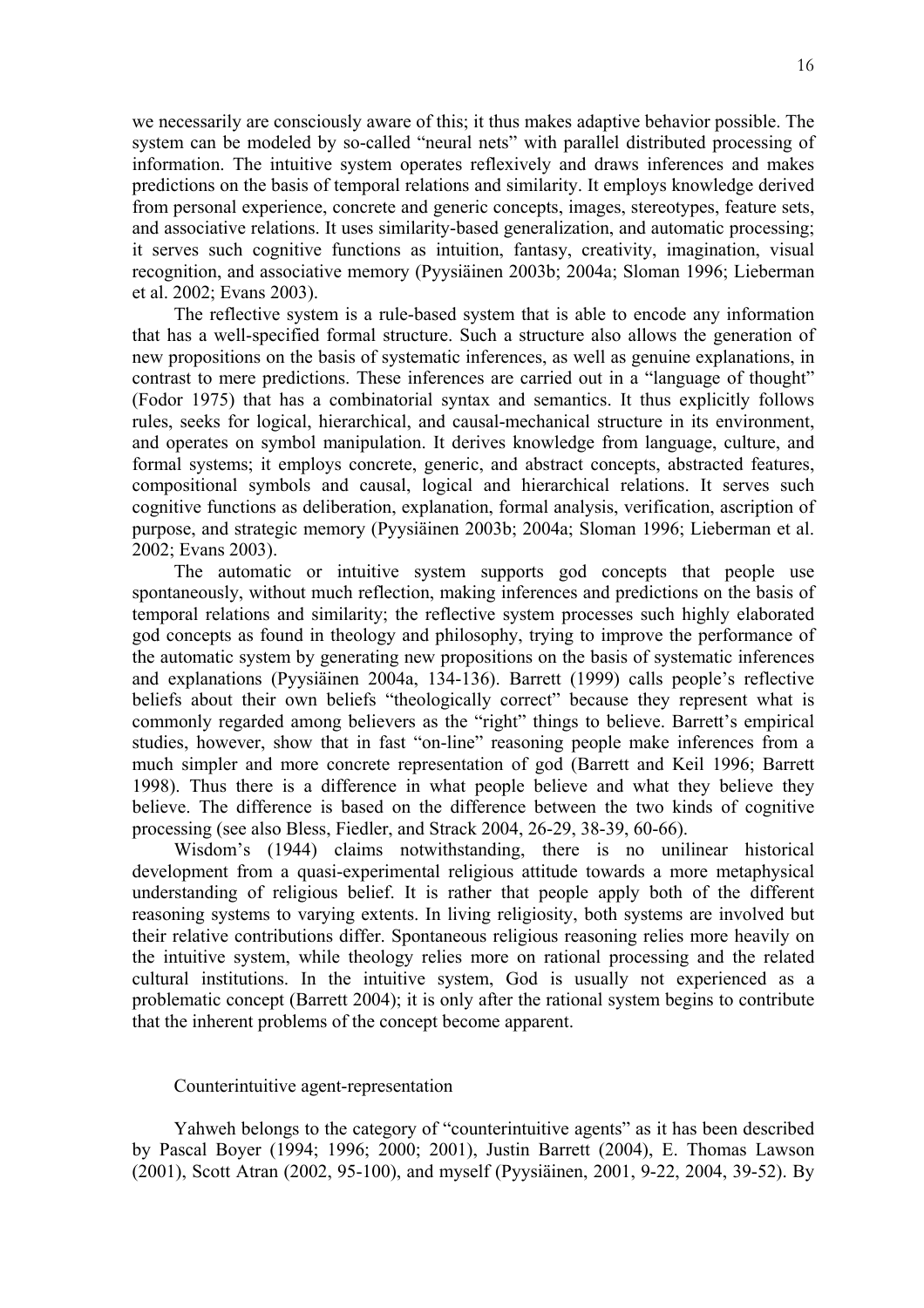an agent is generally meant an organism that seems to act on the basis of its beliefs and desires. It is a special feature of human psychology that we are capable of an elaborate understanding of the states of mind of conspecifics and thus to predict their behavior creatively, not merely by a mechanical stimulus-response model.

There are different views, sometimes called "theories of theories of mind," of what kinds of mental mechanisms are involved in our ability to understand, explain, and predict our own actions and the actions of other agents. The so-called "theory-theorists" take this ability to be based on a folk-psychological theory of the structure and functioning of the mind. This folk-theory may be innate and modular in nature, learned individually, or internalized in enculturation and socialization. An alternative view is the simulation theory, according to which we understand other minds by simulating alien mental states in our own mind. This is based either on the primacy of introspection, or on identification with the other, without introspective self-awareness. In addition, there are also mixed views (see Carruthers and Smith 1996; Gallagher and Frith 2003). Autistic symptoms, for instance, seem to be based on a deficit in this ability of "mind-reading" (Carruthers and Smith 1996, 223-273; Baron-Cohen 2000; Frith 2001; Avikainen 2003, 13-20, 60-64).

Yet it has become clear that there is no unified "theory of mind" system with a single evolutionary background (Boyer and Barrett, in press). Some have argued that humans are "hard-wired" to automatically categorize apparently self-propelled entities as agents (Premack 1990; Leslie 1994, 1996; Leslie, Friedman, & German. 2004). This seems to be supported by Heider and Simmel's (1944) early work which showed that, under certain circumstances, we tend to attribute agentive properties even to mere objects and geometric shapes, guided by only minimal cues. Agent detection is hyperactive in the sense that even such minimal cues can trigger the postulation of agency (Barrett 2000, 31-32). We use agent-explanations whenever possible (see Pyysiäinen 2004b, 1-27).

Blakemoore et al. (2003) distinguish between mechanical and intentional contingency, emphasizing that the detection of intentional contingency, or agency, is based either on type of motion or on interaction between objects: movement that is self-propelled and shows unpredictable changes in velocity is perceived as animate, even if it is not enacted by human bodies. So is movement based on reaction at a distance. Mechanical and intentional contingency also are processed in different parts of the brain, detection of mechanical contingency being a low-level processes not influenced by higher order processes. The detection of agency thus might be a precursor of the ability to infer other people's mental states (Blakemoore et al. 2003, 837; see also Gergely and Csibra 2003; Csibra 2003).

There is also empirical evidence to support the conclusion that agency attribution may not be based on seemingly self-propelled movement as the cue, and that it does not necessarily presuppose an understanding of psychological states. Atran (2002, 64-67) argues, on the basis of Csibra et al. (1999), that children attribute goal-directedness to certain kinds of "telic" event structures, rather than to entities. What is important here is contingent control over the outcome of the telic situation, not the initiation of action. The importance of control over movement is also supported by the empirical study of Barrett and Johnson (2003).

Infants as young as nine months of age are able to represent the observed behavior of objects in teleological terms; yet they do not necessarily do it in mentalistic terms and are not necessarily committed to any specific ontological categorization of these objects (Csibra et al. 1999). There are (at least) two distinct ways of doing this. First, nine-montholds are capable of taking the "teleological stance" and representing actions as being directed towards a *goal*. Actions are not connected to their antecedent causes but to their consequents, yet without attributing mental states to the acting entities. Second, actions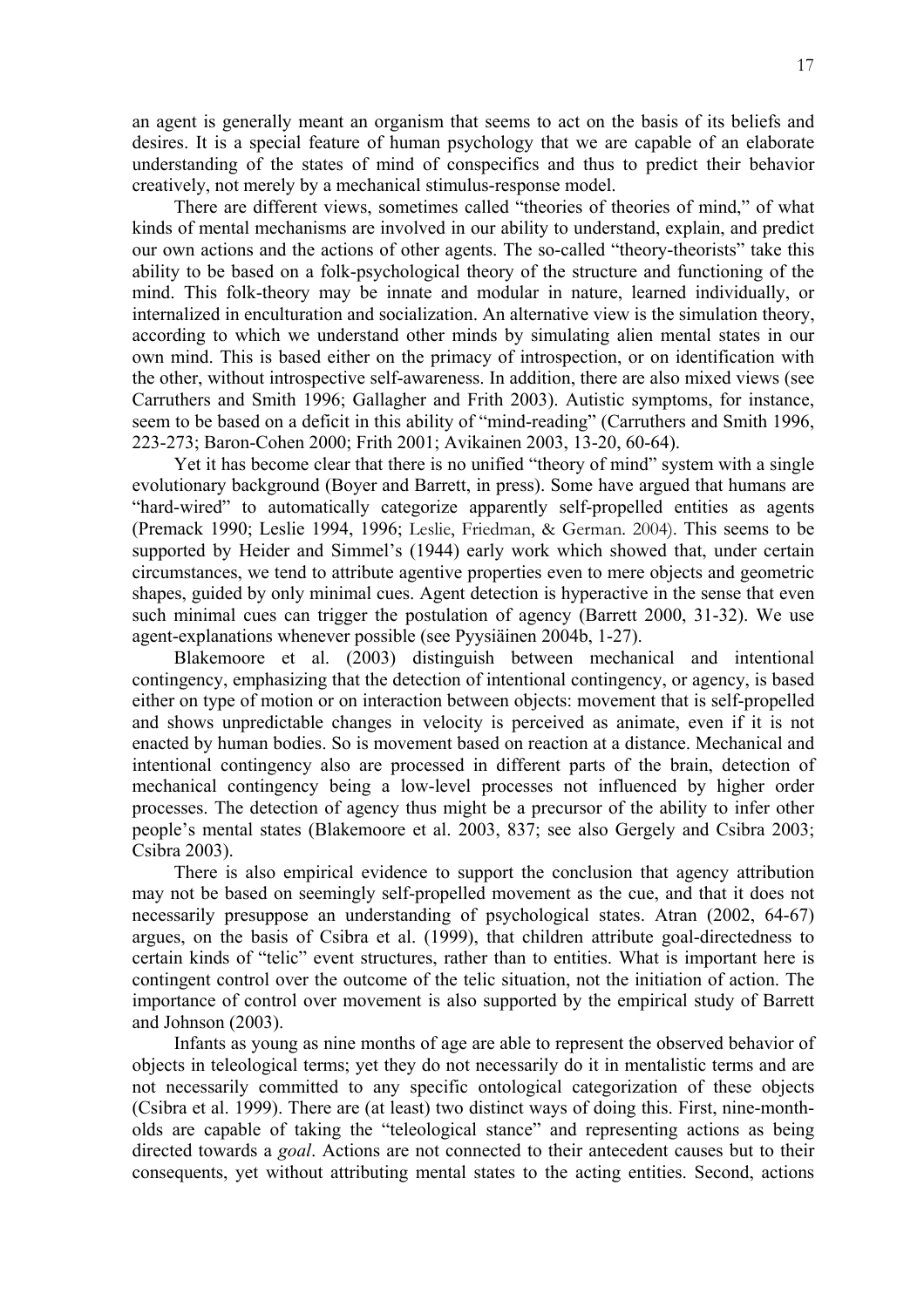such as pointing and looking at an object can be interpreted as being *referential* in the sense that action is linked to a specific object or an aspect of the environment. The action is *about* something. (Gergely and Csibra 2003; Csibra 2003).

Thus, following Boyer and Barrett (in press), it is advisable to break the "theory of mind" into such separate cognitive operations as animate motion detection, distant reactivity, goal-ascription, intention-ascription, joint attention, and facial cues about emotional states. The detection of animate motion has as its input such things as non-linear changes in direction, sudden acceleration without collision, and change of physical shape that accompanies motion (e.g. caterpillar-like crawling). Animacy can also be attributed on the basis of an object reacting at a distance, rather than on the basis of presupposed selfpropelledness. Goal-ascription is a related capacity based on the presupposition that certain trajectories make sense only on the condition that the moving entity is trying to reach or avoid something. A more complicated process is intention-ascription in which the endresult of an action is connected to perceived movement through the link of the intention of the moving organism. Joint attention develops in humans between nine and twelve months, proceeding from joint engagement to communicative gestures and attention following (like gaze following). Lastly, facial expressions are used as cues about emotions as early as in five-month-olds who react differently to displays of different emotions on a familiar face.

In terms of the underlying neural processes, one option is that the prefrontal cortex inhibits the natural tendency to act on mere correlative stimulus relationships, guiding us to search for higher-order associations and recursive embeddings as well as directly helping us process difficult syntactic constructs (see also Fuster 2002). Prefrontal activity thus outperforms other brain processes and we come to rely on its functions whenever possible (Deacon 1998, 265-267). Thus we are able to process such complicated intentional structures as "Marilyn knows that Helen wants that Tom thinks that Allison wishes…", and so forth. This involves the so-called recursion principle, that is, the principle of rules within rules. This feature defines language in particular but it is also involved in many kinds of human thought and action; pupil A can, for example, watch pupil B watch pupil C watch the teacher. Apes, being unable of using recursion, only watch directly at each other (see Fitch and Hauser 2004; Premack and Premack 2003, 150-153; cf. Tomasello, Call, and Hare 2003).

Another recent suggestion is that "mind-reading" might be based on the so-called mirror neuron system (Gallese, Keysers, and Rizzolatti 2004; Pyysiäinen forthcoming). Mirror neurons were first found in monkey brains in premotor area F5 and parietal area 7b. These neurons were activated both during the execution of purposeful, goal-related hand actions (grasping, etc.) and during the observation of similar actions performed by conspecifics (see Rizzolatti et al. 1988; Gallese et al. 1996; Gallese and Goldman, 1998; Rizzolatti et al. 2000). Such sensorimotor integration instantiates an "internal copy" of actions by which goal-related behaviors are generated and controlled. At the preconceptual level it also provides a meaningful account of behaviors performed by others (Gallese & Metzinger 2003; see Bremmer et al., 2002).

A similar mirror system has also been found in humans. When a given action is planned, also its expected motor consequences are forecast, and during action observation there is strong activation of both premotor and parietal areas (with inhibition of action taking place in the spinal cord [Rizzolatti and Arbib 1998] much as in dreaming): there is an equivalence of what is being acted and what is perceived. Both are implicit, automatic and unconscious simulation processes that establish a link between an observed agent and the observing agent (Hari et al. 1998; Gallese and Metzinger 2003).

The mirror neuron system seems to play an important role in social communication; its dysfunctions can cause autism-like deficits, for example (Avikainen 2003). It serves as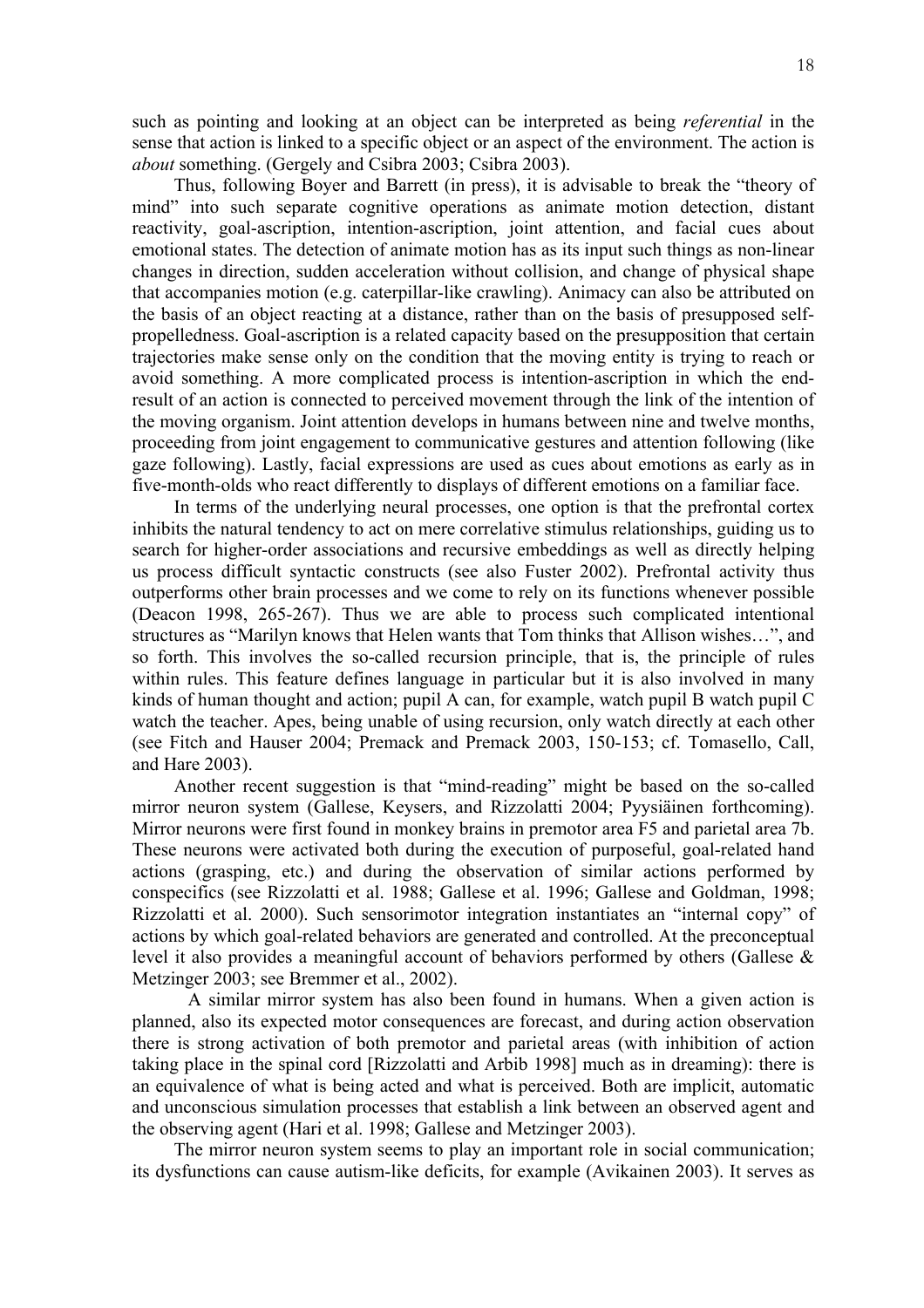the basis of the human ability to directly understand the meaning of the actions and emotions of others through an internal replication, without conceptual reasoning. Simulation of action is based on a neural system responding both when one executes a particular goal-directed action and when one observes someone else performing a similar action. This system is located in the inferior parietal lobe, inferior frontal gyrus and the adjacent part of the premotor cortex. Simulation of emotions is processed in the anterior insula and the amygdala, which are activated during both observation and imitation of facial expressions of basic emotions (see also Pyysiäinen 2001, 97-109). The activation of the neural structures involved in own personal experience thus also forms the bridge between ourselves and others. Social cognition is not only thinking about the contents of other minds but also very much a question of sharing an experience (Gallese, Keysers, and Rizzolatti 2004; Gallese and Metzinger 2003).

It is such cognitive operations and neural processes that also underlie the human capacity to postulate counterintuitive agents. Although agency is not an ontological category and spontaneous attribution of agency to physically unidentified sources is not counterintuitive (Atran 2002, 64-65), we have strong intuitions about *personal* agents. A humanlike agent that is not human is counterintuitive in the sense that some of its characteristic features violate panhuman intuitive expectations concerning personal agents, solid objects, and living things. A counterintuitive agent is anything that has (some of) the defining characteristics of a personal agent but yet somehow violates our intuitive expectations regarding agents. A person without a physical body is a counterintuitive agent; so is an artifact or a natural object that has agentive properties (see Boyer 2001, 51- 93; Pyysiäinen 2001, 9-23; 2004b, 39-45; Pyysiäinen, Lindeman, and Honkela 2003).

According to Boyer (1994; 2003a,b), counterintuitive agent representations are formed by adding a minor "tweak" to an intuitive agent representation. Such agent representations as ghosts, children's imaginary companions, fictional agents such as Mickey Mouse, and so forth, all are agents with some non-standard elements. It thus is not likely that we have separate mental mechanisms for the construction of each type of agent representation. If this is so with ghosts and imaginary companions, then it is very likely that the same holds for gods. They are counterintuitive agents in the sense that their representation is carried out by the ordinary cognitive mechanisms, although some of their characteristics violate against panhuman intuitive expectations concerning persons. Yet the believers may find it quite natural that gods exist (cf. Barrett 2003).

There is also empirical evidence to support the hypothesis that the prefrontal system for processing agent causality tends to take over and interfere with folk-mechanical reasoning (see Wegner 2002, 26). Nielsen (1963), for example, showed in the 1960's that when subjects had to draw a straight line with their hand in a box and by looking into the box through a tube, they could be fooled to believe that the experimenter's hand seen in the box through a mirror was actually their own (which they did not see). When both hands followed a straight line, the subjects' experienced the alien hand as their own. When the experimenter drew a curve to the right, the subjects still experienced the hand as their own, although now making involuntary movements.

Similarly, Ramachandran and colleagues arranged an experiment in which a subject with an arm amputation was asked to put his real arm and what was felt as a phantom limb in a box with a vertical mirror in the middle; the reflection of the real arm then appeared in the mirror where the phantom would be if it were real. When the subject moved the real arm, he experienced the phantom as moving voluntarily as well. Then the experimenter put his arm inside the box so that it appeared in the place of the phantom. Observing his real arm and the experimenter's arm in the box made the subject feel as though his phantom was moving (Ramachandran and Blakeslee 1999, 46-48; see Wegner 2002, 40-44).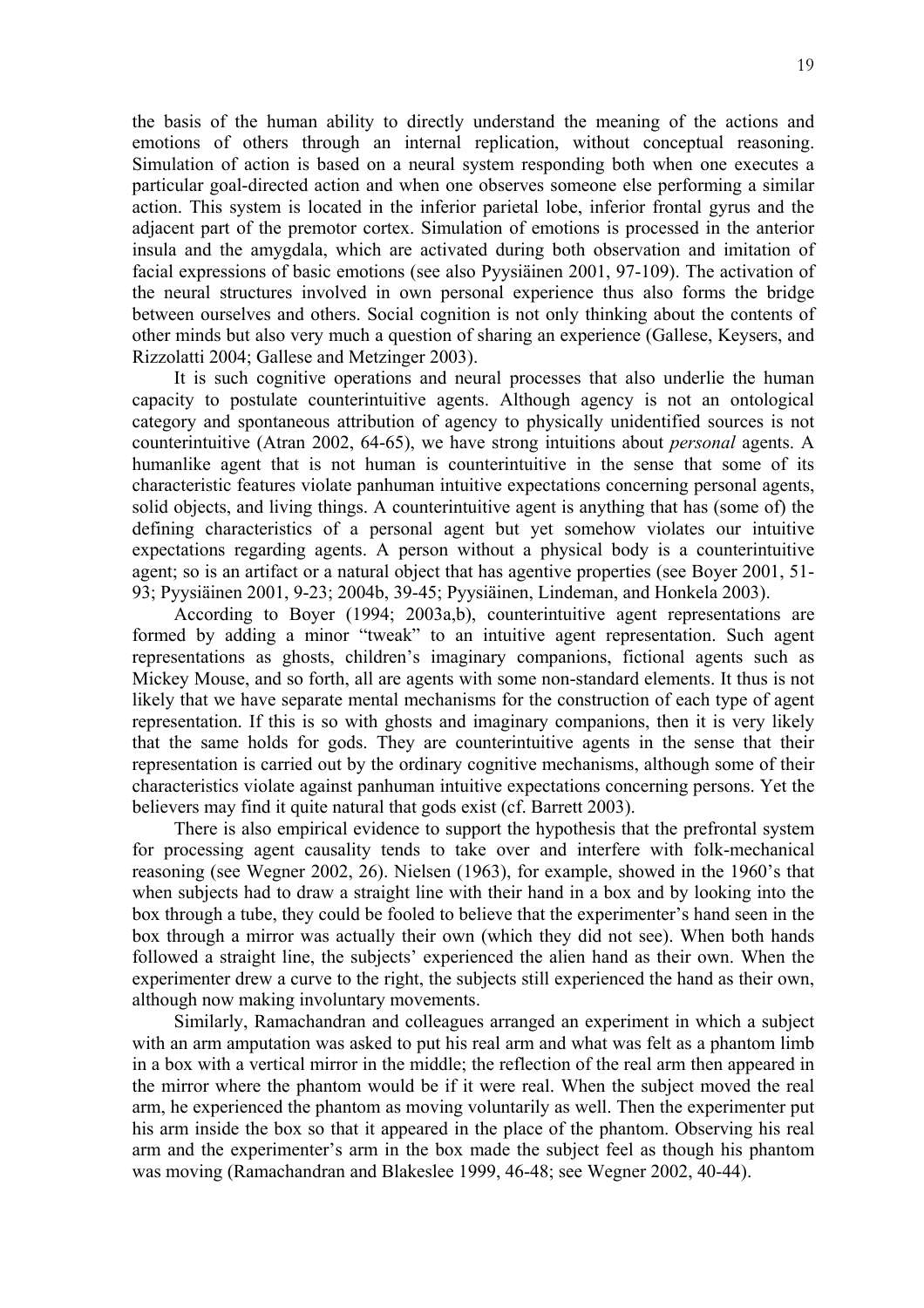As Wegner (2002) argues, willful movement is an experience that follows from the convergence of observed movement and one's own thoughts. When action seems consistently to follow prior thought and when other apparent causes of action are excluded, we have the experience of volitional action. When we cannot control what happens, the control is attributed to some empirically unknown agent (see Wegner 2002, 221-270). Children, for example, tend to explain natural phenomena intentionally, favoring creationist-like arguments. Around the age of five they start to explain random events in nature as caused by invisible agents; only at 11 or 13 years of age American children of non-fundamentalist homes begin to favor non-teleological explanations (Evans 2000; Kelemen 1999; 2004; Bering in press). Wegner (2002, 44) also suggests that the tendency to experience willful movement by watching *any* body move where one's own body ought to be, might be made possible by the mirror neuron system. Thus, religiosity in the sense of interaction with imagined (whether real or unreal) agents is made possible by the capacity of "mind-reading" and, possibly, by the mirror neuron system.

#### **CONCLUSION**

In this paper, I have not primarily wanted to write a history of God in the Old Testament, to solve great theological or philosophical problems, or to examine all the arguments of the intelligent design camp; rather, I have wanted to show what it actually is that is common in representations of Yahweh and the supposed intelligent designer of the cell, as well as in the many mediating counterintuitive agent representations. Although I have some constructive suggestions for the history of the Old Testament gods, philosophy of religion, and neocreationism, they are subservient for the general argument that as social constructs representations of gods still are constrained by the human psychological capacity of representing agency. What unites the various discourses on God is the natural human propensity to take recourse to agentive explanations whenever possible.

Here I do not try to explain how religion has originated, however. I am merely trying to show that once religion exists, the counterintuitive agent representations typifying it are mediated by the ordinary cognitive mechanisms of agent representation. No special, "religious" mechanisms are needed. It is possible, in principle, that religion emerges when some spontaneous counterintuitive agent representations become widespread and are adopted in social use (Boyer 2001); an alternative explanation is that religious practices exist in their own right, and that counterintuitive agent representations are then included in them for various contingent reasons.

Thus, I am not saying that god beliefs have arisen simply as automatic responses to the perception of ordered complexity. My claim is more in line with the Finnish tradition in the study of folk belief in which it has been suggested that reported encounters with supernatural beings might be explained by the actualization of the traditional beliefs in certain circumstances that can be explained in terms of the psychology of perception (Honko 1991; Pentikäinen 1968).<sup>5</sup> Even if we a bit naively assumed that the first idea of a god emerged when some of our remote ancestors was contemplating on the apparent order and complexity in what (s)he saw around her or him, we would still face the separate question of why and how this belief became widespread and why it has persisted to our day in so many different forms (see Barrett 2004, 41, 43; Pyysiäinen 2001, 217-225). It is not merely a question of the idea of god being triggered separately in individual minds by the perception of ordered complexity; people also communicate about gods and do things that imply a conscious reference to gods. Belief in god(s) is reinforced in many ways.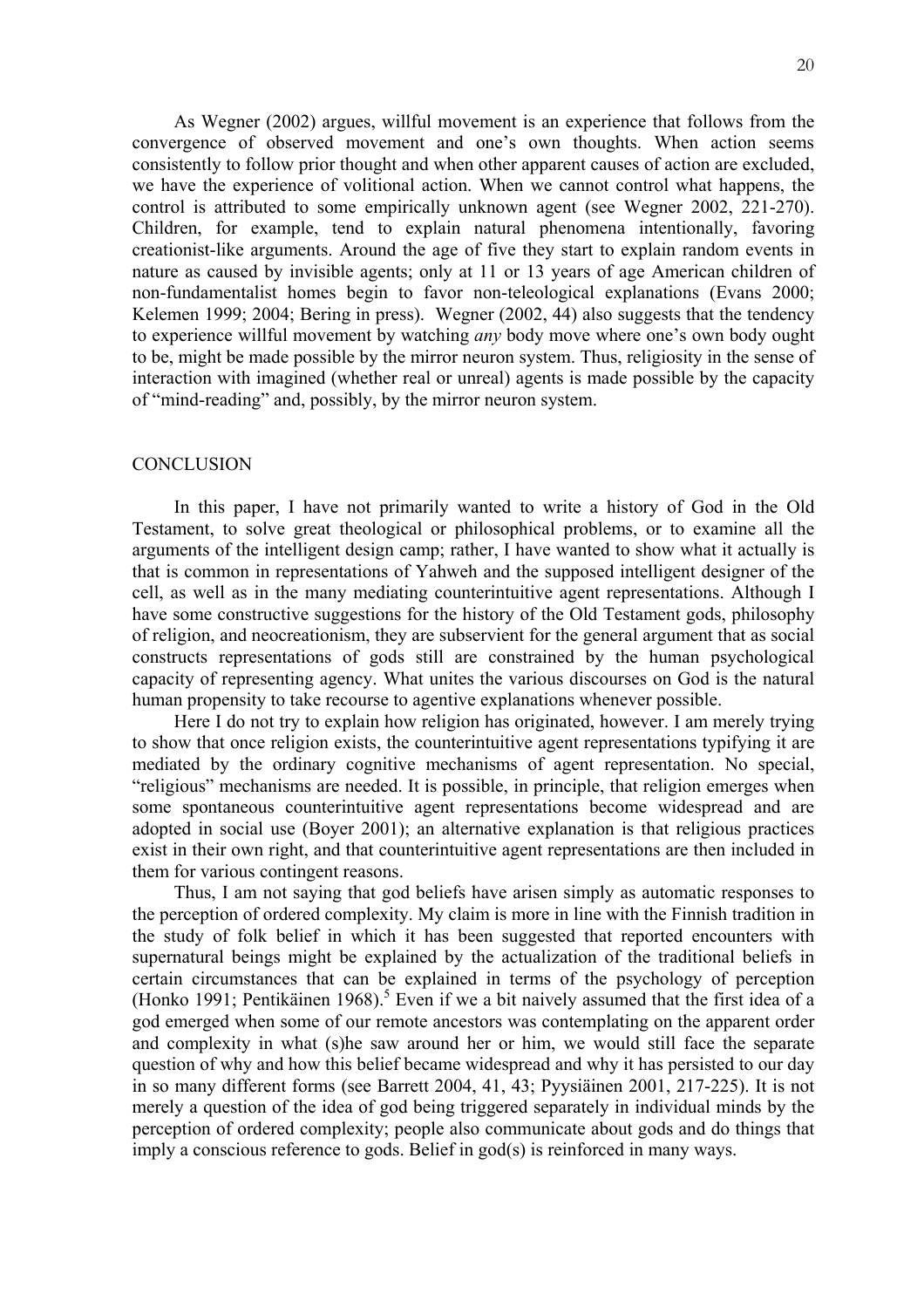I want to make two points with regard to this. First, the mental mechanisms for the detection and representation of agency form the necessary psychological basis for conceptions of gods. Second, god concepts therefore tend to be triggered by the same type of cues as agent representations in general. What is important is that these cues often trigger a somehow specified god concept; we do not enter various situations as blank slates and then react to a cue by activating a general concept of an agent. What is activated rather is the kind of concept of god one has learned in other contexts (see Pyysiäinen 2002, 123).

Thus there is a crucial difference between postulating agency to explain the behavior of moving marbles and the like and in believing that God controls the fates of humans. As an evolutionary adaptation hyperactive agent detection is dependent on the ability to discard false positives effectively (Boyer 1996): if the strange sound in the grass turns out to be caused by the wind, one must be able to immediately discard the presumption that it was caused by some agent. The discussions on God I have analyzed testify to the simple fact that the idea of God is not easily discarded at all. People often (although not necessarily) persist in their religious beliefs come what may.

The stability of gods has two aspects, social and temporal. Representations of gods are shared by all or most members of a group, and they are long-lasting. This entails that belief in God is reinforced in communication: people do not merely believe in their own idiosyncratic agent representations but rather in what a significant reference group as a collective takes to be God. There is, for example, evidence that when our own perceptions contradict the majority view, we are prone to interpret our own perceptions according to the majority view (Asch 1956). We often are attracted to people who have attitudes similar to our own, and we tend to like people who share our beliefs, especially when we are temporarily confused or when the beliefs are unverifiable (Byrne, Nelson, and Reeves 1966; Hinde 1999, 200). In addition, the repetition of a statement increases its likelihood of being regarded as true (Begg, Anas, and Farinacci 1992). These are factors that certainly play a role in religion as well.

Although we make subjective intuitive inferences from the concept of 'God,' we also publicly communicate about God, the views of others thus entertaining an influence on our own beliefs. It is not only cognition that moulds belief but more specifically *social cognition*. Cognitive processes mediate between a stimulus and a behavioral response but they are also sensitive to constraints of the social situation (see Bless, Fiedler, and Strack 2004, 1-15, 119-43). Chwe (2001) argues that rituals (broadly conceived) create common, shared knowledge in the sense that people have beliefs and also beliefs about others' beliefs (and beliefs about others' beliefs about their beliefs, and so forth). Participation in common rituals enhances the implicit (or even explicit) belief that others have similar beliefs to one's own. However, it is not only the explicit communication of ideas that helps establish common knowledge; in rituals, people also engage in various kinds of motor actions during which they both themselves move and watch others move (or even imitate others). Doing and imitating others' doings, perhaps using the mirror neuron system, thus converge, creating a social experience that serves to strengthen common belief in the efficacy of rituals and the import of shared religious concepts and beliefs (see Pyysiäinen 2004b, 135-146; forthcoming).

In the Old Testament texts, we cannot know how various individuals have used representations of El or Yahweh to make inferences ands predictions. However, to the extent that all representations of counterintuitive agents are produced and processed by the ordinary evolved mechanisms of mind, the basic cognitive processes underlying representations of El, Yahweh, and so forth must have been the same as today; this is because evolved cognitive architecture cannot change in mere 2,000 years (see Laland and Brown 2002, 190-191). The various anthropomorphisms in the Old Testament give support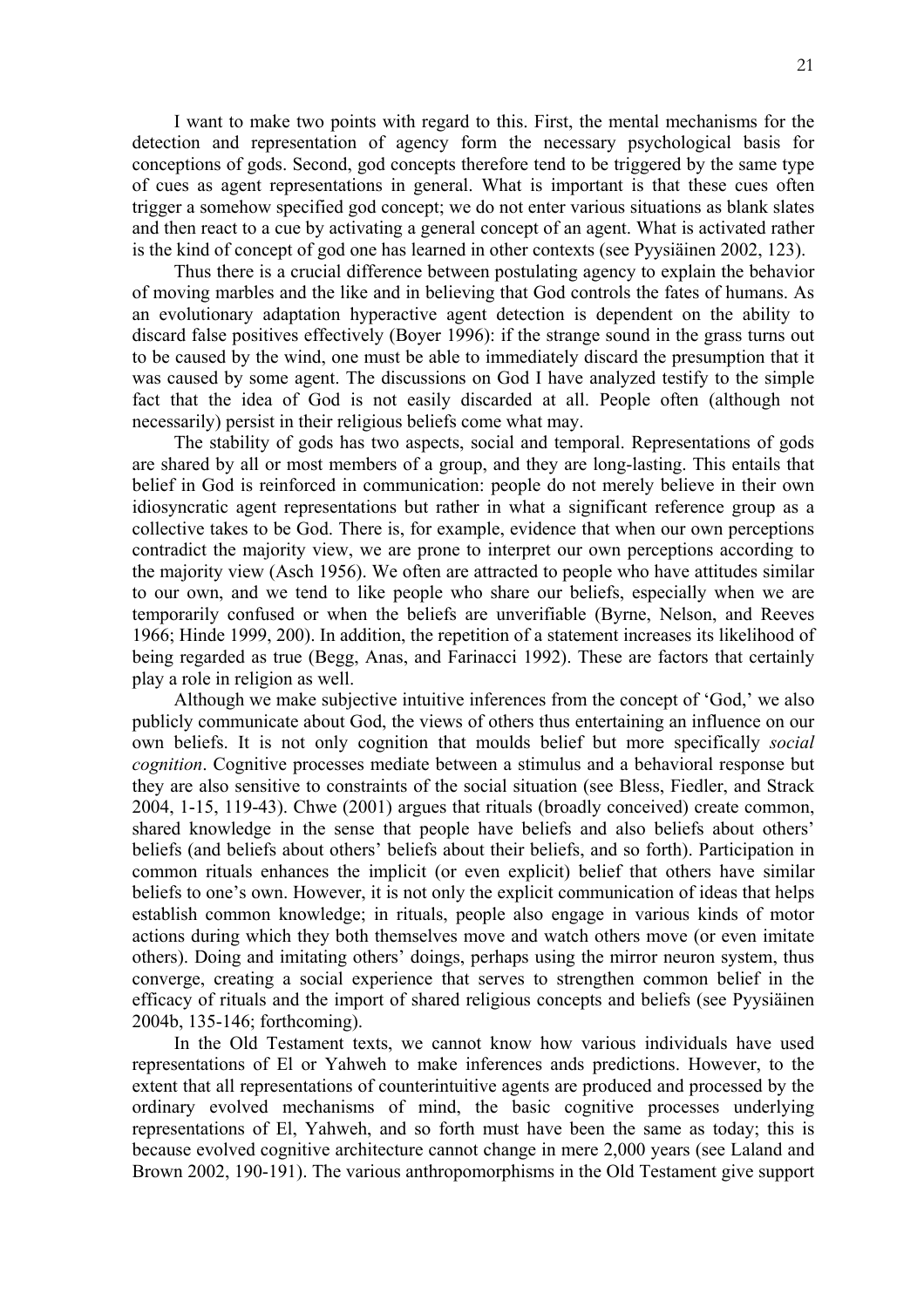to the view that the psychological basis of the Christian concept of God is in the automatic and intuitive processes that produce agentive explanations for events and structures which manifest control and design.

In the Old Testament religion, the most central idea is the covenant between Yahweh and the Israelites. It is constituted by the duties and privileges of each party, defined according to the model of the relationship between a king and his people; this, in turn, requires the mechanisms of social cognition. Yahweh thus becomes an interested party in human affairs. Although he might not be considered omniscient in the more or less literal sense discussed in modern theology, he obviously has what Boyer (2001, 150-167) calls "full access" to "strategic knowledge;" he has automatic access to all such information that triggers the reasoning mechanisms dedicated to the processing of information about agents. He may not know how many grains of sand there is in the desert but he certainly knows what A thinks about B's deeds as well as what B thinks A thinks about his or her deeds. God is a kind of supermind, or like a central unit in emulation of which individual human minds run like computer terminals (see Barrett, Richert, and Driesenga 2001). As such, God is also the source of the norms and values of the society; these are conceived of as the thoughts of God (Boyer 2002). The social order thus is reflected in the idea of God (see van der Toorn 1996, 181-372; also Anttonen 1996; 2000; Siikala 2002).

As the most important features of gods often are the counterintuitive features, it might be predicted that the more anthropomorphic features tend to be discarded whenever possible. Reflective thinking and the related external memory stores make this possible. In reflective thinking, the humanlike features are gradually removed from representations of God, thus making God more "transcendent" and by the same token also more powerful (see also Wiebe 1991). Unfortunately it is not possible for humans to think about a completely different kind of being, stripped of from all anthropomorphisms (Ferré 1984). This problem was realized by Tillich, for example, when he argued that the personalistic features of God are at once problematic and necessary (and that therefore mediators are needed).

In this, Tillich is not alone, of course. Recently, this realization has received empirical support from Barrett and Keil's (1996) studies about the differing concepts of god (also Barrett 1998). When we explain this duality by dual-process theories, it should be noted that also the theological concept of God has a use, albeit a use that requires the special context of theology. As Barrett (1998, 617) says, also the theological concept of God is a concept; it just is more fragile and can be used to generate inferences only in slowed down situations. It is a "cognitively assisted" concept in the sense that it is supported by various cultural institutions.

The theological concept of God thus is relatively impotent in everyday religiosity; the everyday concept, for its part, is unsatisfactory in theology. Yet theology cannot do without a connection to everyday religion, while everyday religion does well without theology (Haavio 1959, 6; see Pyysiäinen 2004c). In theology, the concepts of everyday religion are analytically elaborated, without paying much attention to the practical use of them in religion. Thus, much that makes everyday religion comprehensible and useful is simply discarded in theology (see Boyer 2001, 320-322). Despite this, theology receives its legitimation from religion, and theologians often tend to think that their conceptual elaborations are binding on people who should accommodate their behavior accordingly whenever possible (see Wiebe 1991). Here theology strongly differs from such paradigmatic examples of reflective thinking as mathematics and quantum theory.

In philosophy of religion, the practical aspect of religion has been more strongly overlooked. Religious language has often been analyzed as so many conceptual problems, without interest in its pragmatics. Such philosophizing has been criticized by, for example,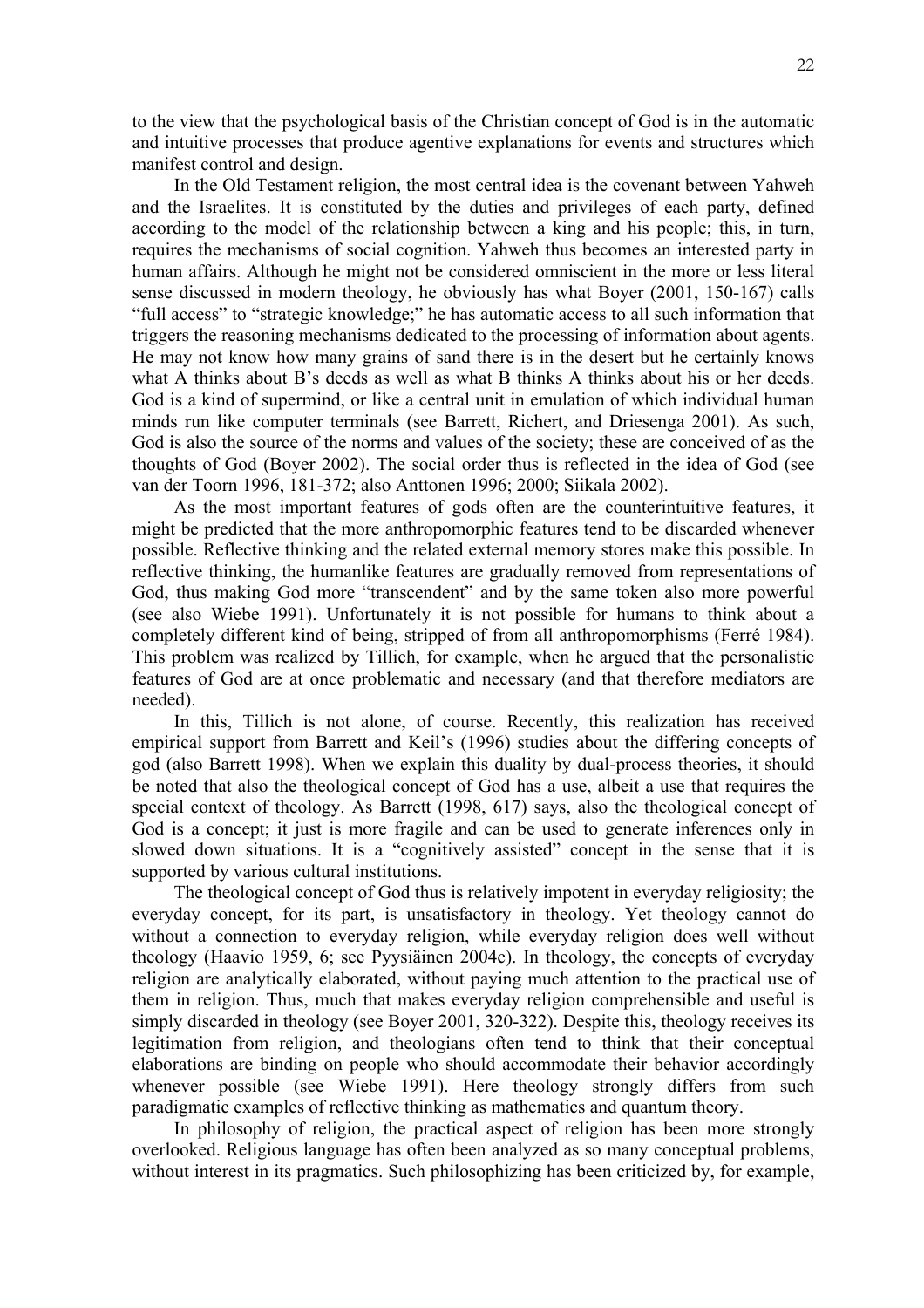continental philosophers of religion like Dalferth. In "Wittgensteinian" philosophy of religion, the real-life use of religious belief is used as a rhetorical argument, without any real attention being paid to what we actually know about religious behavior. Far-reaching conclusions are drawn largely on the basis of Wittgenstein's few remarks concerning afterlife and the last judgment (see Martin 1991). Finally, in the ID neocreationism, God is implicitly or explicitly postulated as an explanation for the ordered complexity observed in the nature, without any indication of how the designing has been done and how it could be scientifically studied.

What unites all these discourses is the fact that a feeling that there is order and control in what happens triggers representations of God, whether this is in ancient Israelite folk religion, theology and philosophy of religion, or scientific neocreationism. An increase in the understanding of the universe and its mysteries has always had, and continues to have theological repercussions. This is because previously unknown natural mechanisms have repeatedly been substituted for the religious, agentive explanations. The repercussions are dealt with on two fronts: theologians (and philosophers) make adjustments in theological systems on the basis of new advances in the sciences, while some scientists (and philosophers), inspired by religion, try to introduce new concepts and principles in the sciences.

It is apparent, and not very surprising, that it is precisely evolutionary theory that is the touchstone in the debates between religion and science: this theory concerns not only some specific process or structure in reality but the general principles according to which all forms of life develop on earth, superceding all agentive explanations of this process in explanatory power (see Korthof 2004; Ruse 2003). Natural selection operating on random variation is a simple mechanism that explains the development of life with no need to bring beliefs and desires into the explanation.

In mainstream theologies, the apparent clash between religious agent-explanations and the mechanical explanations of science is usually explained away by saying that God is "behind" the facts that science helps us discover. No matter what new scientific discoveries are made, it is always possible to think that God is somehow "behind" it all. Evolution is only a mechanism, and God works by the means of evolution. The ID scholars differ from theologians in that they have presented detailed biological and mathematical arguments in support of the claim that there must be an intelligent designer behind the universe. Modern theologians, however, want to avoid the embarrassing situation that the empirical arguments may some day be shown to be wrong, because then God beliefs should be abandoned, according to their own premises. Therefore, theologians are usually careful not to present any detailed scientific arguments. They talk about God, not about biology.

The cost of this move is that it becomes increasingly difficult to say how exactly God is supposed to interact with his creation. Origen's "simple believer" and a modern skeptic like Nielsen can both ask what it is that the theologian really is claiming. This questioning may then lead the other of them to more fundamentalist belief and the other to atheism. The theologians answer may well be some kind of "Wittgensteinian" argument saying that religious claims are claims about religious claims. As the beliefs are not discarded, because they are embedded in the practices of everyday life (see Pyysiäinen 2001, 77-139; 2004b, 113-134), they must be reinterpreted so that agentive explanations are retained along with the scientific ones.

Thus, once god concepts exist, perception of complexity and order can trigger them in whatever domain. We then have to rationally evaluate whether this is warranted in reflective thinking. This can lead to three different solutions. First, religion may be interpreted as a closed system either à la "Wittgensteinian fideism" or in the manner of Plantinga and others. Second, it may lead to questionable interpolations in scientific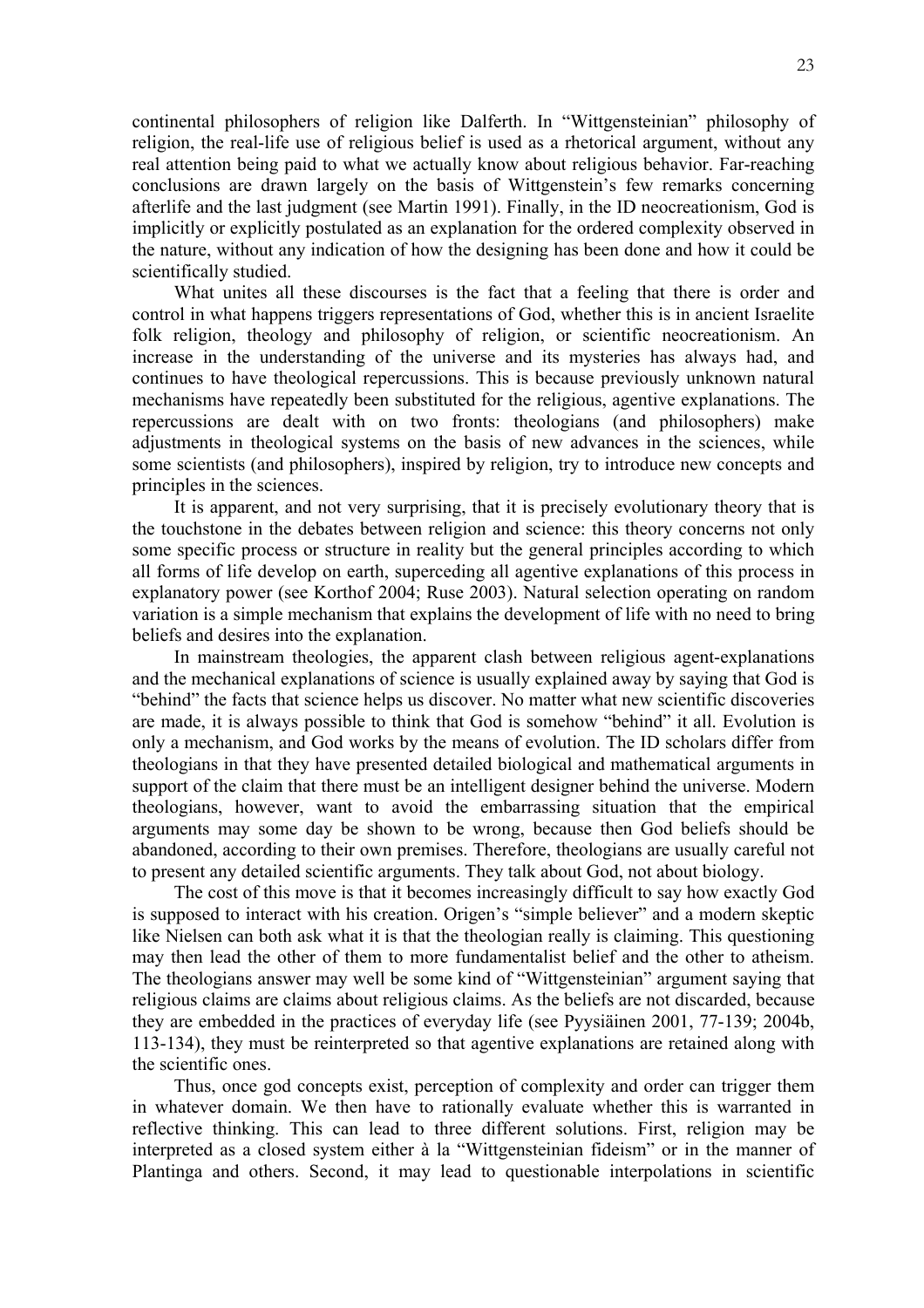theories. Third, it may lead one to adopt an atheistic view. What ultimately unites these debates is the panhuman tendency to prefer agentive explanations over mechanistic ones, together with its collective reinforcement in religious practices.

# References

af Hällström, Gunnar. 1984. *Fides simpliciorum according to Origen of Alexandria*. Helsinki: Societas Scientiarum Fennica.

Albright, William Foxwell. 1968. *Yahweh and the gods of Canaan: A historical analysis of two contrasting faiths*. London: Athlone Press.

Alston, William P. 1991. *Perceiving God: The epistemology of religious experience*. Ithaca, NY: Cornell University Press.

Alston, William P. 1994. Response to critics. *Religious Studies* 30, 171-180.

Anttonen, Veikko. 1996. *Ihmisen ja maan rajat*.*'Pyhä' kulttuurisena kategoriana.* [The making of corporeal and territorial boundaries. The 'sacred' as a cultural category]. Helsinki: Suomalaisen Kirjallisuuden Seura.

Anttonen, Veikko. 2000. Sacred. In Willi Braun & Russell T. McCutcheon (Eds.), *Guide to the Study of Religion*, 271-282. London: Cassell.

Aquinas, St. Thomas. *Summa theologiæ I-III*. Edited by Petri Caramello. Torino: Marietti, 1962-63.

Asch, Solomon. 1956. *Studies of independence and conformity: A minority of one against a unanimous majority*. (*Psychological Monographs*; 70, No. 9.)

Atran, Scott. (2002). *In gods we trust: The evolutionary landscape of religion*. Oxford: Oxford University Press.

Augustinus, Aurelius. 1992. *Confessions*. Ed. by James J. O'Donnell. Oxford: Clarendon Press.

Avikainen, Sari. 2003. *Cortical mechanisms of action observation, imitation and social perception in healthy and autistic subjects*. Unpublished MD thesis, University of Helsinki, Department of Neurology. PDF file available at: [http://ethesis.helsinki.fi/julkaisut/laa/kliin/vk/avikainen/cortical.pdf.](http://ethesis.helsinki.fi/julkaisut/laa/kliin/vk/avikainen/cortical.pdf. Accessed on September 15) Accessed September 15, 2004.

Ayer, Alfred Jules. 1936. *Language, truth, and logic*. London: Gollancz

Baron-Cohen, Simon. 2000. The cognitive neuroscience of autism: Evolutionary approaches. In *The new cognitive neurosciences*, edited by Michael S. Gazzaniga, 1249- 1257. Cambridge, MA: MIT Press.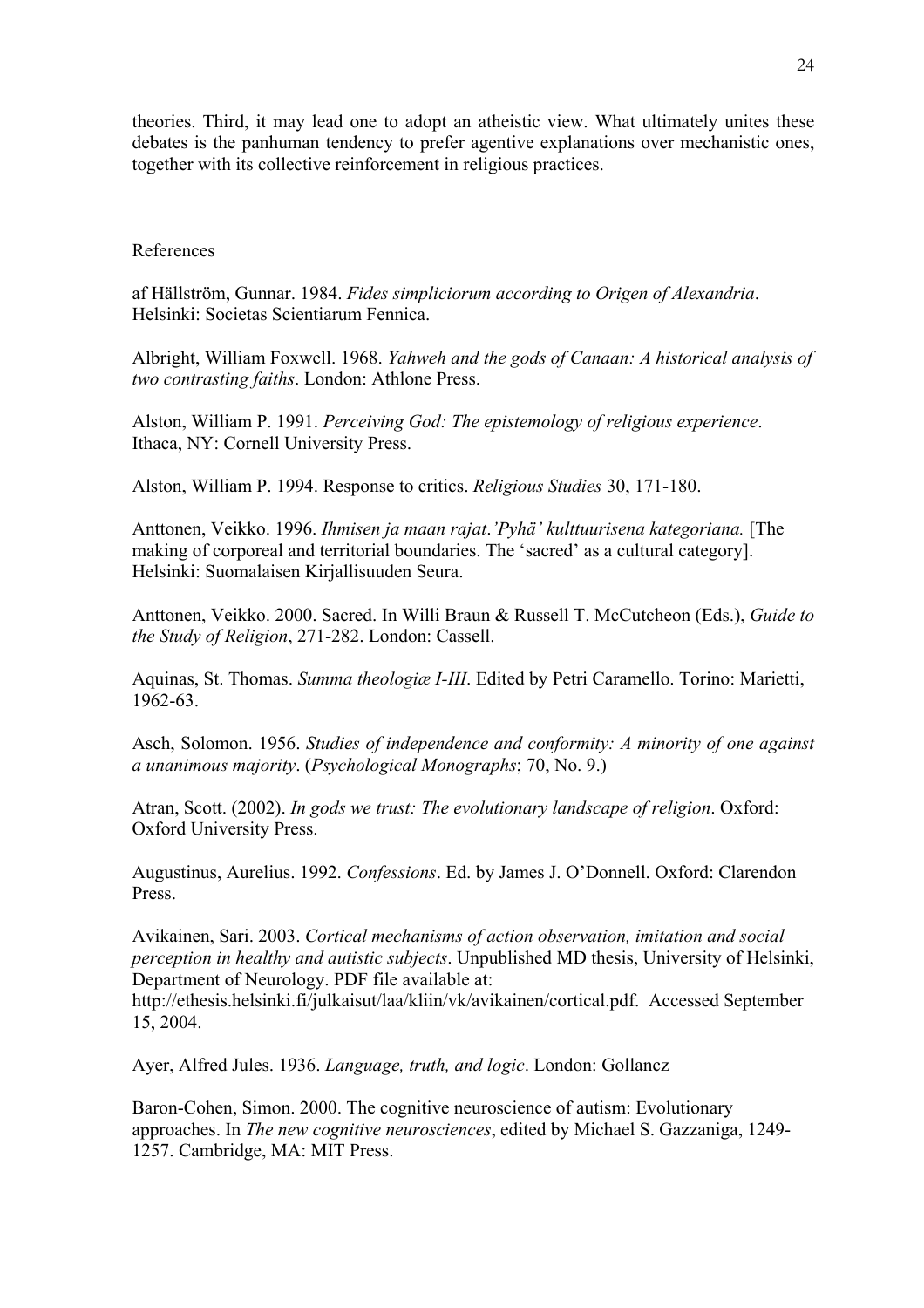Barrett, Justin L. 1998. Cognitive constraints on Hindu concepts of the divine. *Journal for the Scientific Study of Religion* 37, 608-619.

Barrett, Justin L. 1999. Theological correctness: Cognitive constraint and the study of religion. *Method & Theory in the Study of Religion* 11, 325-339.

Barrett, Justin L. 2000. Exploring the natural foundations of religion. *Trends in Cognitive Sciences* 4, 29-34.

Barrett, Justin L. 2003. Epidemiological and nativist accounts in the cognitive study of culture: A commentary on Pyysiäinen's innate fear of Bering's ghosts. *Journal of Cognition and Culture* 3(3), 226-232.

Barrett, Justin L. 2004. *Why would anyone believe in God*? Walnut Creek, CA: AltaMira Press.

Barrett, Justin L., & Frank Keil. 1996. Conceptualizing a nonnatural entity: Anthropomorphism in God concepts. *Cognitive Psychology* 31, 219-247.

Barrett, Justin L., Rebekah A. Richert, & Amanda Driesenga. 2001. God's beliefs versus mothers: The development of nonhuman agent concepts. *Child Development* 72(1), 50-65.

Barrett, Justin L., & Amanda Hankes Johnson. 2003. The role of control in attributing intentional agency to inanimate objects. *Journal of Cognition and Culture* 3(3), 208-217.

Begg, Ian Maynard, Ann Anas, & Suzanne Farinacci. 1992. Dissociation of processes in belief: Source recollection, statement familiarity, and the illusion of truth. *Journal of Experimental Psychology: General* 121(4), 446-458.

Behe, Michael J. 1996. *Darwin's black box: The biochemical challenge to evolution*. New York: Free Press.

Bering, Jesse. In press. The evolutionary history of an illusion: Religious causal beliefs in children and adults. In D. Ellis and D.F. Bjorklund (Eds.), *Origins of the social mind: Evolutionary Psychology and child development*. New York: Guilford Press.

Blakemore, S.-J., Boyer, P., Pachot-Clouard, M., Meltzoff, A., Segerbarth, C., & Decety, J. (2003). The detection of contingency and animacy from simple animations in the human brain. *Cerebral Cortex*, 13, 837-844.

Bless, Herbert, Klaus Fiedler, and Fritz Strack. 2004. *Social cognition: How individuals construct social reality*. Hove, UK: Psychology Press.

Boyer, Pascal. 1994. *The naturalness of religious ideas: A cognitive theory of religion*. Berkeley: University of California Press.

Boyer, Pascal. 1996. What makes anthropomorphism natural: Intuitive ontology and cultural representations. *The Journal of the Royal Anthropological Institute* n.s. 2, 83-97.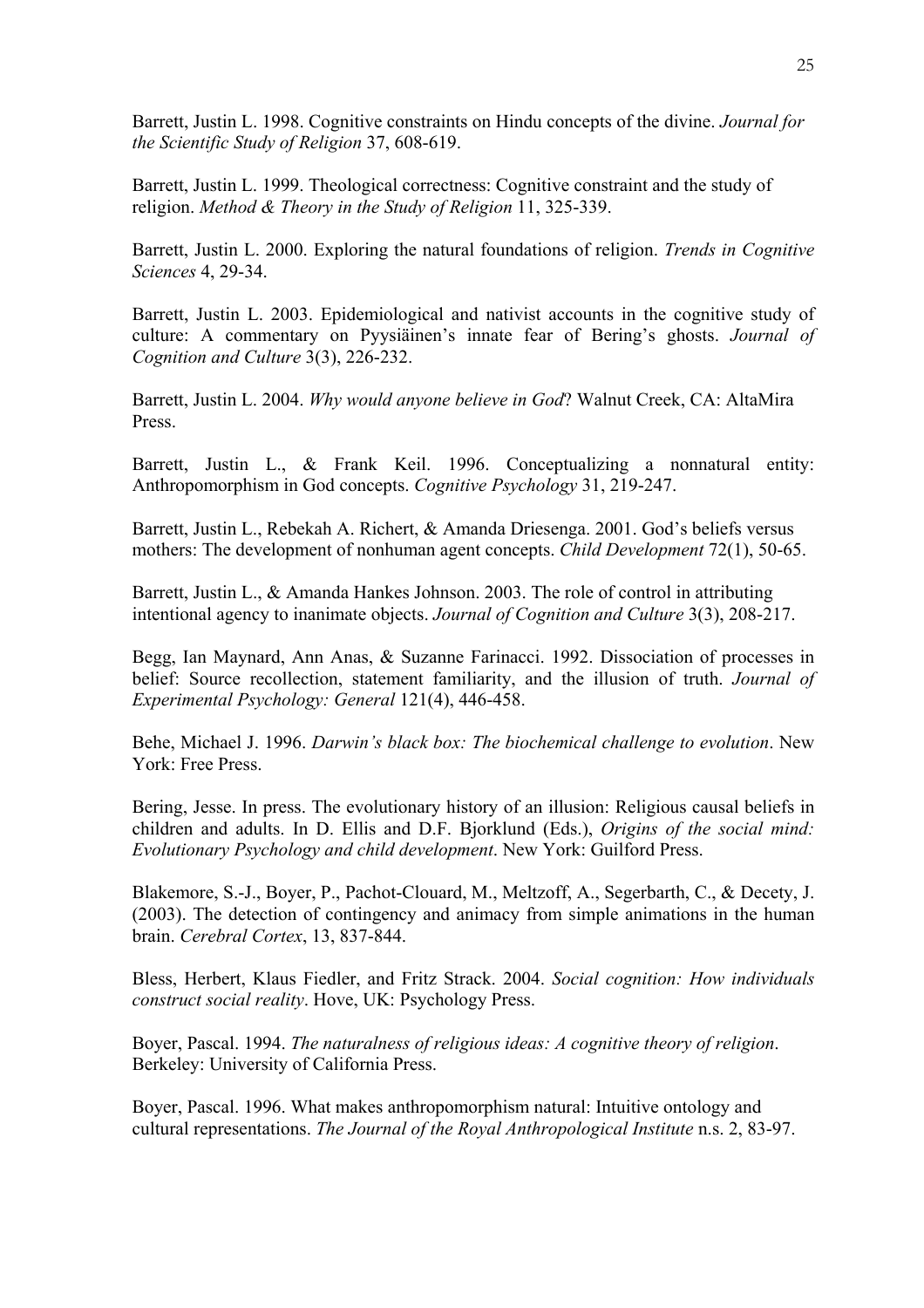Boyer, Pascal. 2000. Functional origins of religious concepts: Ontological and strategic selection in evolved minds. The *Journal of the Royal Anthropological Institute* n.s. 6, 195- 214.

Boyer, Pascal. 2001. *Religion explained*. New York: Basic Books.

Boyer, Pascal. 2002. Why do gods and spirits matter at all? In Ilkka Pyysiäinen & Veikko Anttonen (Eds.), *Current approaches in the cognitive science of religion*, 68-92. London: Continuum.

Boyer, Pascal. 2003a. Religious thought and behaviour as by-products of brain function. *Trends in Cognitive Sciences* 7(3), 119-124.

Boyer, Pascal. 2003b. Are ghost concepts "intuitive," "endemic" and "innate"? *Journal of Cognition and Culture* 3(3), 233-243.

Boyer, Pascal, & Harold C. Barrett. (In press). Evolved intuitive ontology: Integrating neural, behavioural and developmental aspects of domain-specificity. In David Buss (Ed.), *Handbook of evolutionary psychology*.

Bremmer, F., A. Schlack, N.J. Shah, O. Zafiris, M. Kubischik, K.-P. Hoffmann, K. Zilles, & G.R. Fink. 2001. Polymodal motion processing in posterior parietal and premotor cortex: A human fMRI study strongly implies equivalencies between humans and monkeys. *Neuron* 29, 287-296.

Byrne, Donn, Don Nelson, & Keith Reeves. 1966. Effects of consensual validation and invalidation on attraction as a function of verifiability. *Journal of Experimental Social Psychology* 2, 98-107.

Carruthers, Peter, & Peter K. Smith (Eds.). 1996. *Theories of theories of mind*. Cambridge: Cambridge University Press.

Chadwick, Henry. 1966. *Early Christian thought and the classical tradition*. Oxford: Clarendon Press.

Charlesworth, M.J. 1972. *Philosophy of religion: The historic approaches*. London: Macmillan.

Chwe, Michael Suk-Young. 2001. *Rational ritual: Culture, coordination, and common knowledge*. Princeton: Princeton University Press.

Craig, William Lane. 1979. *The Kalām cosmological argument*. London: Macmillan.

Craig, William Lane, & Quentin Smith. 1995 (1993). *Theism, atheism and big bang cosmology*. Oxford: Clarendon Press.

Cross, Frank M. Jr. 1961. The development of the Jewish scripts. In Ernest G. Wright (Ed.), *The Bible and the ancient Near East: Essays in honor of William Foxwell Albright*, 133-202. London: Routledge.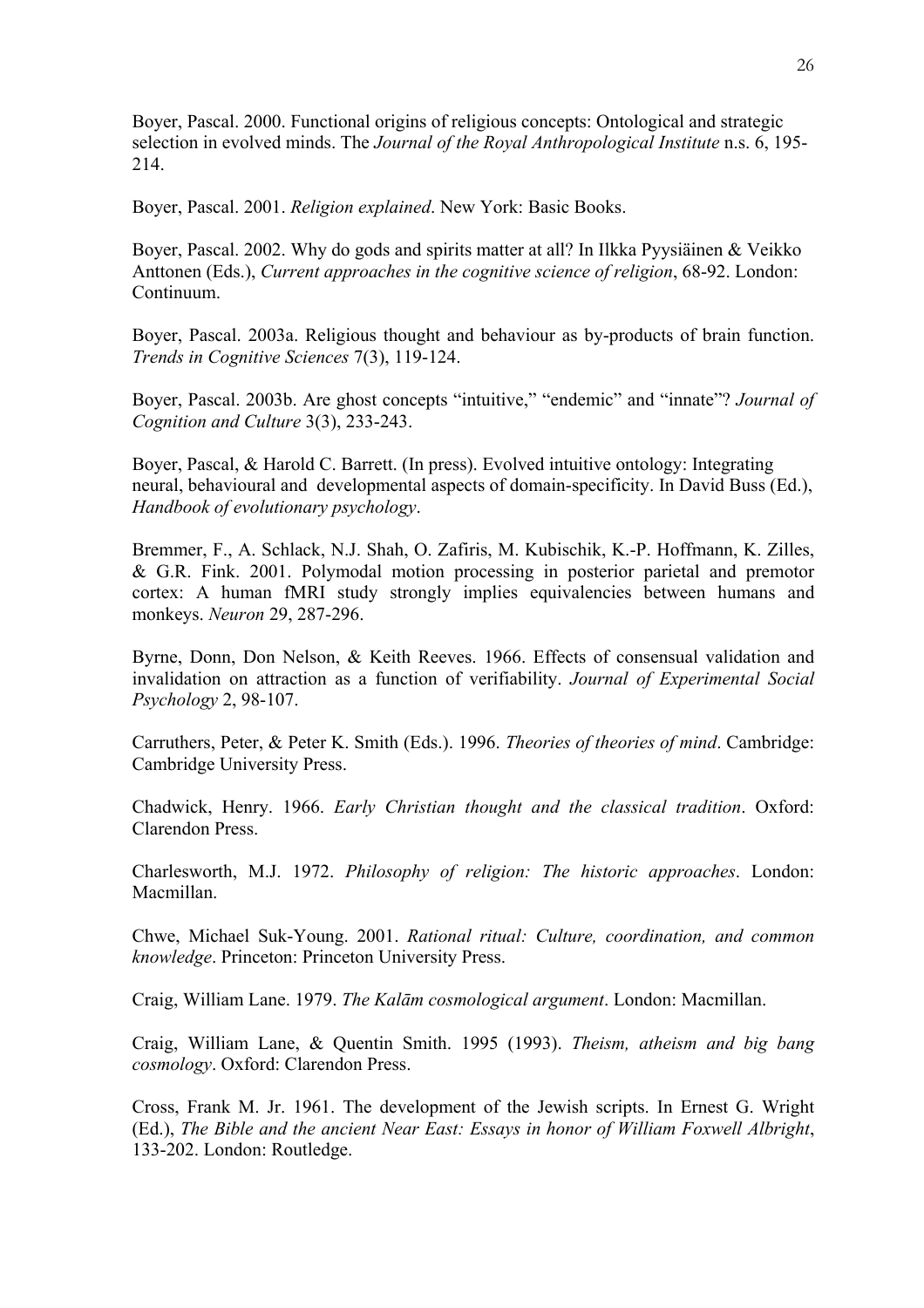Cruse, Holk. 2003. The evolution of cognition – a hypothesis. *Cognitive Science* 27, 135- 155.

Csibra, György. 2003. Teleological and referential understanding of action in infancy. *Philosophical Transactions of the Royal Society*, *London, B* 358, 447-458.

Csibra, G., Gergely, G., Bíró, S., Kóós, O., & Brockbank. M. (1999). Goal attribution without agency cues: The perception of 'pure reason' in infancy. *Cognition* 72, 237-267.

Dalferth, Ingolf Ulrich. 1981. *Religiöse Rede von Gott*. München: Kaiser.

Deacon, T.W. (1998/1997). *The symbolic species: The co-evolution of language and the brain*. New York: Norton.

Di Vito, Robert A. 1993. Studies in third millennium Sumerian and Akkadian personal names: The designation and conception of the personal god. (Studia Pohl: Series Maior; 16.)

Edis, Taner. 2002. *The ghost in the universe: God in light of modern science*. Amherst, NY: Prometheus Books.

Edis, Taner. 2004a. Grand themes, narrow constituency. In Matt Young & Taner Edis (Eds.), *Why intelligent design fails*, 9-19. New Brunswick: Rutgers University Press.

Edis, Taner. 2004b. Chance and necessity – and intelligent design? In Matt Young & Taner Edis (Eds.), *Why intelligent design fails*, 139-152. New Brunswick: Rutgers University Press.

Evans, Jonathan St. B.T. 2003. In two minds: Dual-process accounts of reasoning. *Trends in Cognitive Sciences* 7(10), 454-459.

Evans, Margaret. 2000. Beyond scopes: Why creationism is here to stay. In Karl S. Rosengren, Carl N. Johnson, & Paul L. Harris (eds.), *Imagining the impossible: Magical, scientific, and religious thinking in children*, 305-333. Cambridge: Cambridge University Press.

Ferré, Frederick. 1967. *Basic modern philosophy of religion*. New York: Charles Scriebner's Sons.

Ferré, Frederick. 1984. In praise of anthropomorphism. *International Journal for the Philosophy of Religion* 16, 203-212.

Flew, Antony. 1972 (1955). Theology and falsification A & B. In Antony Flew & Alasdair MacIntyre (Eds.), *New essays in philosophical theology*, 96-99, 106-108. London: SCM Press.

Flew, Antony, & Alasdair MacIntyre (Eds.). 1972 (1955). *New essays in philosophical theology*. London: SCM Press.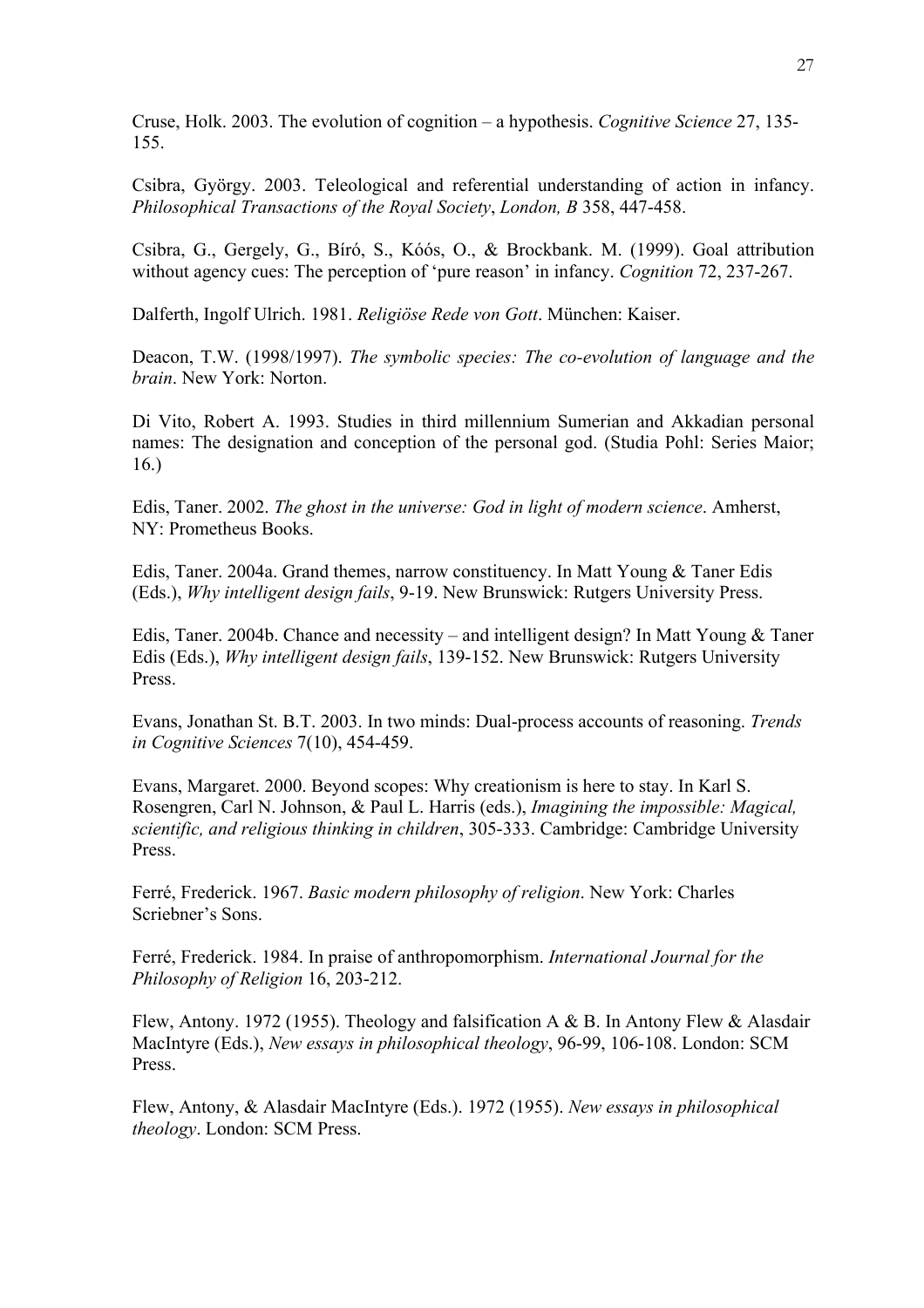Fitch, W. Tecumseh, & Mark D. Hauser. (2004). Computational constraints on syntactic processing in a nonhuman primate. *Science* 303, 377-380.

Fodor, Jerry A. 1975. *The language of thought*. Cambridge, MA: Harvard University Press.

Frith, Uta. (2001). Mind blindness and the brain in autism. *Neuron* 32, 969-979.

Fuster, J. (2002). Frontal lobe and cognitive development. *Journal of Neurocytology* 31(3- 5), 373-385.

Gallagher, Helen L., & Frith, Christopher D. 2003. Functional imaging of 'theory of mind.' *Trends in Cognitive Sciences* 7(2), 77-83.

Gallese, Vittorio, Christian Keysers, & Giacomo Rizzolatti. 2004. A unifying view of the basis of social cognition. *Trends in Cognitive Sciences* 8(9), 396-403.

Gallese, Vittorio, & Thomas Metzinger. 2003. Motor ontology: The representational reality of goals, actions and selves. *Philosophical Psychology* 16(3), 365-388.

Gallese, Vittorio, L. Fadiga, L. Fogassi, G. Rizzolatti. 1996. Action recognition in the premotor cortex. *Brain* 119, 593-609.

Gallese, Vittorio, & A. Goldman. 1998. Mirror neurons and the simulation theory of mindreading. *Trends in Cognitive Sciences*, 12, 493-501.

Gauthier, Léon. 1948. *Ibn Rochd (Averroës)*. Paris: Presses universitaires.

Gergely, György, & Gergely Csibra. 2003. Teleological reasoning in fancy: The naïve theory of rational action. *Trends in Cognitive Sciences* 7, 287-292.

Giles, Jim. 2004. Peer-reviewed paper defends theory of intelligent design. *Nature* 431 (9 September), 114.

Gnuse, Robert K. 2000. *The Old Testament and process theology*. St. Louis, Missouri: Chalice press.

Goody, Jack. 2000. *The power of the written tradition*. Washington: Smithsonian Institution Press.

Guthrie, Stewart. 1993. *Faces in the clouds*. New York: Oxford University Press.

Haavio, Martti. 1959. *Karjalan jumalat* [Karelian gods]. Helsinki: WSOY.

Hari, R., Forss, N., Avikainen, S., Kirveskari, S., Salenius, S., Rizzolatti G. 1998. Activation of human primary motor cortex during action observation: A neuromagnetic study. *Proceedings of the National Academy of Sciences USA* 95, 15,061-15,065.

Heider, Fritz, & Mary-Ann. Simmel. 1944. An experimental study of apparent behavior. *American Journal of Psychology* 57, 243-249.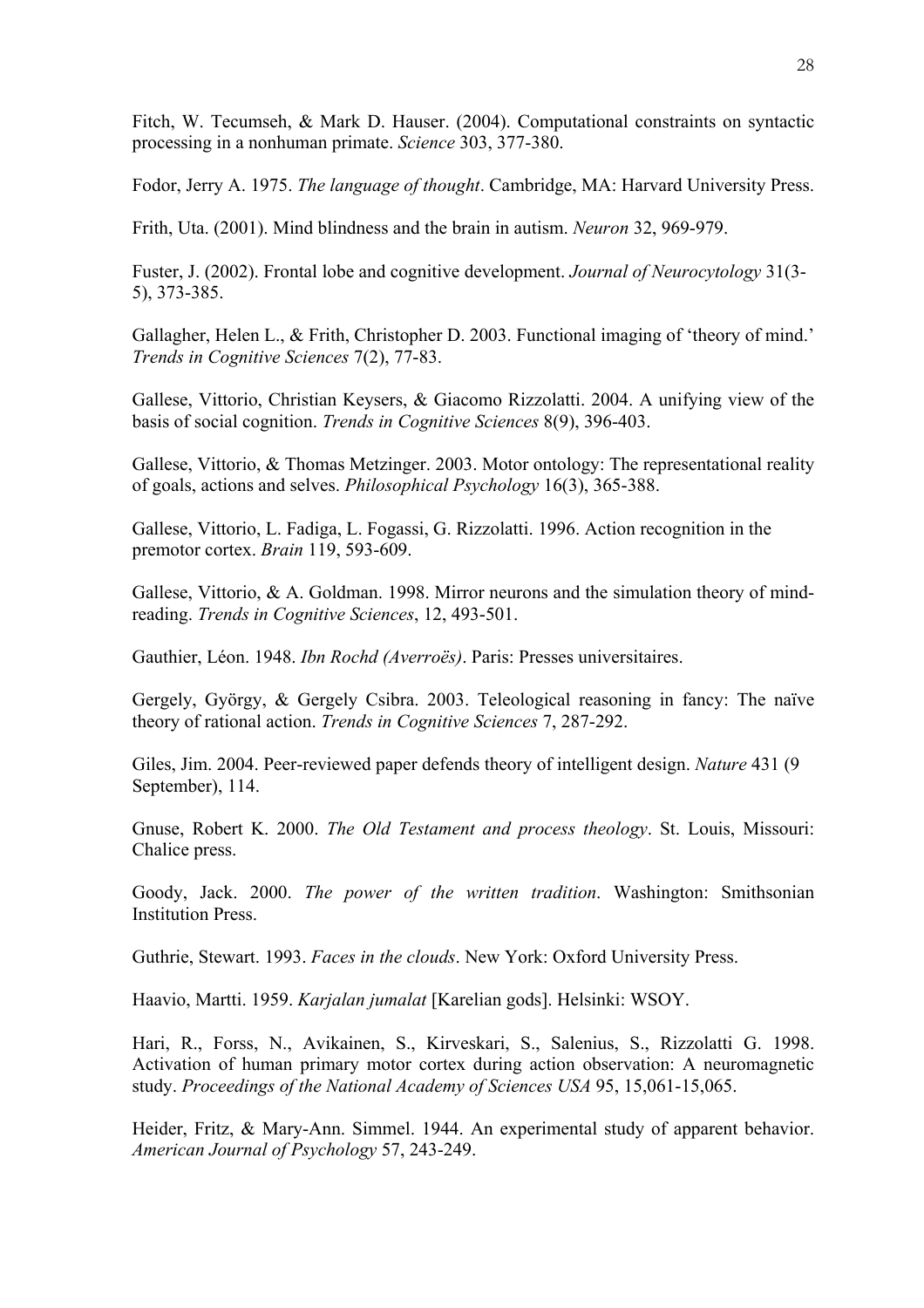Hinde, Robert A. 1999. *Why gods persist: A scientific approach to religion*. London: Routledge.

Honko, Lauri. 1991 (1962). *Geisterglaube in Ingermanland*, Vol. I. (*Folklore Fellows Communications*; 185). Helsinki: Suomalainen Tiedeakatemia.

Hurd, Gary S. 2004. The explanatory filter, archaeology, and forensics. In Matt Young & Taner Edis (Eds.), *Why intelligent design fails*, 107-120. New Brunswick: Rutgers University Press.

Kelemen, Deborah. 1999. Why are rocks pointy? Children's preference for teleological explanations of the natural world. *Developmental Psychology* 35, 1440–1453.

Kelemen, Deborah. 2004. Are children "intuitive theists"? Reasoning about purpose and design in nature. *Psychological Science* 15(5), 295-301.

Kenney, John Peter. 1991. *Mystical monotheism*: *A study in Ancient Platonic theology*. Hanover: Brown University Press.

Kenny, Anthony. 1979. *The God of the philosophers*. Oxford: Clarendon Press.

Knuuttila, Simo. 1993a. *Modalities in Medieval philosophy*. London: Routledge.

Knuuttila, Simo. 1993b. Trinitarian sophisms in Robert Holcott's theology. In S. Read (Ed.), *Sophisms in Medieval logic and grammar*, 348-356. Dordrecht: Kluwer.

Korthof, Gert. 2004. Common descent: It's all or nothing. In Matt Young & Taner Edis (Eds.), *Why intelligent design fails*, 32-47. New Brunswick: Rutgers University Press.

Lakoff, George, & Rafael E. Núñez. 2000. *Where mathematics comes from*. New York: Basic Books.

Laland, Kevin N., & Gillian Brown. 2002. *Sense and nonsense: Evolutionary perspectives on human behavior*. Oxford: Oxford University Press.

Lauha, Risto. 1997. Jahve-monoteismin synty ja kehitys [The birth and development of the Yahweh-monotheism]. *Teologinen Aikakauskirja* 102(2), 126-133.

Lawson, E. Thomas. 2001. Psychological perspectives on agency. In Jensine Andresen (ed.), *Religion in mind: Cognitive perspectives on religious belief, ritual and experience*, 141-172. Cambridge: Cambridge University Press.

Leslie, Alan. 1994. ToMM, ToBy, and agency: Core architecture and domain specificity. In Lawrence Hirschfeld & Susan Gelman (Eds.), *Mapping the mind*, 119-148. Cambridge: Cambridge University Press.

Leslie, Alan. 1996 (1995). A theory of agency. In Dan Sperber, David Premack, & Ann J. Premack (Eds.), *Causal cognition*, 121-141. Oxford: Clarendon Press.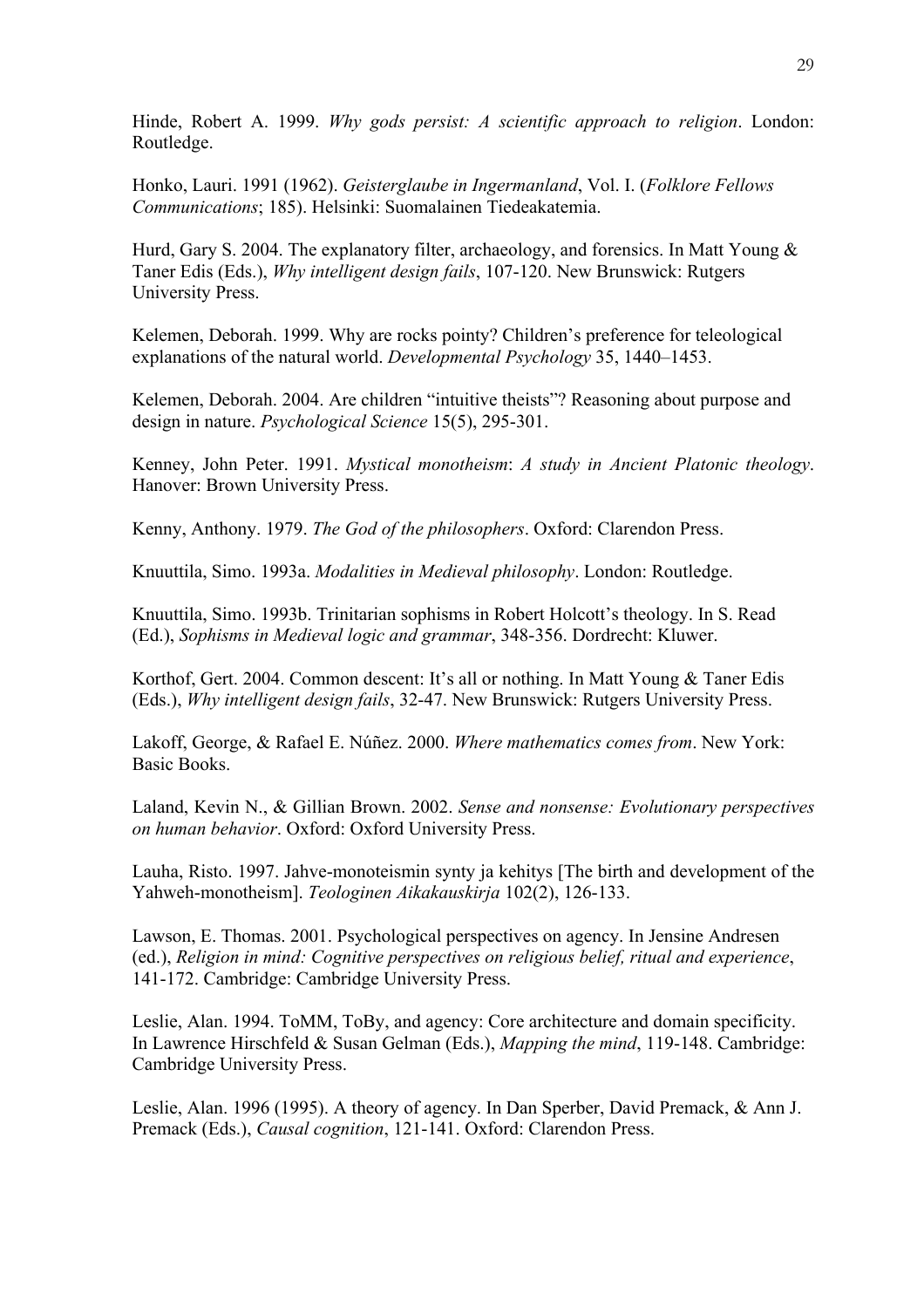Leslie, Alan M., Ori Friedman, & Tim German. 2004. Core mechanisms in 'theory of mind.' *Trends in Cognitive Sciences* 8(12), 528-533

Lieberman, M. D., Gaunt, R., Gilbert, D. T., & Trope, Y. 2002. Reflexion and reflection: A social cognitive neuroscience approach to attributional inference. *Advances in Experimental Social Psychology* 34, 199-249.

Malley, Brian. 2004. *How the Bible works: An anthropological study of evangelical Biblicism*. Walnut Creek, CA: AltaMira Press.

Martin, Luther H. 2004. Towards a cognitive history of religions. In *Unterwegs. Neue Pfade in der Religionswissenschaft / New Paths in the Study of Religions: Festschrift for Michael Pye*, edited by Christoph Kleine, Monika Schrimpf, and Katja Triplett. München: **Biblion** 

Martin, Luther H. In press. Performativity, narrativity, and cognition: 'Demythologizing' the Roman Cult of Mithras. In Willi Braun (Ed.), *Persuasion and performance: Rhetoric and reality in early Christian discourses*. Waterloo: Wilfrid Laurier University Press.

Martin, Michael. 1990. *Atheism: A philosophical justification*. Philadelphia: Temple University Press.

Martin, Michael. 1991. Wittgenstein's lectures on religious belief. *Heythrop Journal* 32, 369-382.

Meyer, Stephen .C. 2004. The origin of biological information and the higher taxonomic categories. *Proceedings of the Biological Society of Washington* 117(2), 213-239. Republished online August 28, 2004 at:

[http://www.discovery.org/scripts/viewDB/index.php?command=view& id=2177.](http://www.discovery.org/scripts/viewDB/index.php?command=view&id=2177) Accessed September 24, 2004.

Mithen, Steven. 2004. From Ohalo to Çatalhöyük: The development of religiosity during the early prehistory of Western Asia, 20,000–7000 BC. In Harvey Whitehouse & Luther H. Martin (Eds.), *Theorizing religions past: Archaeology, History, and Cognition*, edited by Harvey Whitehouse & Luther H. Martin, 173-194. Walnut Creek, CA: AltaMira Press.

Munz, Peter. 1959. *Problems of religious knowledge*. London: SCM Press.

Musgrave, Ian. 2004. Evolution of the bacterial flagellum. In Matt Young & Taner Edis (Eds.), *Why intelligent design fails*, 72-84. New Brunswick: Rutgers University Press.

Nagao, Gadjin. 1992 (1991). *Mâdhyamika and Yogâcâra*. Ed. & tr. by Leslie S. Kawamura. Delhi: Satguru Publications.

Niditch, Susan. 1996. *Oral and written word: Ancient Israelite literature*. Louisville, KY: Westminster/John Knox.

Nielsen, Kai. 1985. *Philosophy & atheism: In defense of atheism*. Buffalo, NY: Prometheus Books.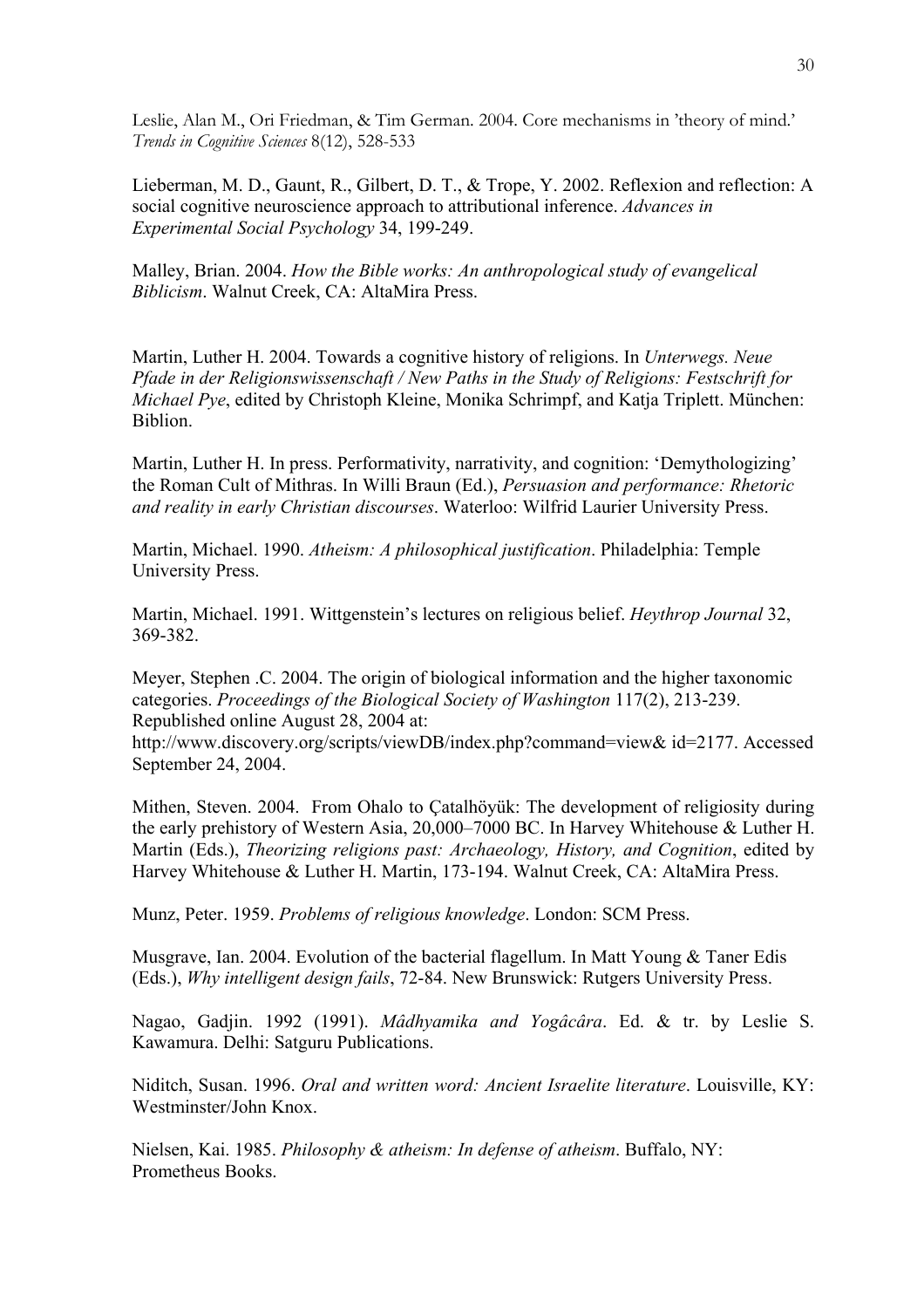Nielsen, Kai. 1989. *God, scepticism and modernity*. Ottawa: University of Ottawa Press.

Nielsen, T.I. (1963). Volition: A new experimental approach. *Scandinavian Journal of Psychology* 4, 225-230.

Ockham, William. 1991. *Quodlibetal questions*, vol. I. Tr. by Alfred J. Freddoso and Francis E. Kelly. New Haven, Conn.: Yale University Press.

Pentikäinen, Juha. 1968. *The Nordic dead-child tradition*. Tr. by Anthony Landon. (*Folklore Fellows Communications*; 202.) Helsinki: Suomalainen Tiedeakatemia.

Perakh, Mark. 2004. There is a free lunch after all: William Dembski's wrong answers to irrelevant questions. In Matt Young & Taner Edis (Eds.), *Why intelligent design fails*, 153- 171. New Brunswick: Rutgers University Press.

Perakh, Mark, & Matt Young. 2004. Is intelligent design science? In Matt Young & Taner Edis (Eds.), *Why intelligent design fails*, 185-196. New Brunswick: Rutgers University Press.

Person, Raymond F. Jr. 1998. The ancient Israelite scribe as performer. *Journal of Biblical Literature* 117(4), 601-609.

Phillips, D.Z. 1976. *Religion without explanation*. Oxford: Basil Blackwell.

Phillips, D.Z. 1988. *Faith after foundationalism*. London: Routledge.

Phillips, D.Z. 2000. *Recovering religious concepts: Closing epistemic divides*. London: Macmillan.

Philo Alexandrianus. 1991 (1929). *De opificio mundi*. Philo, Vol. I, tr. & ed. by F.H. Colson and G.H. Whitaker. (*Loeb Classical Library*.) Cambridge, MA: Harvard University Press.

Philo Alexandrianus. 1991 (1929). *Legum allegoriae*. Philo, Vol. I, tr. & ed. by F.H. Colson and G.H. Whitaker. (*Loeb Classical Library*.) Cambridge, MA: Harvard University Press.

Pihlström, Sami. 2002. Pragmatic and transcendental arguments for theism: A critical examination. *International Journal for Philosophy of Religion* 51, 195-213.

Plantinga, Alvin. 1990. *God and other minds: A study of the rational justification of belief in God*. Ithaca, NY: Cornell University Press.

Plantinga, Alvin (Ed.). 1968 (1965). *The ontological argument*. London: Macmillan.

Polkinghorne, John. 1998. *Belief in God in an age of science*. New Haven, Conn: Yale University Press.

Premack, David. 1990. The infant's theory of self-propelled objects. *Cognition* 36, 1–16.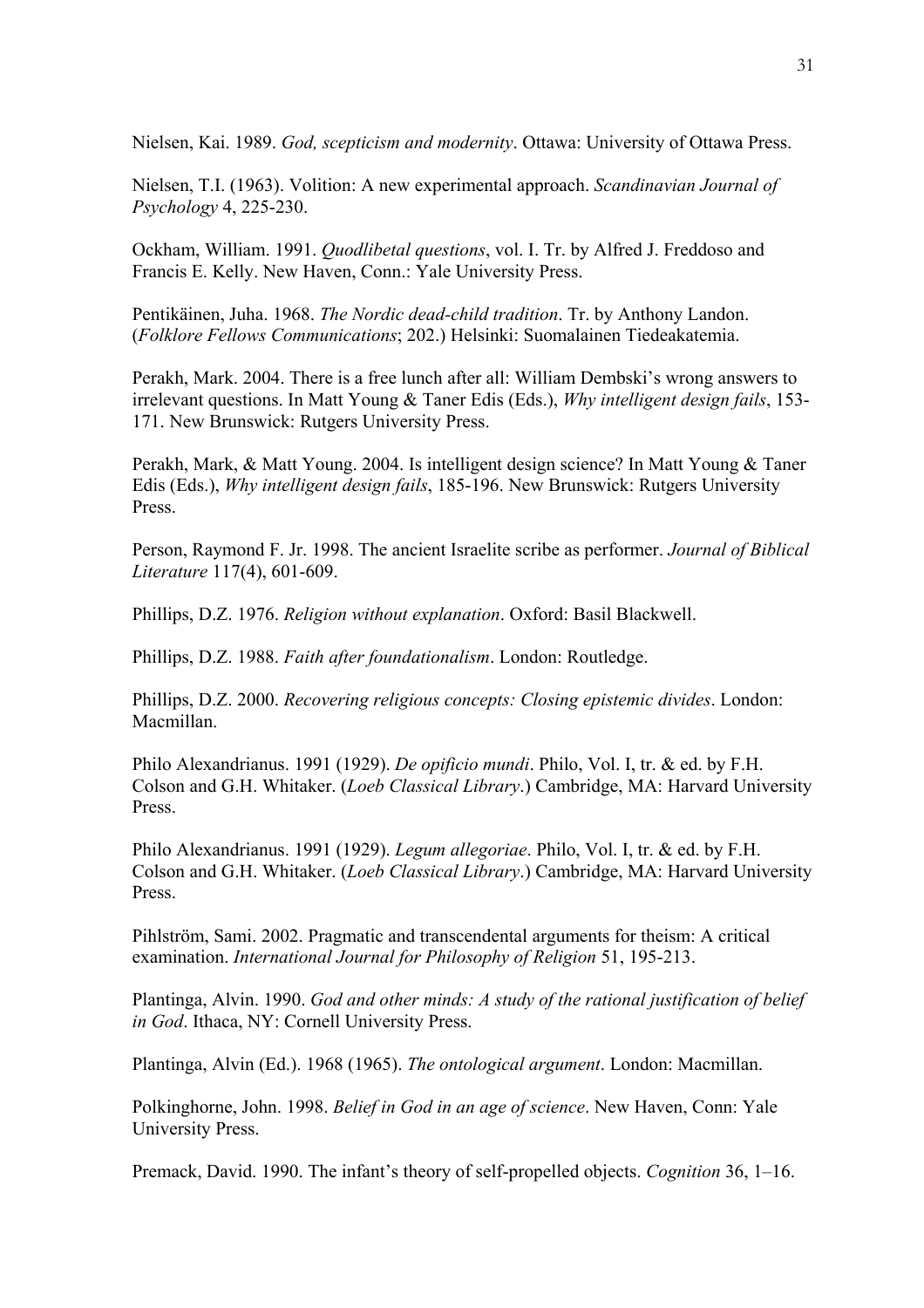Premack, David, & Ann Premack. 2002. *Original intelligence*. New York: McGraw-Hill.

Pyysiäinen, Ilkka. 1996. Jñānagarbha and the God's-eye view. *Asian Philosophy* 6, 197- 206.

Pyysiäinen, Ilkka. 1997. *Jumalan selitys* [God explained]. Helsinki: Otava.

Pyysiäinen, Ilkka. 2001. *How religion works: Towards a new cognitive science of religion*. Leiden: Brill.

Pyysiäinen, Ilkka. 2002. Religion and the counter-intuitive. In Ilkka Pyysiäinen and Veikko Anttonen (Eds.), *Current approaches in the cognitive science of religion*, 111-133. London: Continuum.

Pyysiäinen, Ilkka. 2003a. Buddhism, religion, and the concept of 'god.' *Numen* 50(2), 147- 171.

Pyysiäinen, Ilkka. 2003b. Dual-process theories and hybrid systems: A commentary on Anderson & Lebiere. *Behavioral and Brain Sciences* 26(5), 617-618.

Pyysiäinen, Ilkka. 2004a. Intuitive and explicit in religious thought. *Journal of Cognition and Culture* 4(1), 123-151.

Pyysiäinen, Ilkka. 2004b. *Magic, miracles, and religion: A scientist's perspective*. Walnut Creek: AltaMira Press.

Pyysiäinen, Ilkka. 2004c. Folk religion and theological correctness. *Temenos* 39-40, 151- 165.

Pyysiäinen, Ilkka. Forthcoming. Believing and doing: How ritual action enhances religious belief. Paper in submission.

Pyysiäinen, Ilkka, & Kimmo Ketola. 1999. Rethinking 'god:' 'God' as category in comparative religion. In Tore Ahlbäck (ed.), *Approaching religion*, part 1, 207-214. (*Scripta Instituti Donneriani Aboensi:, 17:1*). Åbo: The Donner Institute.

Pyysiäinen, Ilkka, Marjaana Lindeman, & Timo Honkela. 2003. Counterintuitiveness as the hallmark of religiosity. *Religion* 33(4), 341-355.

Pyysiäinen, Ilkka, & Veikko Anttonen (Eds.). 2002. *Current approaches in the cognitive science of religion*. Edited by Ilkka Pyysiäinen and Veikko Anttonen. London: Continuum.

Räisänen, Heikki. 2000 (1990). *Beyond New Testament theology*. London: SCM Press.

Ramachandran, Vilayanur S., & Sandra Blakeslee. 1999 (1998). *Phantoms in the brain*. New York: Quill, William Morrow.

Rizzolatti, G., & M.A. Arbib. 1998. Language within our grasp. *Trends in Neurosciences*, 21, 188-194.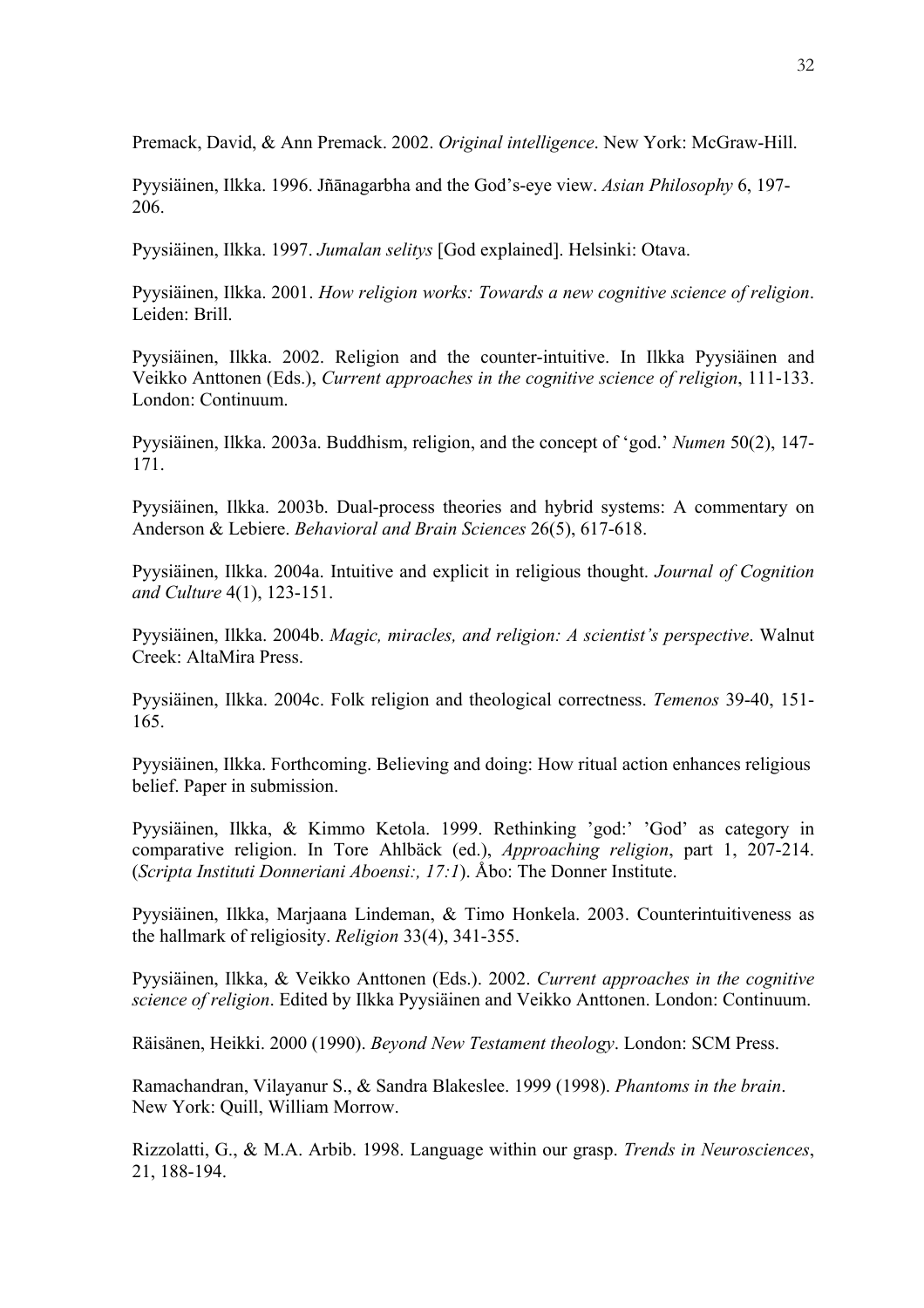Rizzolatti, G., Camarda, R., Fogassi, L., Gentilucci, M., Luppino, G., & Matelli, M. (1988). Functional organization of inferior area 6 in the macaque monkey: II: Area F5 and the control of distal movements. *Experimental Brain Research* 71, 491-507.

Rizzolatti, G., Fogassi, L., & Gallese, V. 2000. Cortical mechanisms subserving object grasping and action recognition: A new view on the cortical motor functions. In M. Gazzaniga (Ed.), *The cognitive neurosciences*, 539-552. Cambridge, MA: MIT Press.

Ruse, Michael. 2003. *Darwin and design*. Cambridge, MA: Harvard University Press.

Schopenhauer, Arthur. 1947. *Parerga und paralipomena*, zweiter Band. Sämtliche Werke 6. Wiesbaden: Brockhaus.

Shallit, Jeffrey, & Wesley Elsberry. 2004. Playing games with probability: Dembski's Complex specified information. In Matt Young &Taner Edis (Eds.), *Why intelligent design fails*, 121-138. New Brunswick: Rutgers University Press.

Siikala, Anna-Leena. 2002. *Mythic images and shamanism*. (*Folklore Fellows Communications*; 280.) Helsinki: Suomalainen tiedeakatemia.

Sloman, S.A. 1996. The empirical case for two systems of reasoning. *Psychological Bulletin* 119(1), 3-22.

Smith, Mark S. 2002 (1990). *The early history of God*. Grand Rapids, MI: Eerdmans.

Smith, Mark S. 2001. *The origins of biblical monotheism: Israel's polytheistic background and the Ugaritic texts*. New York: Oxford University Press.

Sperber, Dan. 1995 (1974). *Rethinking symbolism*. Cambridge: Cambridge University Press.

Sperber, Dan. 1996. *Explaining culture: A naturalistic approach*. Oxford: Blackwell.

Stokes, Trevor. 2004. Intelligent design study appears. *The Scientist*, September 3, 2004. [Www.the-scientist.com](http://www.the-scientist.com/). Accessed September 24, 2004.

Stump, Eleonore, & Michael J. Murray. 1999. *Philosophy of religion: The big questions*. Malden, MA: Blackwell.

Taliaferro, Charles, & Paul J. Griffiths (Eds.). 2003. *Philosophy of religion: An anthology*. Malden, MA: Blackwell.

Tennant, F.R. 1968 (1928-30). *Philosophical theology*, I-II. Cambridge: Cambridge University Press.

Tillich, Paul. 1967 (1951, 1957, 1963). *Systematic theology* I-III. Chicago: University of Chicago Press.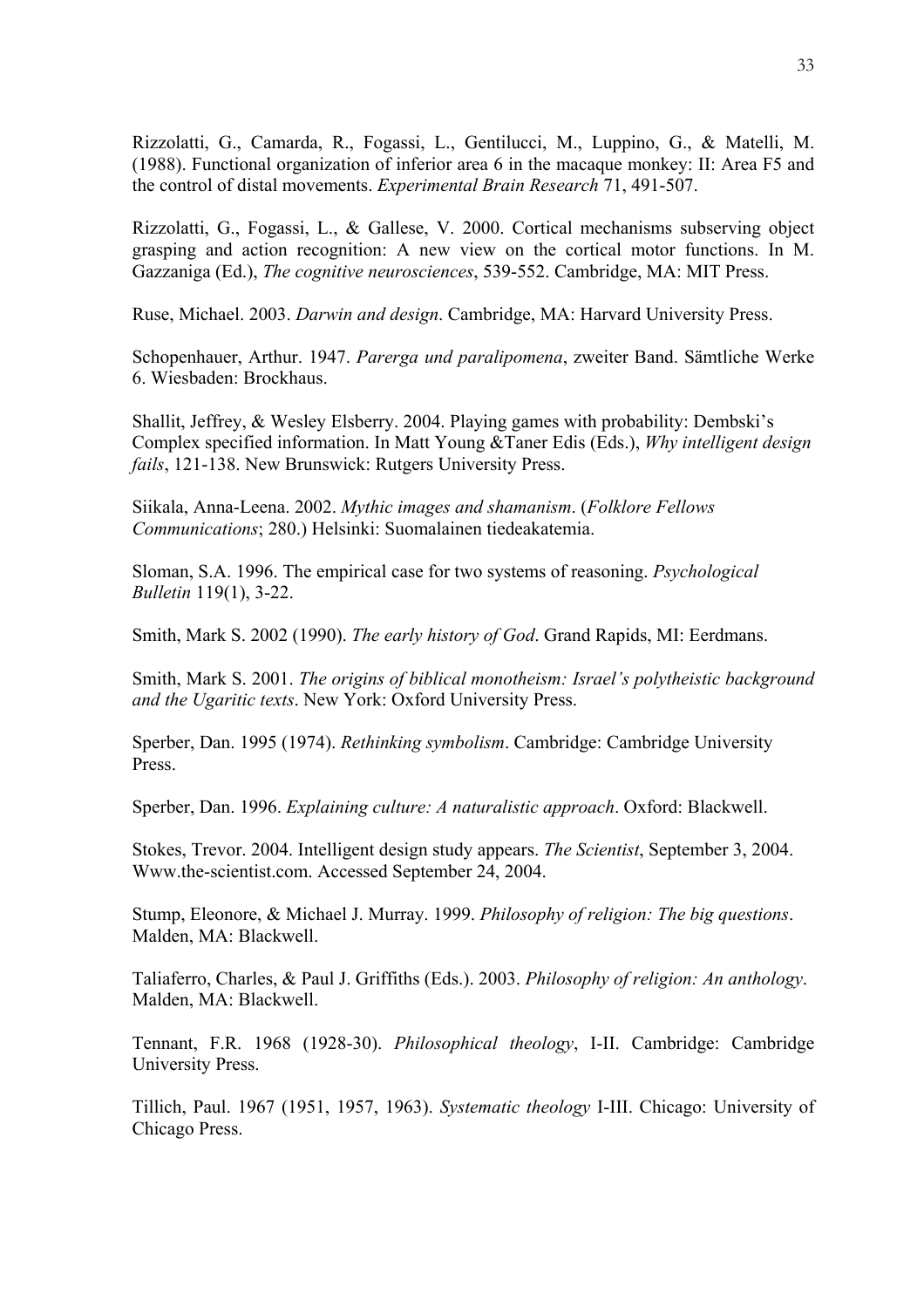Tomasello, M., Call, J., & Hare, B. 2003. Chimpanzees understand psychological states – the question is which ones and to what extent. *Trends in Cognitive Sciences* 7(4), 153-156.

Ussery, David. 2004. Darwin's transparent box: The biochemical evidence for evolution. In Matt Young & Taner Edis (Eds.), *Why intelligent design fails*, 48-57. New Brunswick: Rutgers University Press.

van der Toorn, K. 1996. *Family religion in Babylonia, Syria & Israel*. (*Studies in the History and Culture of the Ancient Near East*; VII.) Leiden: Brill.

Wegner, Daniel M. 2002. *The illusion of conscious will*. Cambridge, MA: MIT Press.

Whitehouse, Harvey. 2000. *Arguments and icons: Divergent modes of religiosity*. Oxford: Oxford University Press.

Whitehouse, Harvey. 2004. *Modes of religiosity: A cognitive theory of religious transmission*. Walnut Creek, CA: AltaMira Press.

Whitehouse, Harvey, & Luther H. Martin (Eds.). 2004. *Theorizing religions past: Archaeology, History, and Cognition*, edited by Harvey Whitehouse & Luther H. Martin, 173-194. Walnut Creek, CA: AltaMira Press.

Wiebe, Donald. 1991. *The irony of theology and the nature of religious thought*. Montreal: McGill-Queen's University Press.

Wisdom, John. 1944. Gods. *Proceedings of the Aristotelian Society* 45, 185-206.

Wittgenstein, Ludvig. 1966 (1938). *Lectures and conversations on aesthetics, psychology and religious belief*. Oxford: Basil Blackwell.

Wolfson, Harry Austryn. 1948 (1947). *Philo: Foundations of religious philosophy in Judaism, Christianity, and Islam*. Cambridge, MA: Harvard University Press.

Wolfson, Harry Austryn. 1959. The philosophical implications of the problem of divine attributes in the Kalam. *Journal of the American Oriental Society* 79(2), 73-80.

Wolfson, Harry Austryn. 1961. *Religious philosophy*. Cambridge, MA: The Belknap Press of Harvard University Press.

Würthwein, Ernst. 1987 (1979). *The text of the Old Testament*. Tr. by Erroll F. Rhodes. Grand Rapids, MI: Eerdmans.

Yandell, Keith E. 1999. *Philosophy of religion: A contemporary introduction*. London: Routledge.

Young, Matt. 2004. Grand designs and facile analogies: Exposing Behe's mousetrap and Dembski's arrow. In Matt Young & Taner Edis (Eds.), *Why intelligent design fails*, 20-31. New Brunswick: Rutgers University Press.